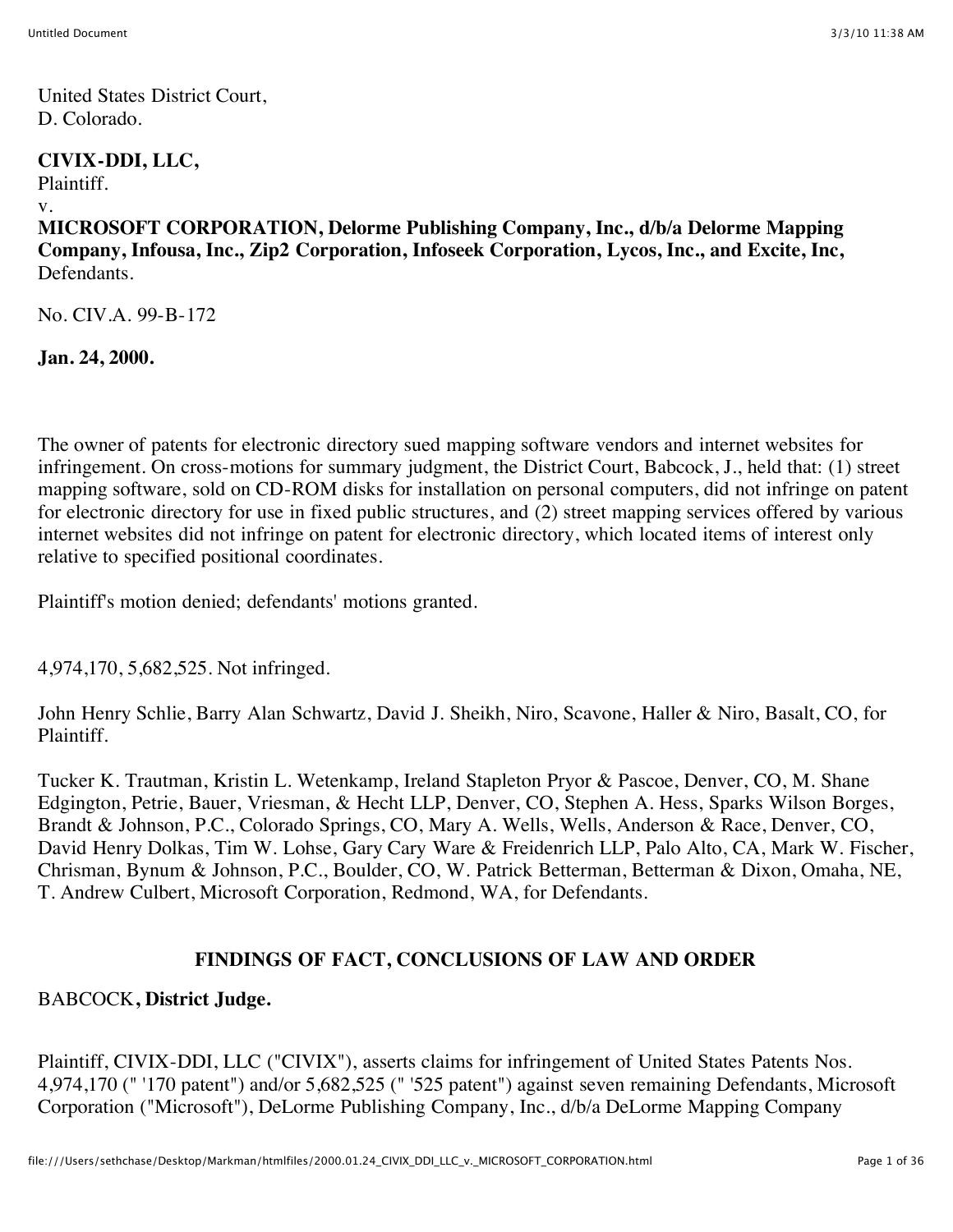("DeLorme"), InfoUSA, Inc. ("InfoUSA"), Zip2 Corporation ("Zip2"), Infoseek Corporation ("Infoseek"), Lycos, Inc. ("Lycos"), and Excite, Inc. ("Excite") (collectively "Defendants"). CIVIX moves for summary judgment against each Defendant. Defendants plead the affirmative defenses of non-infringement and invalidity. All Defendants, except Microsoft and Infoseek, cross-move for summary judgment on grounds of non-infringement. Pursuant to Markman v. Westview Instruments, Inc., 517 U.S. 370, 116 S.Ct. 1384, 134 L.Ed.2d 577 (1996), I held a hearing on December 10, 1999, and permitted the parties to brief the interpretation of the claims in question. I have reserved the question of invalidity pending determination on the cross-motions for summary judgment on infringement/non-infringement grounds. Having the benefit of the *Markman* hearing to construe the claims in question, and for the following reasons, I deny CIVIX' motions for summary judgment and grant the moving Defendants' motions for summary judgment. Therefore, the issue of invalidity is moot as to these Defendants. Jurisdiction is proper in this Court pursuant to 28 U.S.C. s. 1338.

#### **I. Background**

The following facts are undisputed. The '170 patent, entitled "Electronic Directory for Identifying a Selected Group of Subscribers," was issued November 27, 1990 to Lincoln Bouve and Edward Holmes. The '170 patent matured from an application filed on January 25, 1990, Application No. 470,221 (" '221 application''). The '221 application is a continuation from a parent application, Application No. 07/146,692, filed January 21, 1988, now abandoned. The '170 patent contains seven claims, three of which are at issue in this Order.

As explained in the '170 patent's specification:

Travelers are typically unaware of the locations of businesses or historical sites and must use directories to find such. Commonly, a tourist bureau provides a list of historical sites, or a Chamber of Commerce may provide a directory of businesses. Generally, one must first find a visitor's center or other location which distributes this kind of directory. This is quite time consuming, their having to know where the directories are distributed before they can have access to the information.

('170 Patent, Col. 1 lines 15-24). The '170 patent sought to address this problem by providing publicly accessible "user stations" with electronic directories and methods for locating businesses within the directories. ('170 Patent, Col. 1 lines 25-32). Figures 1 and 2 of the '170 patent illustrate a preferred embodiment of a base or user station. The invention can be used to identify and locate selected "subscribers" within a fixed geographical region surrounding the user station. ('170 Patent, Col. 1 lines 35- 42). The user can query the database for the identification and location of subscribers with desired characteristics. ('170 Patent, Col. 1 lines 45-55). For example, a person can query the database for the names and locations of drugstores within a one mile radius of the user station. A map showing the locations of these subscribers is then provided to the user. Figure 6 of the '170 patent is an illustration of a map produced by the user station.

The '525 patent, entitled "System and Methods for Remotely Accessing a Selected Group of Items of Interest from a Database," was issued October 28, 1997 to Lincoln Bouve, William Semple, and Steven Oxman. The '525 patent matured from an application filed on January 11, 1995, Application No. 371,425 (" '425 application"). The '525 patent contains thirty-seven claims, eight of which are specifically at issue in this Order.

As explained in the "Background of the Invention" section of the '525 patent, this newer invention was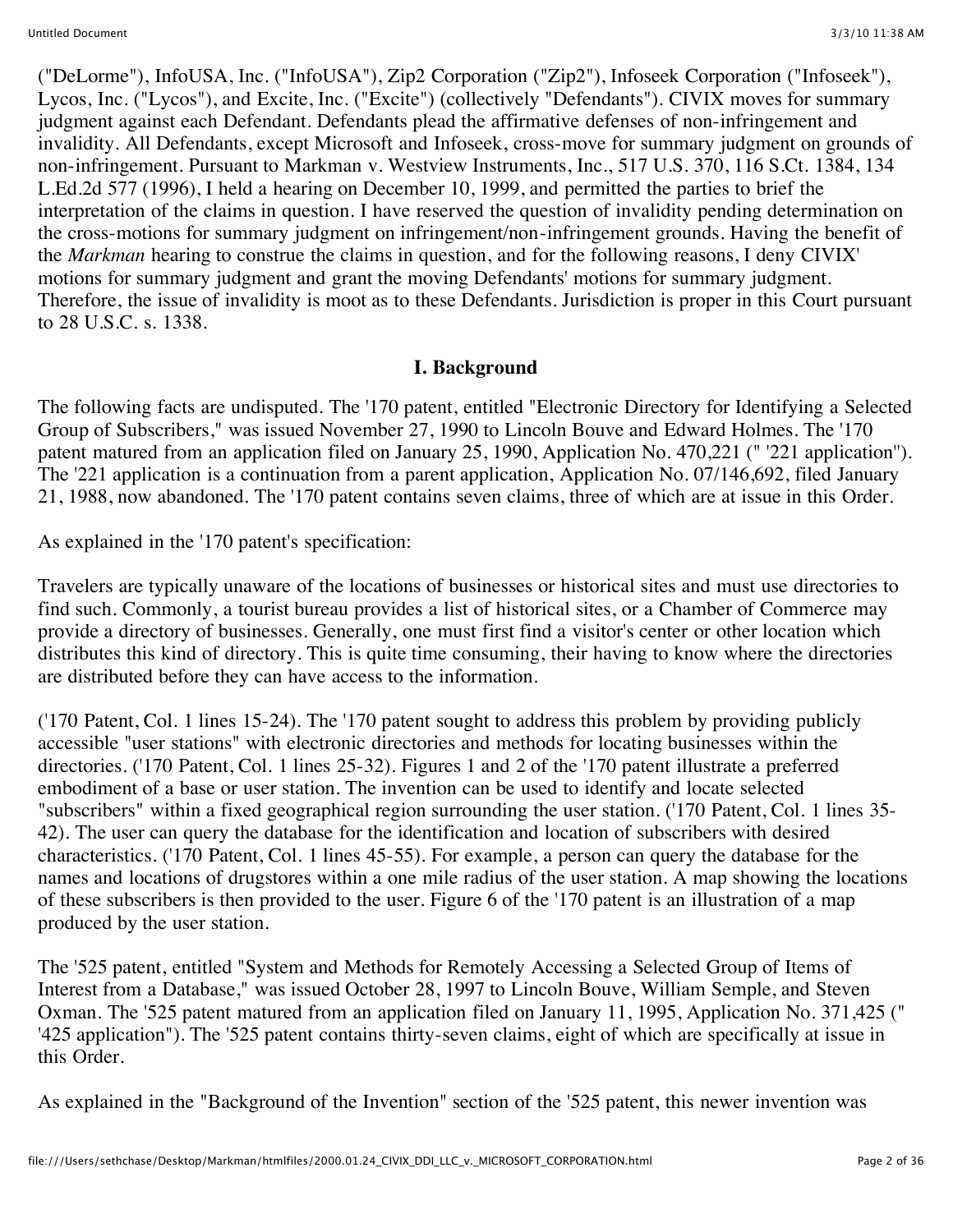created, in part, to overcome limitations inherent in the '170 patent:

Electronic directories for identifying selected subscribers within a city are known in the prior art. For example, U.S. Pat. No. 4,974,170 [the '170 patent] describes one system which includes a fixed kiosk with an internal memory for storing locations such as businesses and historical sites within a predetermined distance from the kiosk....

However, such a system is inflexible. The map generated by the system is predefined; and thus the user cannot access or select information about businesses and historical sites outside of the predefined map. A user of the system must also know the exact location of the kiosk in order to use the system. Tourists and business travelers to the city are unlikely to know of the kiosk; and thus the kiosk system is of little use to such users. Further, a user must be physically present at the kiosk in order to access the information about the businesses and/or sites in the surrounding area.

('525 Patent, Col. 1 lines 19-38). The '525 patent addresses these insufficiencies by allowing remote access to select items of interest from a database, and for displaying the location of items of interests to the user at the remote location. ('525 Patent, Col. 1 lines 48-52). A user can access a common data base from a remote location to generate a map which locates selected items of interest. For example, a user in Denver, from a personal computer with a modem, can select a display of drugstores in the area surrounding the Chicago O'Hara International Airport. ('525 Patent, Abstract). A user can also display locations of items of interest relative to the user's own position.

The Defendants manufacture and sell various types of mapping technology and services. Each Defendant's product and/or service will be discussed, as relevant, in the respective summary judgment sections. CIVIX commenced this action on January 26, 1999, alleging that Defendants' individual products and/or services infringe either the '525 or the '170 patents.

## **II. Summary Judgment Standards**

The purpose of a summary judgment motion is to assess whether trial is necessary. *See* White v. York Int'l Corp., 45 F.3d 357, 360 (10th Cir.1995). Rule 56(c) provides that summary judgment shall be granted if the pleadings, depositions, answers to interrogatories, admissions, or affidavits show that there is no genuine issue of material fact and the moving party is entitled to judgment as a matter of law. The non-moving party has the burden of showing that issues of undetermined material fact exist. *See* Celotex Corp. v. Catrett, 477 U.S. 317, 322, 106 S.Ct. 2548, 91 L.Ed.2d 265 (1986). A party seeking summary judgment bears the initial responsibility of informing the court of the basis for its motion and identifying those portions of the pleadings, depositions, interrogatories, and admissions on file together with affidavits, if any, that it believes demonstrate the absence of genuine issues for trial. *See* Celotex, 477 U.S. at 323, 106 S.Ct. 2548; Mares v. ConAgra Poultry Co., Inc., 971 F.2d 492, 494 (10th Cir.1992). Once a properly supported summary judgment motion is made, the opposing party may not rest on the allegations contained in the complaint, but must respond with specific facts showing the existence of a genuine factual issue to be tried. Rule 56(e); *see also* Otteson v. United States, 622 F.2d 516, 519 (10th Cir.1980). These facts may be shown "by any of the kinds of evidentiary materials listed in Rule 56(c), except the mere pleadings themselves." Celotex, 477 U.S. at 324, 106 S.Ct. 2548.

Summary judgment is also appropriate when the court concludes that no reasonable juror could find for the non-moving party based on the evidence presented in the motion and response. *See* Matsushita Elec. Indus.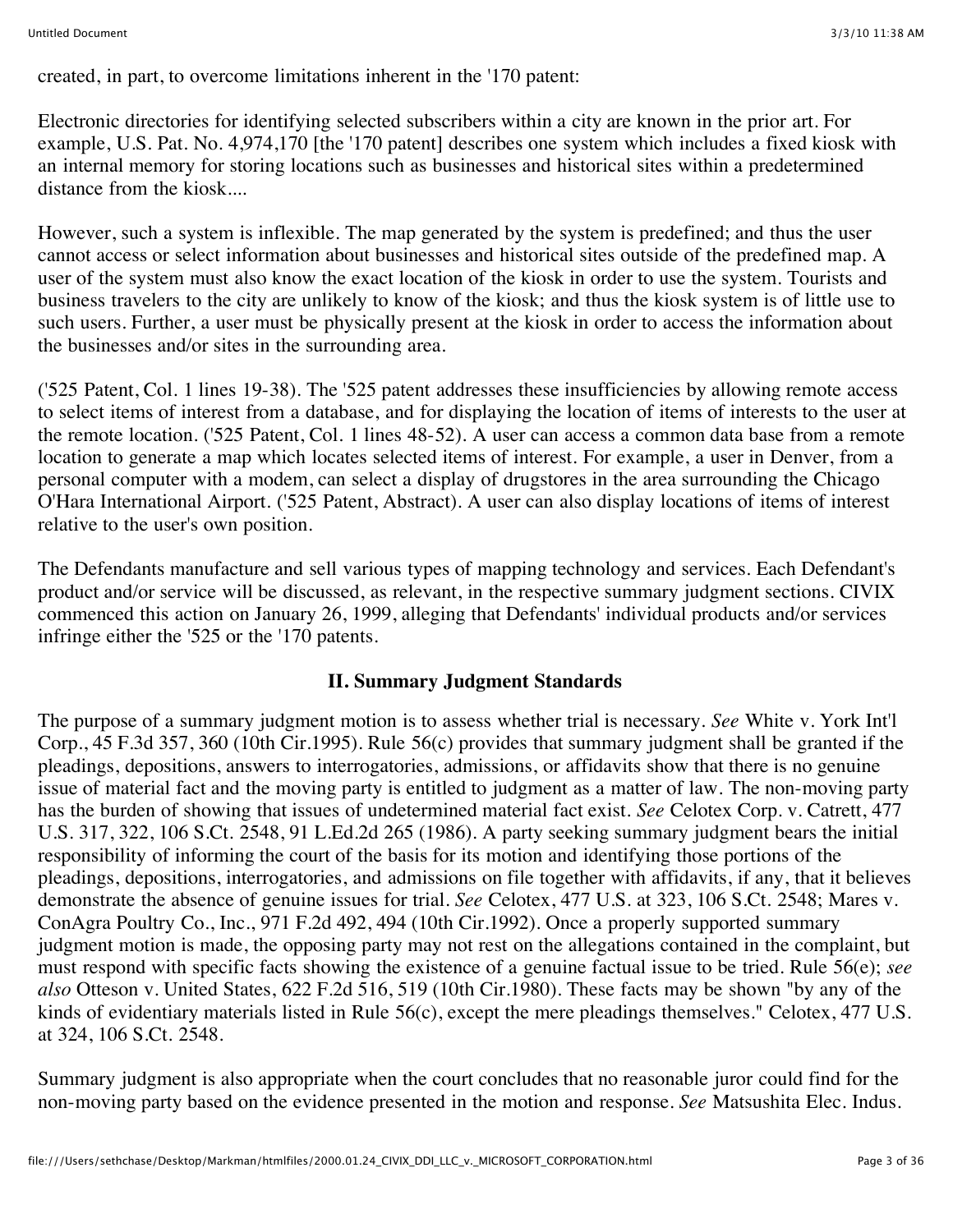Co., Ltd. v. Zenith Radio Corp., 475 U.S. 574, 587, 106 S.Ct. 1348, 89 L.Ed.2d 538 (1986). The operative inquiry is whether, based on all documents submitted, reasonable jurors could find by a preponderance of the evidence that the plaintiff is entitled to a verdict. *See* Anderson v. Liberty Lobby, Inc., 477 U.S. 242, 250, 106 S.Ct. 2505, 91 L.Ed.2d 202 (1986). Summary judgment should not enter if, viewing the evidence in a light most favorableto the non-moving party and drawing all reasonable inferences in that party's favor, a reasonable jury could return a verdict for that party. *See* Anderson, 477 U.S. at 252, 106 S.Ct. 2505; Mares, 971 F.2d at 494. Unsupported allegations without "any significant probative evidence tending to support the complaint" are insufficient, *see White* at 360 (citations omitted), as are conclusory assertions that factual disputes exist. *See* Anderson, 477 U.S. at 247-248, 106 S.Ct. 2505. Where, as here, the parties file cross motions for summary judgment, I assume that no evidence need be considered other than that filed by the parties. Nevertheless, summary judgment is inappropriate if disputes remain as to material facts. *See* James Barlow Family Ltd. Partnership v. David M. Munson, Inc., 124 F.3d 1321, 1323 (10th Cir.1997).

Summary judgment is appropriate in cases alleging patent infringement. "It is no longer debatable that the issues in a patent case are subject to summary judgment." Avia Group Int'l, Inc. v. L.A. Gear California, Inc., 853 F.2d 1557, 1560 (Fed.Cir.1988). As will be explained below, summary judgment of noninfringement employs a two-step approach: construction of claims and comparison of the devices. *See* Pitney Bowes, Inc. v. Hewlett-Packard Co., 182 F.3d 1298, 1304 (Fed.Cir.1999). The first step is a question of law and the second is generally a question of fact. *See id.* A mere dispute over the meaning of a phrase or term does not create an issue of fact. *See* Rutgers v. United States, 41 Fed.Cl. 764 (Fed.Cl.1998) (citing Johnston v. IVAC Corp., 885 F.2d 1574, 1579 (Fed.Cir.1989). This is true even when the meaning cannot be determined without resort to extrinsic evidence. *See id.* Thus, summary judgment of non-infringement is properly granted if, "after viewing the alleged facts in the light most favorable to the non-movant, there is no genuine issue whether the accused device is encompassed by the claims." Pitney Bowes, Inc., 182 F.3d at 1304.

#### **III. Claim Construction**

[1] CIVIX and most of the Defendants cross-move for summary judgment, on grounds of infringement and non-infringement respectively. However, prior to determining issues of summary judgment, I construe the claims and decide the meaning and scope of any disputed terms in the claims as a matter of law. *See, e.g.,* Blumenthal v. Barber-Colman Holdings Corp., 62 F.3d 1433, 1995 WL 453120 (Fed.Cir.1995). Determining infringement is a two-step process: "First, the claims of the patent must be construed to determine their scope. Second, a determination must be made as to whether the properly construed claims read on the accused device." Pitney Bowes, Inc., 182 F.3d at 1304 (citing Carroll Touch, Inc. v. Electro Mechanical Sys., Inc., 15 F.3d 1573, 1576 (Fed.Cir.1993)). Thus, only after construing the disputed claims do I apply these claims to summary judgment infringement analysis.

#### **A. Standards of Claim Construction**

[2] [3] [4] Claim construction is a matter of law exclusively for the court's determination. *See* Markman, 517 U.S. at 379, 116 S.Ct. 1384. In interpreting a patent's claims, I first look to the intrinsic evidence of record, including the claims of the patent, the written description, and the prosecution history. *See* Phillips Petroleum Co. v. Huntsman Polymers Corp., 157 F.3d 866, 870 (Fed.Cir.1998). Such evidence is "the most significant source of the legally operative meaning of disputed claim language." Vitronics Corp. v. Conceptronic, Inc., 90 F.3d 1576, 1582 (Fed.Cir.1996). Only if the intrinsic evidence is ambiguous in delineating the scope of the patent should I resort to extrinsic evidence. *See* Phillips Petroleum, 157 F.3d at 870.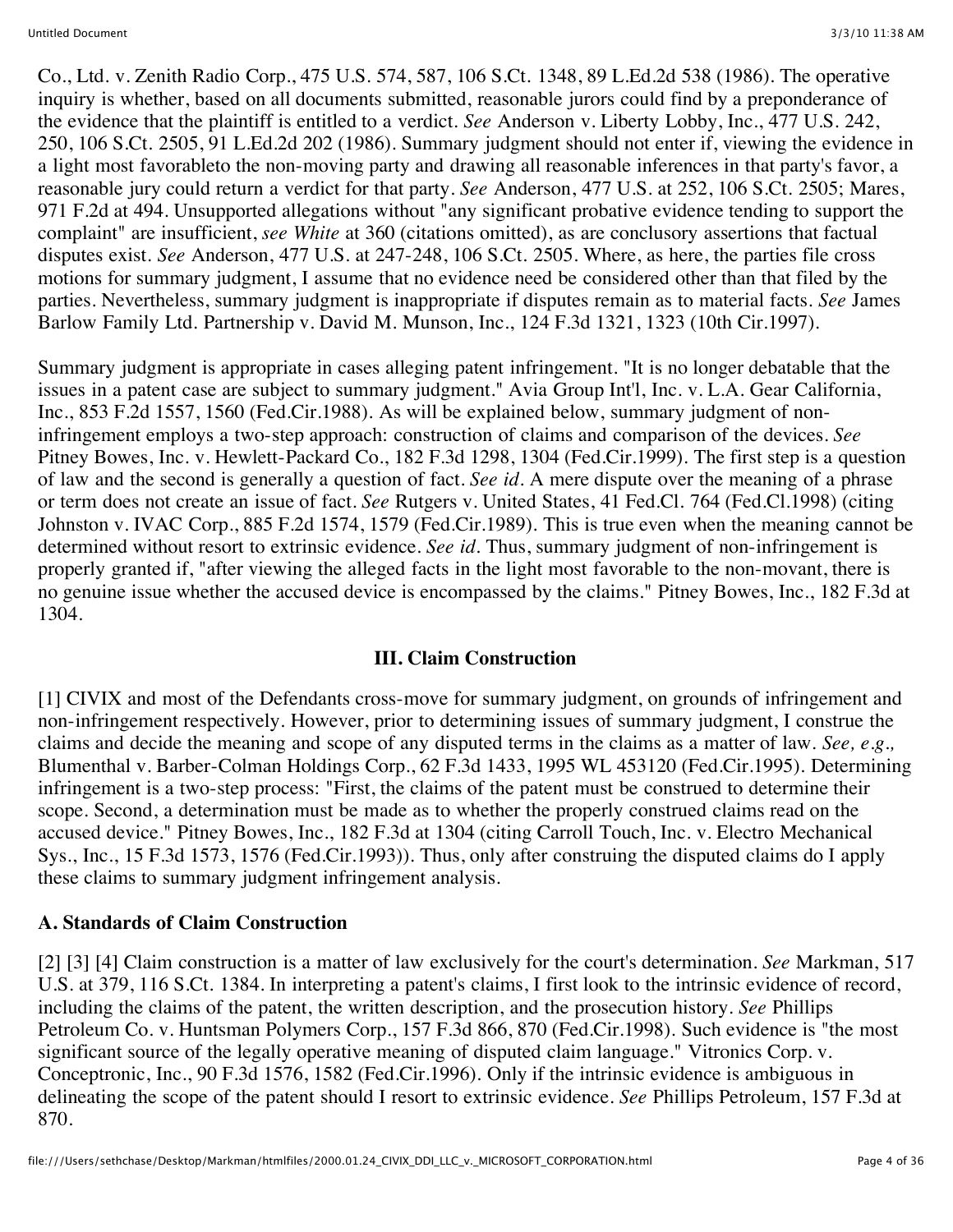[5] [6] I must read the claims in the context provided by the patent specification. Two canons of claim construction assist in this reading:

(a) one may not read a limitation into a claim from the written description, but (b) one may look to the written descriptionto define a term already in a claim limitation, for a claim must be read in view of the specification of which it is a part. These two rules lay out the general relationship between the claims and the written description.

Renishaw PLC v. Marposs Societa' per Azioni, 158 F.3d 1243, 1248 (Fed.Cir.1998); *see also* Burke, Inc. v. Bruno Independent Living Aids, Inc., 183 F.3d 1334, 1341 (Fed.Cir.1999) ("an attribute of the preferred embodiment cannot be read into the claim as a limitation."). The specification contains a written description of the invention which may also act as a dictionary explaining the invention and defining terms in the claims. *See Markman,* 52 F.3d at 979; Process Control Corp. v. Hydreclaim Corp., 190 F.3d 1350, 1357 (Fed.Cir.1999) ("a patentee can act as his own lexicographer to specifically define terms of a claim contrary to their ordinary meaning").

[7] Additionally, I consider the prosecution history in construing the claims. *See* Biodex Corp. v. Loredan Biomedical, Inc., 946 F.2d 850, 862 (Fed.Cir.1991). Although the doctrine of prosecution estoppel applies only to the doctrine of equivalents and not claim construction, reference to prosecution history may be instructive of the meaning of disputed claim language. *See id.* For example, during prosecution a patentee may disclaim a particular interpretation of claim language to avoid replicating prior art. *See id.* at 863; *see also* Alpex Computer Corp. v. Nintendo Co., 102 F.3d 1214, 1220 (Fed.Cir.1996) ("Prosecution history is relevant not only for purposes of prosecution history estoppel but also for construing the meaning and scope of the claims.").

Furthermore, I may receive extrinsic evidence to correctly interpret the true meaning of the patent's language. *See Markman,* 52 F.3d at 980. Nevertheless, the type of extrinsic evidence considered and the extent of its use are circumscribed. In *Vitronics,* the Federal Circuit criticized a district court for relying on expert testimony in interpreting the claim language:

Had the district court relied on the expert testimony and other extrinsic evidence solely to help it understand the underlying technology, we could not say the district court was in error. But testimony on the technology is far different from other expert testimony, whether it be of an attorney, a technical expert, or the inventor, on the proper construction of a disputed claim term, relied on by the district court in this case. The latter kind of testimony may only be relied upon if the patent documents, taken as a whole, are insufficient to enable the court to construe disputed claim terms. Such instances will rarely, if ever, occur.... Even in those rare instances, prior art documents and dictionaries, although to a lesser extent, are more objective and reliable guides. Unlike expert testimony, these sources are accessible to the public in advance of litigation. They are to be preferred over opinion testimony, whether by an attorney or artisan in the field of technology to which the patent is directed. Indeed, opinion testimony on claim construction should be treated with the utmost caution, for it is no better than opinion testimony on the meaning of statutory terms.

Vitronics, 90 F.3d at 1585.

Ultimately, "the interpretation to be given a term can only be determined and confirmed with a full understanding of what the inventors actually invented and intended to envelop with the claim." *See*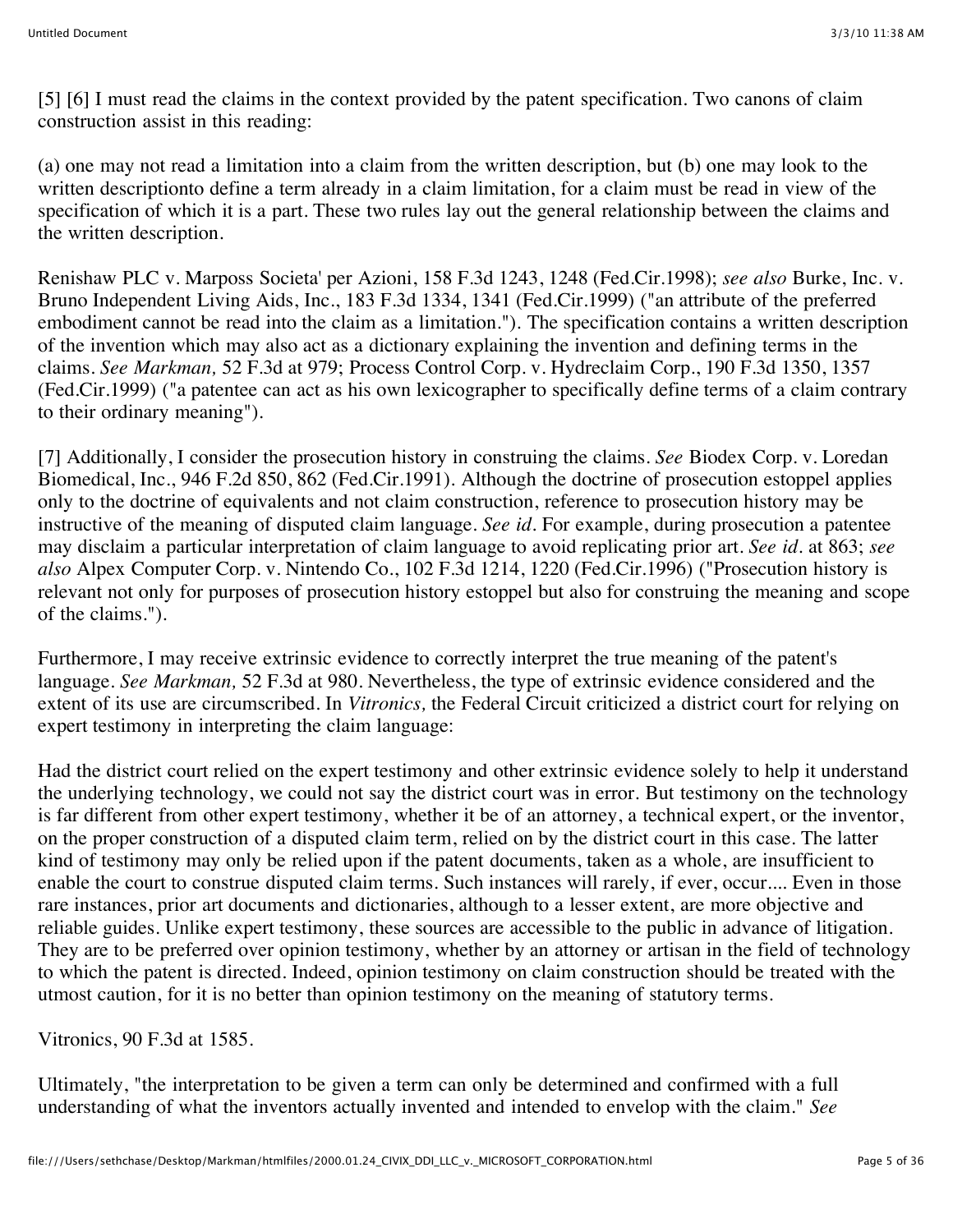Renishaw, 158 F.3d at 1251. I begin with the language of the claims, specification, and prosecution history and will only resort to extrinsic evidence if the disputed claim terms are not clear in that context.

### **B. Claim Construction of the '170 Patent**

The '170 patent contains the following disputed claims with disputed terms underlined:

[Claim 1] Apparatus for identifying locations within a **predetermined region \*1140 of a selected group** of a **set of a plurality of subscribers** relative to the location of a **user station comprising**,

#### **a user station within said predetermined region for interrogating said apparatus**,

### **means for generating a map of said predetermined region**,

data base means having data regarding each subscriber of said **set of subscribers**, said data including coordinates of said map identifying the location for each subscriber in said **predetermined region** of said **set of subscribers** and a characteristic for each subscriber, wherein said characteristic is common to a group of said subscribers,

**input means at said user station for identifying at least one characteristic** of said group,

**means responsive to the identification at said user station of said at least one characteristic for searching said data base means** with reference to said at least one characteristic to determine the members of said **selected group** as at least those subscribers having locations in said **predetermined region** and said at least one characteristic,

and **means for displaying said map** at said **user station** with the locations thereon of said members of said **selected group** relative to the location of said **user station**.

[Claim 2] Apparatus according to claim 1 wherein said **means for generating said map** comprises an electronic memory element.

[Claim 5] A method for identifying the location within a **predetermined region** of a **selected group** of a **set of a plurality of subscribers** relative to the location of a **user station** comprising,

**providing to said user station map electronic information** representing a map of said **predetermined region** around said **user station**,

**providing to said user station subscriber electronic information** representing the location and at least one characteristic for each subscriber of said **set of subscribers**,

said at least one characteristic being common to the members of a group,

**selecting at said user station at least one of said characteristics** as a group characterization identifying a **group of said subscribers**,

**searching said subscriber electronic information with respect to said group characterization**,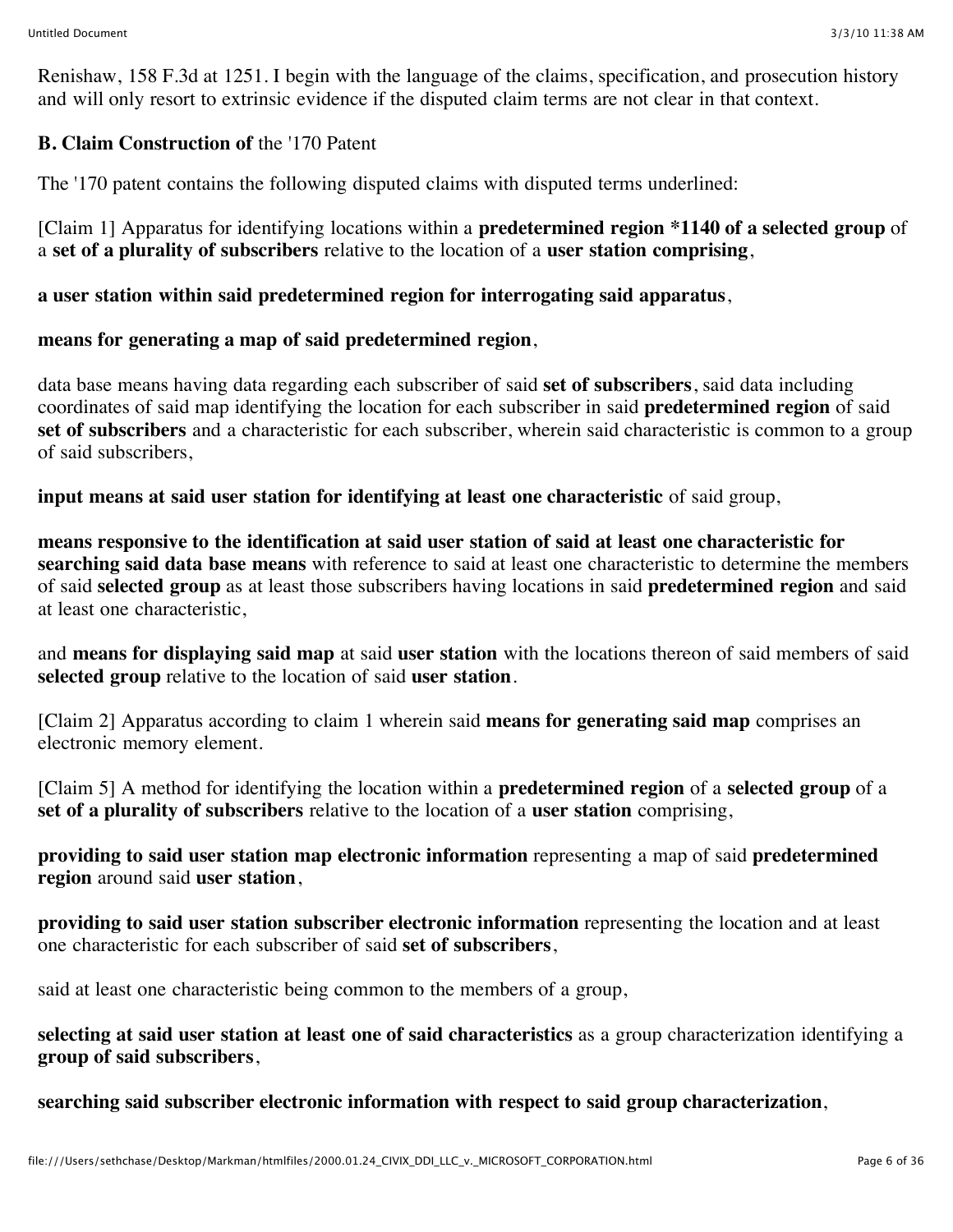and **providing said map at said user location displaying the locations of members of said selected group** identified by said group characterization relative to the location of said **user station**.

### **1. Claims 1 & 5-"User Station"**

The term "user station" appears throughout the '170 patent and is a term crucial to the invention. Defendants argue that "user station" is a fixed, public structure and not a non-fixed, non-public structure, such as a personal computer. CIVIX, on the other hand, contends that "user station" should not be so narrowly defined and instead is any computer or other electronic device, available to a user for interrogating a database.

CIVIX bases its interpretation of "user station" on the view that " *work* station," a common computer term, is defined as "a computer terminal or microcomputer connected to a mainframe, minicomputer, or dataprocessing network." Random House Webster's Unabridged Dictionary, Second Edition 1997. Additionally, CIVIX stresses that the '170 patent itself explains that the "user station" is designed to interrogate a database containing a map and subscriber electronic information. ('170 Patent, Col. 1 lines 46-55). Furthermore, CIVIX looks to the prosecution history where the applicants added the phrase "user station, such as" before the word "kiosks" to emphasize the fact that a kiosk is merely a type of user station. ('170 Patent, Col. 1 line 31) ('170 Prosecution History File, CIV000015, CIV 000058). Finally, CIVIX argues that the terms "kiosk" and/or "fixed" never appear in the claims themselves and, therefore, I should not read this limitation into them. Instead, a fixed kiosk is merely one embodiment of a user station.

I first address Defendants' means-plus-function argument surrounding the term "user station." Defendants urge that the term "user station" appears as part of a functional term and is thus limited to the kiosk specification. Claim 1 of the '170 patent teaches, "a user station within said predetermined region for interrogating said apparatus." Defendants argue that this phrase denotes only a place for interrogating the apparatus, recites no structure and, accordingly, must be construed as limited to the corresponding structure disclosed in the patent specification. 35 U.S.C. s. 112 para. 6. I disagree that this phrase implies a meansplus-function limitation.

[8] Paragraph 6 of 35 U.S.C. s. 112 provides that limitations "expressed as a means ... for performing a specified function without the recital of structure ... in support thereof, ... shall be construed to cover the corresponding structure ... described in the specification and equivalents thereof." Paragraph 6 "operates to cut back on the type of means which could literally satisfy the claim language." Johnston v. IVAC Corp., 885 F.2d 1574, 1580 (Fed.Cir.1989). More specifically, "where a claim sets forth a means for performing a specific function, without reciting any specific structure for performing that function, the structure disclosed in the specification must be considered, and the patent claim construed to cover both the disclosed structure and equivalents thereof." Data Line Corp. v. Micro Technologies, Inc., 813 F.2d 1196, 1201 (Fed.Cir.1987).

The phrase at issue here does not use the word "means," and although a claim element might still meet the requirements of s. 112, para. 6, this does not. In Personalized Media Communications, LLC v. International Trade Com'n, 161 F.3d 696, 703 (Fed.Cir.1998), the Federal Circuit stated:

We also made clear that use of the term "means" is central to the analysis: "the use of the term 'means' has come to be so closely associated with 'means-plusfunction' claiming that it is fair to say that the use of the term 'means' ... generally invokes [s. 112, para. 6] and that the use of a different formulation generally does not." ... [F]ailure to use the word "means" creates a presumption that s. 112, para. 6 does not apply.... In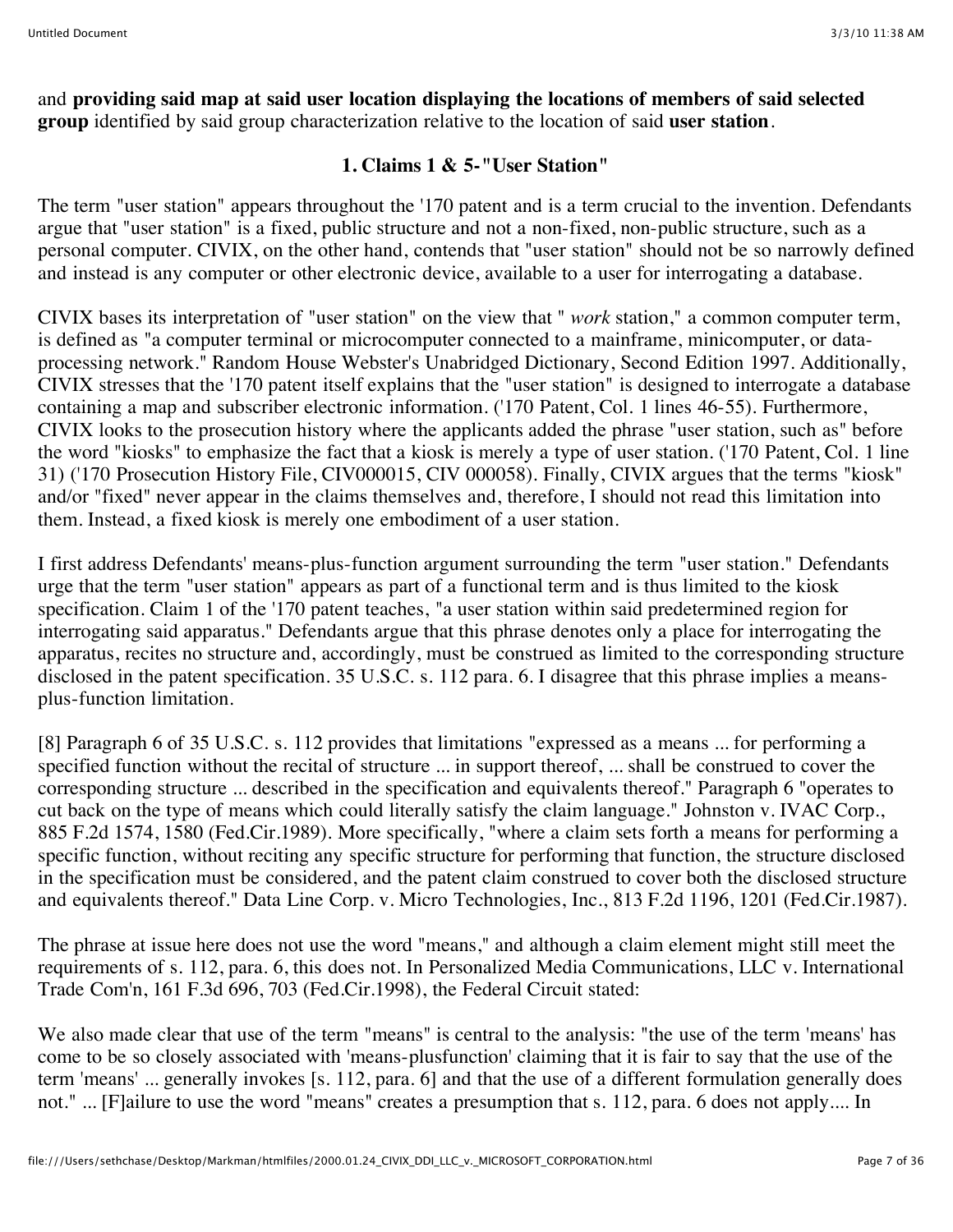deciding whether either presumption has been rebutted, the focus remains on whether the claim as properly construed recites sufficiently definite structure to avoid the ambit of s. 112, para. 6.

*Id.* at 703-704 (internal citations omitted); *see also* Cole v. Kimberly-Clark Corp., 102 F.3d 524, 531 (Fed.Cir.1996) ("To invoke [35 U.S.C. s. 112 para. 6], the alleged means-plus-function claim element must not recite a definite structure which performs the described function.").

In *Cole*, the claim recited a "perforation means ... for tearing." The court held that the statute did not apply because the claim "describes the structure supporting the tearing function (i.e., perforations)." *Id.* In addition, the claim "describes not only the structure that supports the tearing function, but also its location (extending from the leg band to the waist band) and extent (extending through the outer impermeable layer)." *Id.* The court concluded that "an element with such a detailed recitation of its structure, as opposed to its function, cannot meet the requirements of the statute." *Id.*

[9] The same rationale applies here. The phrase at issue provides for a "a user station within said predetermined region for interrogating said apparatus." ('525 patent, Claim 1). Although the latter part of the quoted phrase describes a function, the claim includes a specific recitation of the structure to support that function-a "user station." In addition, as in *Cole,* this phrase includes a limitation on the user station-it must be "within said predetermined region." Furthermore, the phrase "user station" is expressed throughout Claims 1 & 5 as a specific structural element, such as a kiosk. Accordingly, the phrase at issue does not meet the requirements of 35 U.S.C. s. 112 para. 6, and I will not analyze it as a means-plus-function element. Although I do not find that 35 U.S.C. s. 112 para. 6 limits the scope of the term "user station," the overwhelming weight of relevant evidence supports a more limited construction than that proposed by CIVIX.

This invention was intended to provide travelers a convenient substitute for visitor's centers and Chambers of Commerce. ('170 Patent, Col. 1 lines 25-27). For example, the '170 patent states that a kiosk is to be "placed on the sidewalk of the downtown area of a city. Preferably, user station, such as kiosks are placed on the sidewalks at a plurality of locations throughout the city." ('170 Patent, Col. 1 lines 29-32). The preferred embodiment in figure 1 shows a "base station 2 in the form of a kiosk. The kiosk is preferably placed on a sidewalk, and receives power from cables (not shown) buried beneath the sidewalk." ('170 Patent, Col. 2 lines 40-43). The patent explains that a user station "may be located on a sidewalk at a street intersection for easy access by pedestrians." ('170 Patent, Col. 2 lines 53-54). Further, the patent proudly states that,

It will be appreciated that a unique method and apparatus has been described wherein *anyone in the city may obtain a map* of the area immediately surrounding where they are, the map having information regarding the locations of businesses, historical sites, or the like by simply activating an input key on a kiosk.

('170 Patent, Col. 3 lines 62-67) (emphasis added). The patent specification does not detail or teach any mobile, private, or non-fixed user station. In fact, the patent's stated purpose to provide travelers with information about local businesses could not be furthered without an accessible public structure.

I look to the ordinary meaning of these terms because there is no specialized meaning asserted. *See, e.g.,* Karlin Technology, Inc. v. Surgical Dynamics, Inc., 177 F.3d 968 (Fed.Cir.1999). A "station" merely denotes "a place established to provide a public service," such as a fire station, police station, or gas station.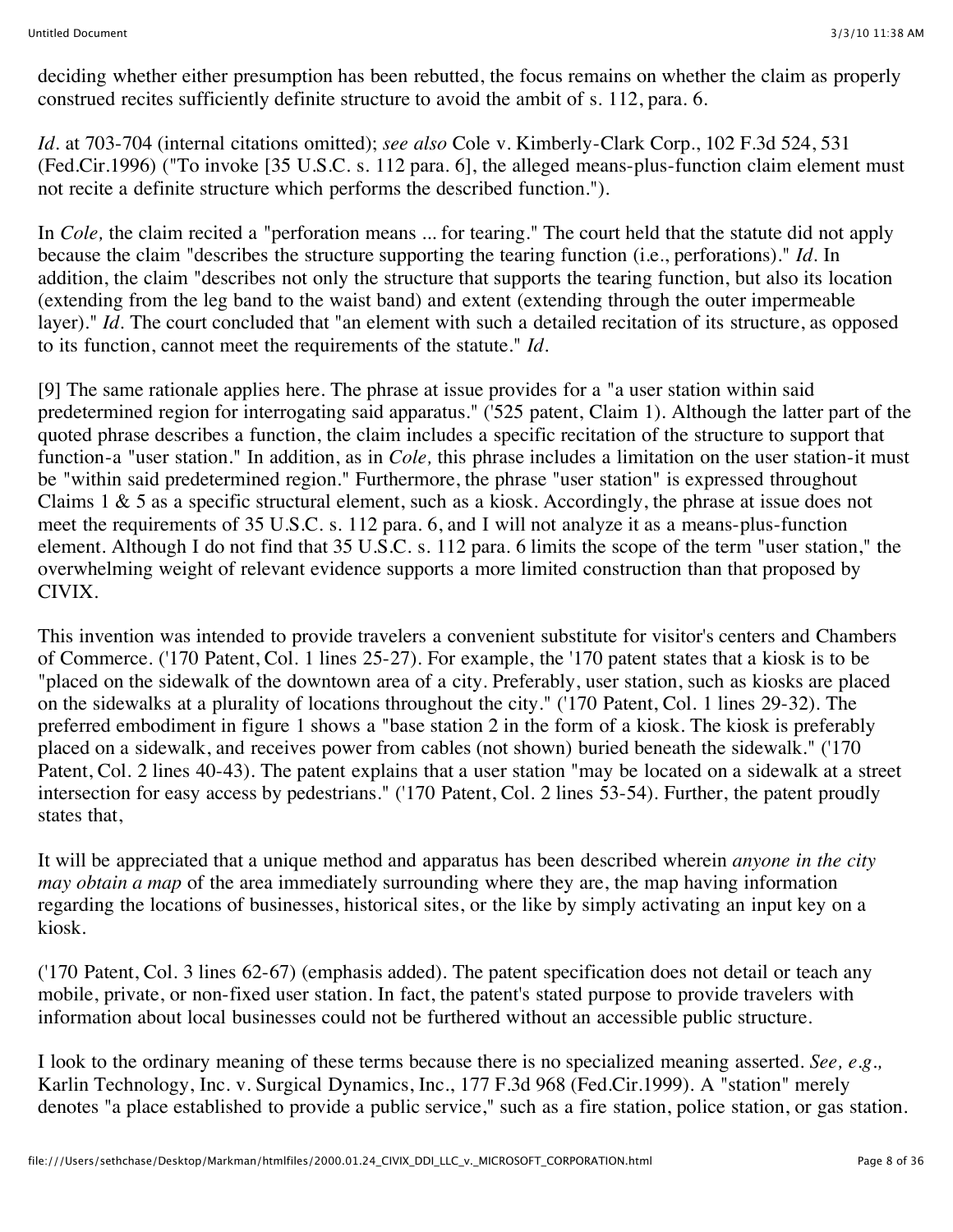Webster's Third New Int'l Dictionary 2229 (3d ed.1986). The modifying word "user," in this context, not surprisingly, means that the station is one for users. I conclude that in early 1990, the time of the filing of the '170 patent application, one of ordinary skill in the art would not have understood the term "user station" to mean a personal computer or "work station," *see Markman,* 52 F.3d at 986 ("the focus is on the objective test of what one of ordinary skill in the art at the time of the invention would have understood the term to mean."), especially in light of the other language and specifications of the '170 patent. (Waite Declaration, para. 17). Therefore, I am not persuaded by CIVIX' citation of the term "work station" in the 1997 Random House Webster's Unabridged Dictionary, as this definition was created subsequent to the patent application.

[10] Finally, if any ambiguity remains in the meaning of the term "user station," the '525 patent is illuminating. The '525 patent notes the insufficiencies of the '170 patent: "such a system is inflexible.... *A user of the system must also know the exact location of the kiosk in order to use the system.* Tourists and business travelers to the city are unlikely to know of the kiosk; and thus the kiosk system is of little use to such users. Further, a user must be *physically present at the kiosk in order to access the information* about the businesses and/or sites in the surrounding area." ('525 Patent, Col. 1 lines 29-37) (emphasis added). This characterization by the '525 patentees are also those of Mr. Bouve, a named inventor on both the '170 and '525 patents. Therefore, these commentsare relevant to the construction of the terms and corroborate my interpretation. Although I do not limit the term "user station" to include only "kiosks," I conclude that "user station," as used in the '170 patent, is limited to a fixed public structure.

### **2. Claims 1 & 5-"Predetermined Region"**

The term "predetermined region" appears throughout the '170 patent and is another term crucial to the invention. Defendants argue that "predetermined region" is a region determined prior to user station installation, which region the user cannot change. CIVIX, on the other hand, contends that "predetermined region" is a bounded geographical region around a user station which is determined before a map is provided to the user, but which is not necessarily fixed prior to use by the user.

The parties do not disagree on the meaning of the word "region" which is defined as "a particular part of the world or universe." Webster's Third New Int'l Dictionary 1912 (3d ed.1986). Nor do the parties appear to disagree with the definition of the word "predetermined" which Webster's defines as "to determine beforehand: settle in advance." Webster's Third New Int'l Dictionary 1786 (3d ed.1986). Instead, the disagreement centers on when the region is determined. CIVIX argues that the geographical area surrounding the user station is necessarily decided before a map is provided to a user, and no other limitation should apply. CIVIX contends that Defendants are wrongly attempting to saddle the term "predetermined region" with the limitations in the preferred embodiment where the predetermined region is created by a master database and loaded into a kiosk located on a city sidewalk. This region is not determined by the user at the user station. However, CIVIX urges that it is legal error to thus saddle the phrase. The claim language, not the preferred embodiments define the scope and meaning of the phrase. Defendants, on the other hand, argue that the term "predetermined" in the '170 patent means that the region is determined prior to kiosk installation.

[11] I disagree with both proffered interpretations. I conclude that "predetermined region" means that the region is determined prior to use by the user and thus cannot be changed by the user, but that it has the potential to be changed by those who maintain the user station by loading new information into the user station to reflect a new, altered, or broader region.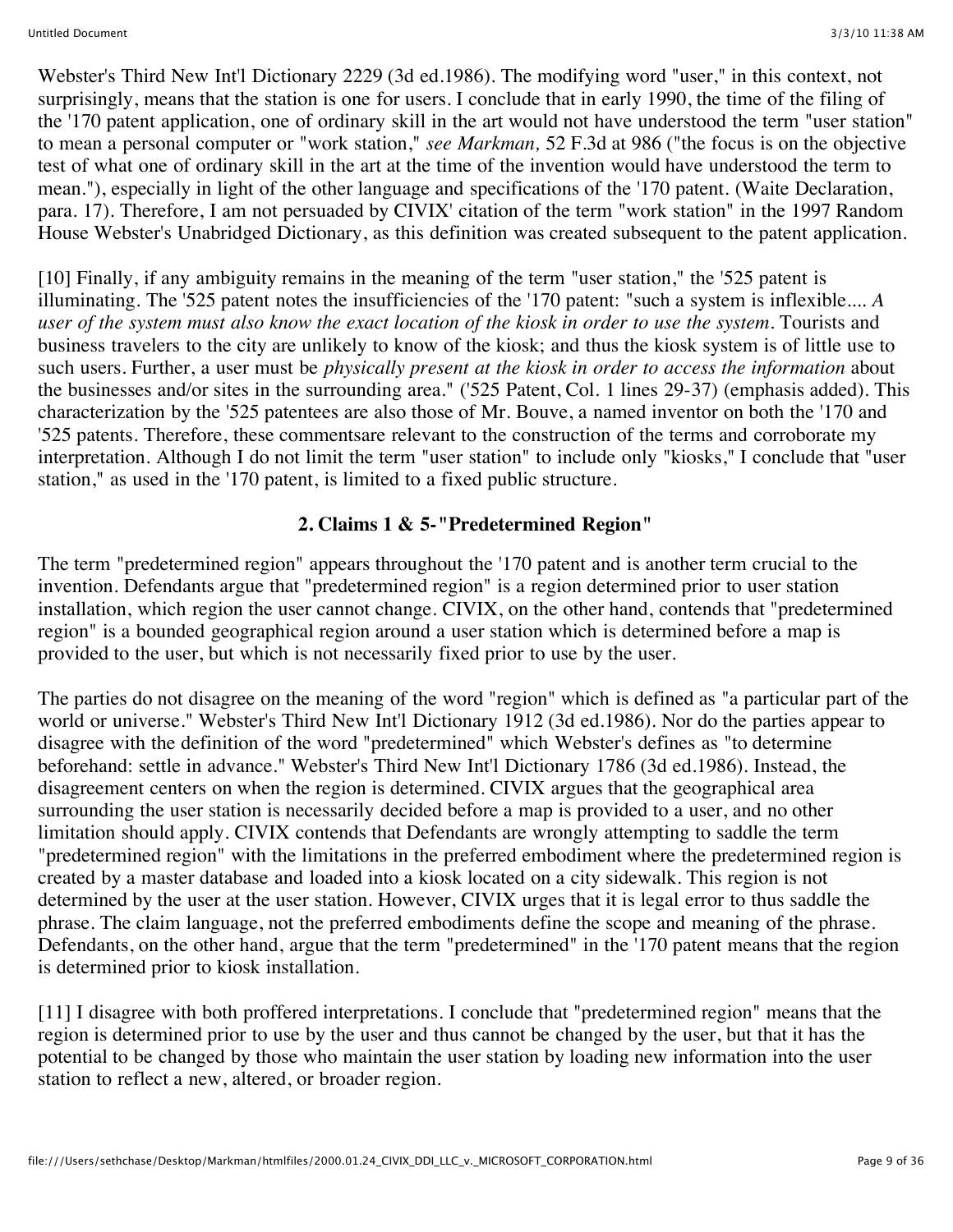CIVIX' definition of "predetermined region" as a region determined before a map is provided to a user would render the term "predetermined" superfluous. Necessarily, any system providing a geographical representation to a user must determine such a region before providing a map. However, this broad concept of determination prior to provision of a map would allow for the system to flexibly select a region or a user to select such a region. Necessarily a region must be determined before a map is provided. This would be true even if the term "predetermined" were ignored. This is not the broad meaning to be given the term "predetermined region" in this context. CIVIX chose to limit the region to a "predetermined" region and I cannot read this limitation out of the claims. *See* Ethicon Endo-Surgery, Inc. v. United States Surgical Corp., 93 F.3d 1572, 1583 (Fed.Cir.1996) ("[Plaintiff] need not have included this limitation in its claim. Having done so, it must live with the language it chose."); Exxon Chemical Patents, Inc. v. Lubrizol Corp., 64 F.3d 1553, 1557 (Fed.Cir.1995) (recognizing that the court "must give meaning to all the words in [the] claims").

Further, it is proper for me to refer to the specification in determining the meaning of the term "predetermined region." *See* Ethicon, 93 F.3d at 1578 ("the district court did not import an additional limitation into the claim; instead, it looked to the specification to aid its interpretation of a term already in the claim, an entirely appropriate practice."). CIVIX's embodiment of the purported invention is clear. Data for one region surrounding a user station is loaded into the user station's memory during installation. Specifically, the location of the new kiosk is entered into a primary database and a map is generated having the kiosk at the center. ('170 Patent, Col. 3 lines 12-16). The perimeter of this map is then clipped to provide a circular shape. ('170 Patent, Col. 3 lines 16-17). The transfer of this map is completed by being "physically carried to the new kiosk, and the information therein is loaded into the memory of the base station." ('170 Patent, Col. 3 lines 22-24). This specification only contemplates a predetermined region loaded into the user station upon installation of each new user station. However, I conclude that the same process can be used to update the region periodically.

Furthermore, I cannot construe the '170 patent claims broadly, to cover an apparatus providing a userspecified region, because the prosecution file shows that the applicants added the term "predefined region" to the claims to distinguish them from prior art which provided user-defined regions. (CIV 000058-000061). In distinguishing the '170 patent from the Esparza patent, which taught the automated dispensing of maps of any one of a number of regions depending on user choice and regardless of user location, the '170 patent applicants noted:

The claims ... call for identifying locations within a predetermined region of a selected group of this set relative to the location of a user station. The claims call for the data including an identification of the location for each subscriber in the predetermined region ....

(CIV 000063). Thus, "predetermined region" is not open-ended enough to include user-defined regions.

Finally, the inventors of the '525 patent have acknowledged that the '170 patent is limited in that it does not employ user-selected regions:

U.S. Pat. No. 4,974,170 ['170 patent] describes one system which includes a fixed kiosk with an internal memory for storing locations such as businesses and historical sites within a predetermined distance from the kiosk.... However, such a system is inflexible. *The map generated by the system is predefined;* and thus the user cannot access or select information about businesses and historical sites outside of the predefined map.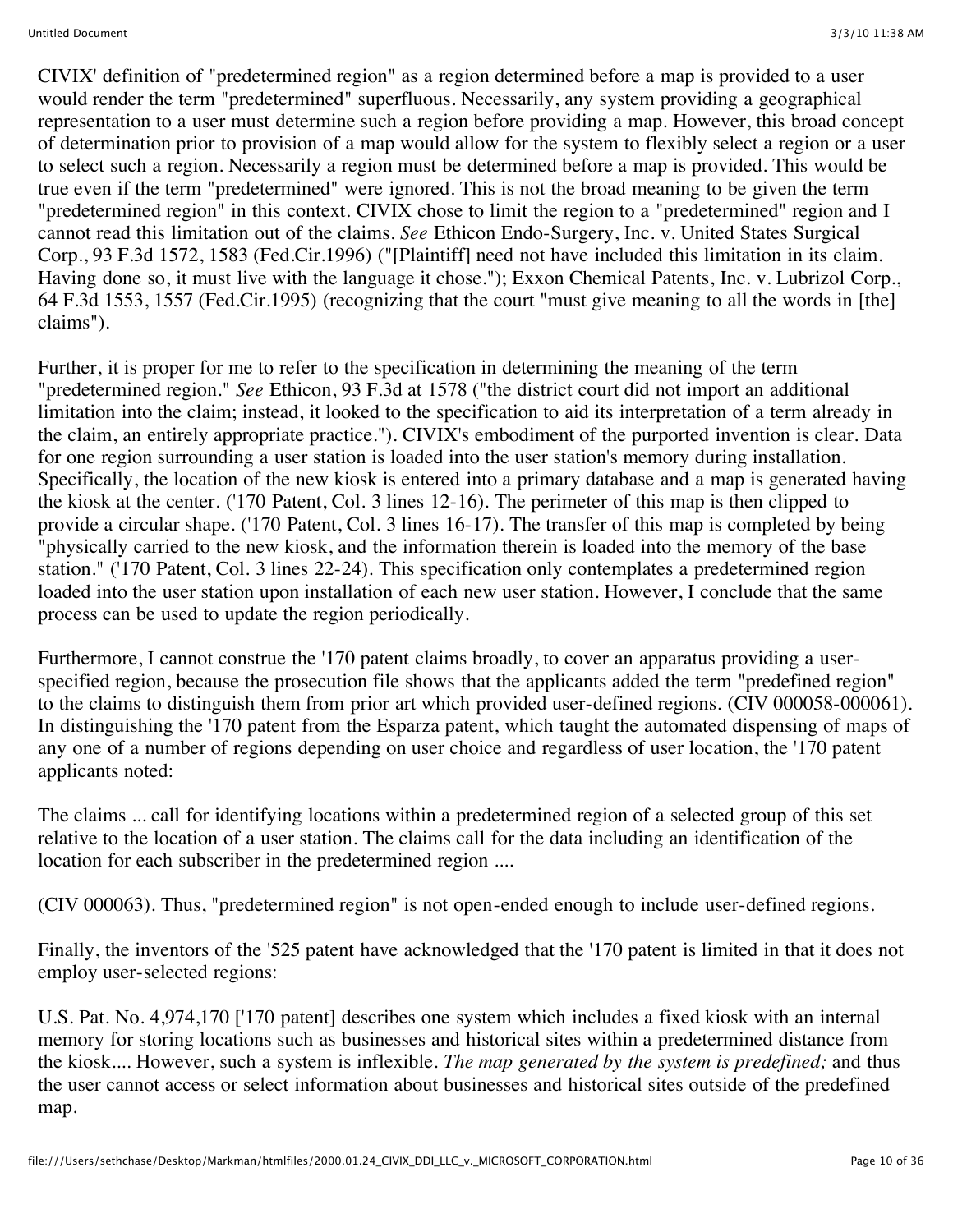('525 Patent, Col. 1 lines 21-32) (emphasis added). These comments are relevant to the construction of the term "predetermined region" in the '170 patent because they are representative of comments of common inventors of both the '170 and '525 patents. I conclude that "predetermined region" denotes a region stored in the user station and determined prior to use by the user subject, however, to new information loaded into the base station memory, by the system developers, from time to time.

## **3. Claims 1 & 5-"Subscriber," "Subscribers," "Set of Subscribers," "Selected Group of Subscribers"**

[12] The '170 patent uses the term "subscribers" to describe those businesses, historical sites or governmental sites included in the map of the predetermined region given to the user. CIVIX argues that "subscriber" means any and all businesses, historical sites, governmental sites and the like that have an identifiable location that can be stored in a database. Defendants argue that "subscriber" means a business or site that requests to be included in the invention's data. I agree with Defendants' interpretation.

[13] In construing the terms of a patent, I must give such terms their ordinary and plain meanings unless the patentee has defined them differently within the patent. *See* Process Control, 190 F.3d at 1357 ("a patentee can act as his own lexicographer to specifically define terms of a claim contrary to their ordinary meaning"); *see also* Karlin, 177 F.3d at 971 (using dictionary to define terms). "Subscriber"in ordinary parlance means "one that agrees or consents." Webster's Third New Int'l Dictionary 2278 (3d ed.1986). The ordinary meaning of the term "subscriber" implies action on the part of the one to which it refers (e.g., paying a fee or requesting to be part of a service). The '170 patent's specification does not teach differently when it explains that "[t]he subscribers are typically businesses within the predetermined area surrounding the kiosk, or historical or governmental sites." ('170 Patent, Col. 1 lines 39-42). "Subscribers" is not deliberately or precisely defined in a lexicographical manner by the inventors. Instead, the excerpt gives examples of types of subscribers. *See, e.g.,* Renishaw, 158 F.3d at 1249 ("The patentee's lexicography must ... appear 'with reasonable clarity, deliberateness, and precision' before it can affect the claim."). The ordinary meaning of the term "subscribers" implies some action on behalf of the listed entities, otherwise the inventors could have used a more generic term such as "entities." Most likely, the patentees envisioned a profit making device whereby subscribers would pay to be included in the directory. (Custom Page Information and Rates, CIV 000083). I conclude that the term "subscribers" in the '170 patent means businesses, historical sites, governmental sites or the like that either agreed or requested in some manner to be a part of the database.

The parties agree that the term "set of subscribers" includes all "subscribers" in the predetermined region stored in the apparatus.

[14] CIVIX contends that the term "group" of subscribers includes those subscribers that share "at least one characteristic." CIVIX disputes the Defendants' limitation of this to a single characteristic. CIVIX argues that a set of subscribers can clearly be searched using more than a single characteristic. Defendants dispute this and contend that "selected group" refers to all of the subscribers within a set of subscribers that have the particular characteristics identified via input means. Defendants contend that there is no indication in the '170 patent that the user station's database can be searched with respect to more than one characteristic at a time. However, I conclude that the language in Claim 1 reciting "input means at said user station for identifying *at least one characteristic* of said group" denotes that searching with more than one characteristic at a time was contemplated by the inventors. ('170 Patent, Col. 4 lines 16-17) (emphasis added). I may not incorporate limitations from the specification that are not present in the claims themselves. *See* E.I. du Pont de Nemours & Co. v. Phillips Petroleum Co., 849 F.2d 1430, 1433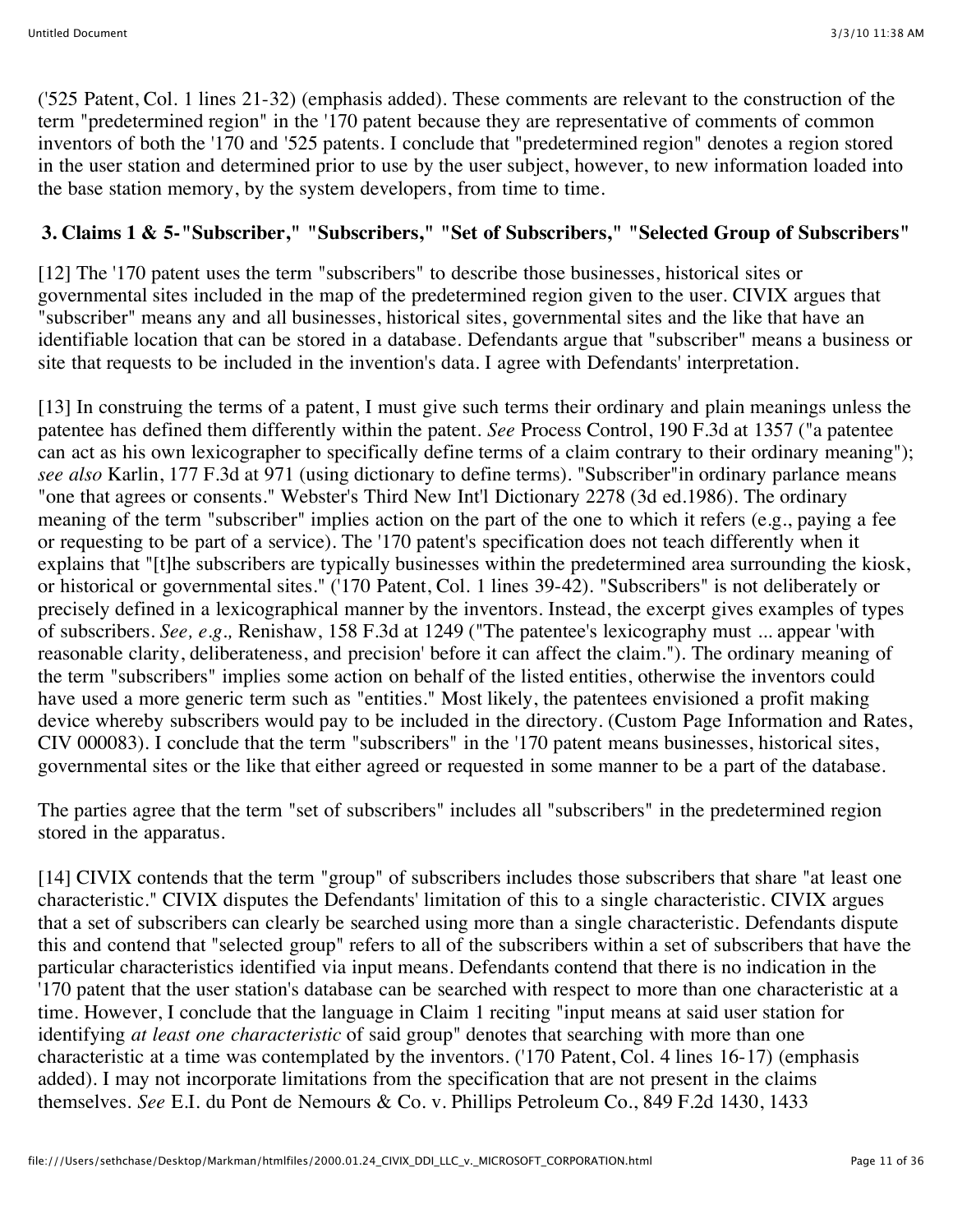(Fed.Cir.1988); *see also* Burke, Inc., 183 F.3d at 1341 ("an attribute of the preferred embodiment cannot be read into the claim as a limitation.").

### **4. Claim 1-"Input Means"**

[15] Defendants' argue, and I agree, that "input means" is a means-plus-function term. The entire phrase reads, "input means at said user station for identifying at least one characteristic of said group." Defendants urge that "input means" are thus limited to the only means of input disclosed in the '170 patent (an input panel with input keys each labeled with a corresponding characteristic) and its equivalents. 35 U.S.C. s. 112 para. 6. CIVIX, on the other hand, argues that the "input means" limitation is not the "means" of a meansplus-function limitation. Instead, CIVIX argues that the term "input" provides sufficient structure for performing the function of identifying characteristics.

As stated above, 35 U.S.C. s. 112 para. 6, provides that limitations "expressed as a means ... for performing a specified function without the recital of structure ... in support thereof, ... shall be construed to cover the corresponding structure ... described in the specification and equivalents thereof." Paragraph 6 "operates to cut back on the type of means which could literally satisfy the claim language." Johnston, 885 F.2d at 1580. More specifically,"where a claim sets forth a means for performing a specific function, without reciting any specific structure for performing that function, the structure disclosed in the specification must be considered, and the patent claim construed to cover both the disclosed structure and equivalents thereof." Data Line, 813 F.2d at 1201.

The phrase at issue here uses the word "means," and although this does not dictate that a claim falls under s. 112, para. 6, I conclude that this claim does. *See* Personalized Media, 161 F.3d at 703 ("use of the word 'means' has come to be so closely associated with 'means-plus-function' claiming that it is fair to say that the use of the term 'means' ... generally invokes [s. 112, para. 6] .... [U]se of the word 'means' creates a presumption that s. 112, para. 6 applies") (internal citations omitted).

There is no definite structure recited in this phrase that is used to perform the described function. "Input" is not structural. Thus, I construe the patent to cover both the disclosed structure and equivalents thereof. The structure disclosed by the '170 patent is "an input panel having a plurality of input keys." ('170 Patent, Abstract). Further, Figure 2 depicts an "input panel includ[ing] a plurality of input keys." ('170 Patent, Col. 2 lines 55-56). In operation, "a user selects one of the input keys 12 corresponding to the characteristic of the organization desired. For example, if a key labeled 'Drugstores' is activated, internal electronic means ... searches ... for the group of subscribers which are drugstores." ('170 Patent, Col. 2 lines 60-65). Thus, I conclude that "input means" is limited to an input panel with input keys each labeled with a corresponding subscriber characteristic, and equivalent structures.

#### **5. Claims 1 & 2-"Means for Generating a Map of Said Predetermined Region."**

The parties agree that the phrase, "means for generating a map of said predetermined region" is a meansplus-function limitation governed by 35 U.S.C. s. 112 para. 6. CIVIX contends that a skilled artisan reading the '170 patent would clearly understand that the structure of the means is an electronic logic processor, such as that found in a computer, and software that converts electronic signals into a map, and their equivalents. (CIVIX' Bench Book, Exh. F). Defendants, on the other hand, argue that no structure has been disclosed in the patent for the generation of the map of a predetermined region. Defendants contend that because no corresponding structure is actually disclosed in the patent specification, each claim incorporating this claim element violates 35 U.S.C. s. 112 para. 6 and is invalid under 35 U.S.C. s. 112 para. 2.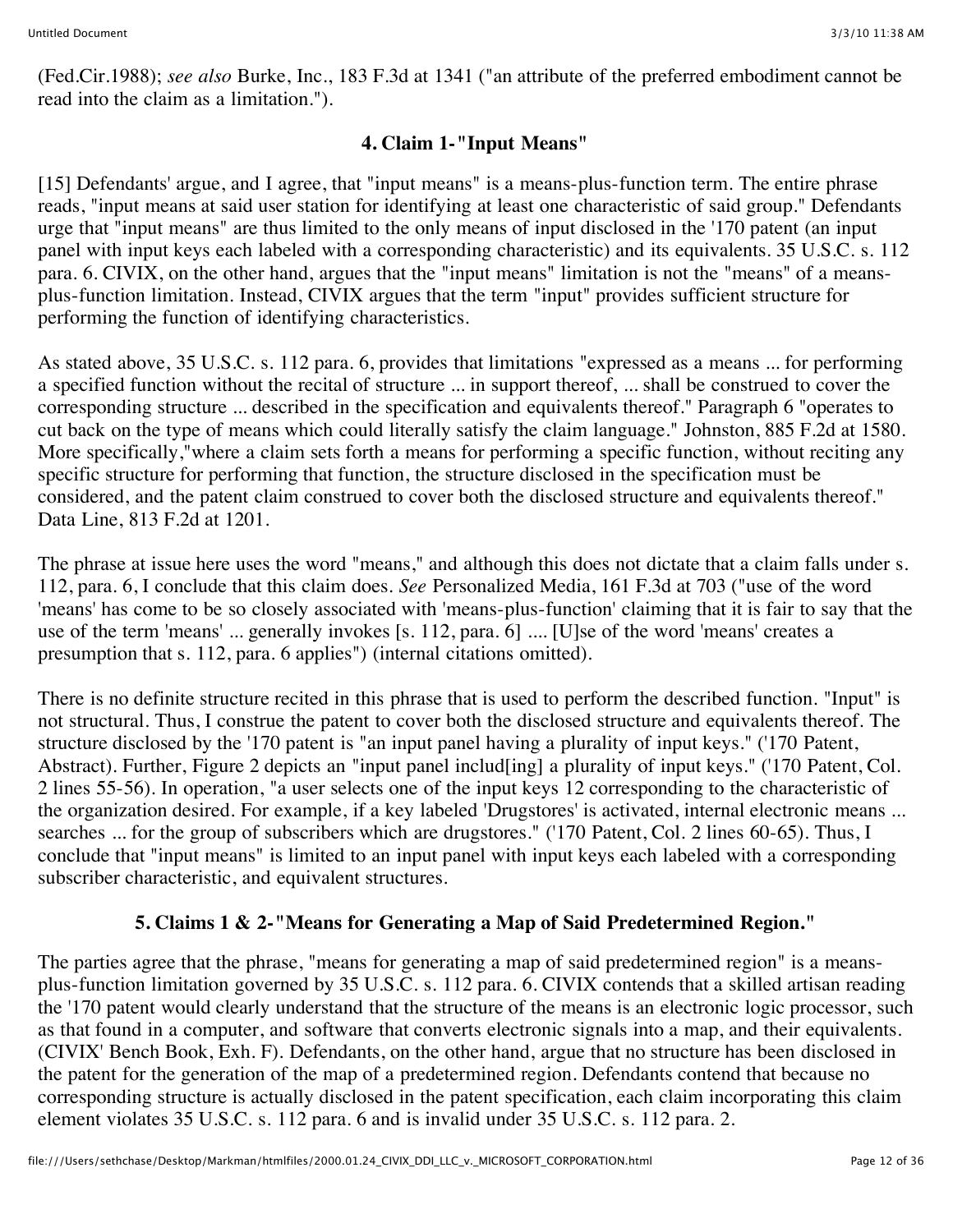[16] [17] Although 35 U.S.C. s. 112 para. 6 provides that a patentee may use means-plus-function language in a claim, the patentee is still required to particularly point out the structure of the invention. *See* In re Dossel, 115 F.3d 942, 946 (Fed.Cir.1997) (citing In re Donaldson Co., 16 F.3d 1189 (Fed.Cir.1994)). To be valid, a patent must contain claims "particularly pointing out and distinctly claiming the subject matter which the applicant regards as his invention." 35 U.S.C. s. 112 para. 2. A claim complies with the definiteness requirement of paragraph 2 if "one of ordinary skill in the art would understand what is claimed when the claim is read in light of the specification." Atmel Corp. v. Information Storage Devices, Inc., 1998 WL 184274, (N.D.Cal. April 14, 1998) (citing Seattle Box Co. v. Industrial Crating & Packing, Inc., 731 F.2d 818, 826 (Fed.Cir.1984)).

Therefore, if one employs means-plus-function language in a claim, one must set forth in the specification an adequate disclosure showing what is meant by that language. If an applicant fails to set forth an adequate disclosure, the applicant has in effect failed to particularly point out and distinctly claim the invention as required by the second paragraph of section 112.

*See* In re Dossel, 115 F.3d at 946 (citing In re Donaldson Co., 16 F.3d at 1195).

CIVIX argues that "a skilled artisan reading the '170 patent disclosure and claims would clearly understand that the structure of the means is an electronic logic processor (such as the kind found in a computer) and software that convert electronic signals into a map, and equivalents." However, 35 U.S.C. s. 112 para. 2 requires that the specification disclose at least a minimal structure corresponding to the claimed means, regardless of whether one skilled in the art could understand the claim. CIVIX cannot escape this requirement by claiming that such a structure is understood. *See, e.g.,* Atmel Corp., 1998 WL 184274 at \*4 ("A patent holder cannot evade [the specificity] requirement with a conclusory assertion that one skilled in the art would understand the claimed means despite the failure to disclose a structure.").

[18] Although a close call, I conclude the '170 patent specifications convey sufficient structure for the means of generating a map. *See, e.g.,* Personalized Media, 161 F.3d at 700. The '170 patent contains the following language:

The kiosk has an internal electronic memory which contains signals representative of a map of the city in a region surrounding the kiosk.

[I]f a key labeled "Drugstores" is activated, internal electronic means in the base station 2 searches its data base of subscribers for the group of subscribers which are drugstores. The data base includes the coordinates for each of the subscribers, and the coordinates for the selected group of subscribers is thus obtained. Then, the apparatus prints a map having the location of the drugstores indicated thereon, and the map is dispensed in the hopper.

('170 Patent, Col. 1 lines 33-35, Col. 2 line 62 through Col. 3 line 2).

This language leaves much to be desired in terms of detail. Nevertheless, the language discloses sufficient supporting structure. No computer or algorithm, *per se,* is disclosed. However, the language "internal electronic means in the base station" denotes the use of a computer and corresponding software. *See* In re Dossel, 115 F.3d at 946-47 ("Neither the written description nor the claims uses the magic word 'computer,' nor do they quote the computer code that may be used in the invention.... [However, w]hile the written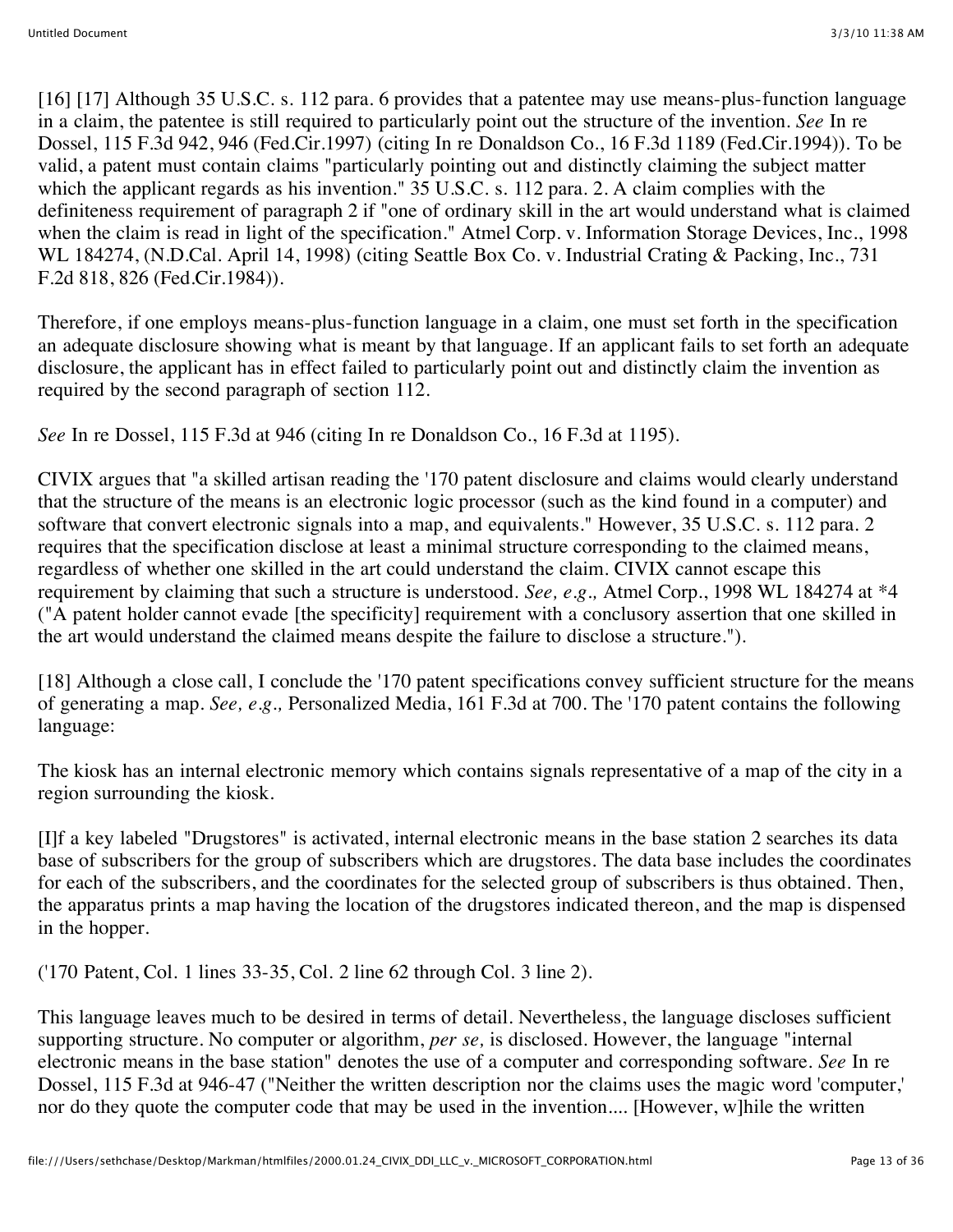description does not disclose exactly what mathematical algorithm will be used to compute the end result, it does state that 'known algorithms' can be used to solve standard equations which are known in the art."). Further, the patent generally discloses the functions of such software in generating the map by searching the data base of subscribers and including the coordinates for each subscriber. *See* Fonar Corp. v. General Electric Co., 107 F.3d 1543, 1549 (Fed.Cir.1997) ("providing the functions of the software was more important than providing the computer code."). Therefore, this term in the '170 patent does not fail for indefiniteness.

## **6. Claim 1-"Means ... for Searching said Data Base Means"**

The parties agree that the limitation of "means responsive to the identification at said user station of said at least one characteristic for searching said data base means ..." is a means-plus-function limitation controlled by 35 U.S.C. 112 para. 6. The claimed function is searching the database with reference to at least one characteristic to determine the members of the selected group of subscribers that have locations in the predetermined region. Defendants contend that the phrase should be construed as an undisclosed structure for searching the user station database with reference to the at least one characteristic. Because no corresponding structure is disclosed, Defendants argue that each claim incorporating this claim element should be held invalid under 35 U.S.C. s. 112 para. 6.

For the reasons stated in the previous section, this claim recites sufficient structure and does not fail for indefiniteness. Again, this term references "electronic means" for its structure. ('170 Patent, Col. 1 lines 45- 53). *See* In re Dossel, 115 F.3d at 946-47. Further, the patent generally discloses the functions of such software. *See* Fonar, 107 F.3d at 1549 ("providing the functions of the software was more important than providing the computer code."). Therefore, this term in the '170 patent does not fail for indefiniteness.

## **7. Claim 1-"Means for Displaying Said Map"**

[19] Again, the parties agree that "means for displaying said map at said user station" is a means-plusfunction limitation controlled by 35 U.S.C. s. 112 para. 6. CIVIX contends that the means is not limited to a printer as described in the specification. Instead, CIVIX argues that a skilled artisan would have recognized that a monitor or similar device for presenting the map in visual form could perform the claimed function. Defendants, on the other hand, argue that this term is to be narrowly construed as a printer and the structural equivalents of a printer.

The only "means for displaying" a map indicated in the '170 patent is through a printer providing a hard copy of the map. For example,

In operation, a user selects one of the input keys 12 corresponding to the characteristic of the organization.... Then, the apparatus prints a map having the locations of the drugstores indicated thereon, and that map is dispensed into a hopper 16. The user then withdraws the map and ascertains which drugstore to use.

('170 Patent, Col. 2 line 60 through Col. 3 line 4). Nowhere in the '170 patent does the inventor indicate that a monitor or similar device for presenting a map in visual form could be used. In construing a means-plusfunction claim controlled by 35 U.S.C. s. 112 para. 6, I am limited to the specifications of the patent and their equivalents. I cannot find that a monitor or similar device is a structural equivalent of a printer. Therefore, the means are thus limited.

# **8. Claim 5-"Providing to Said User Station Map/Subscriber Electronic Information"**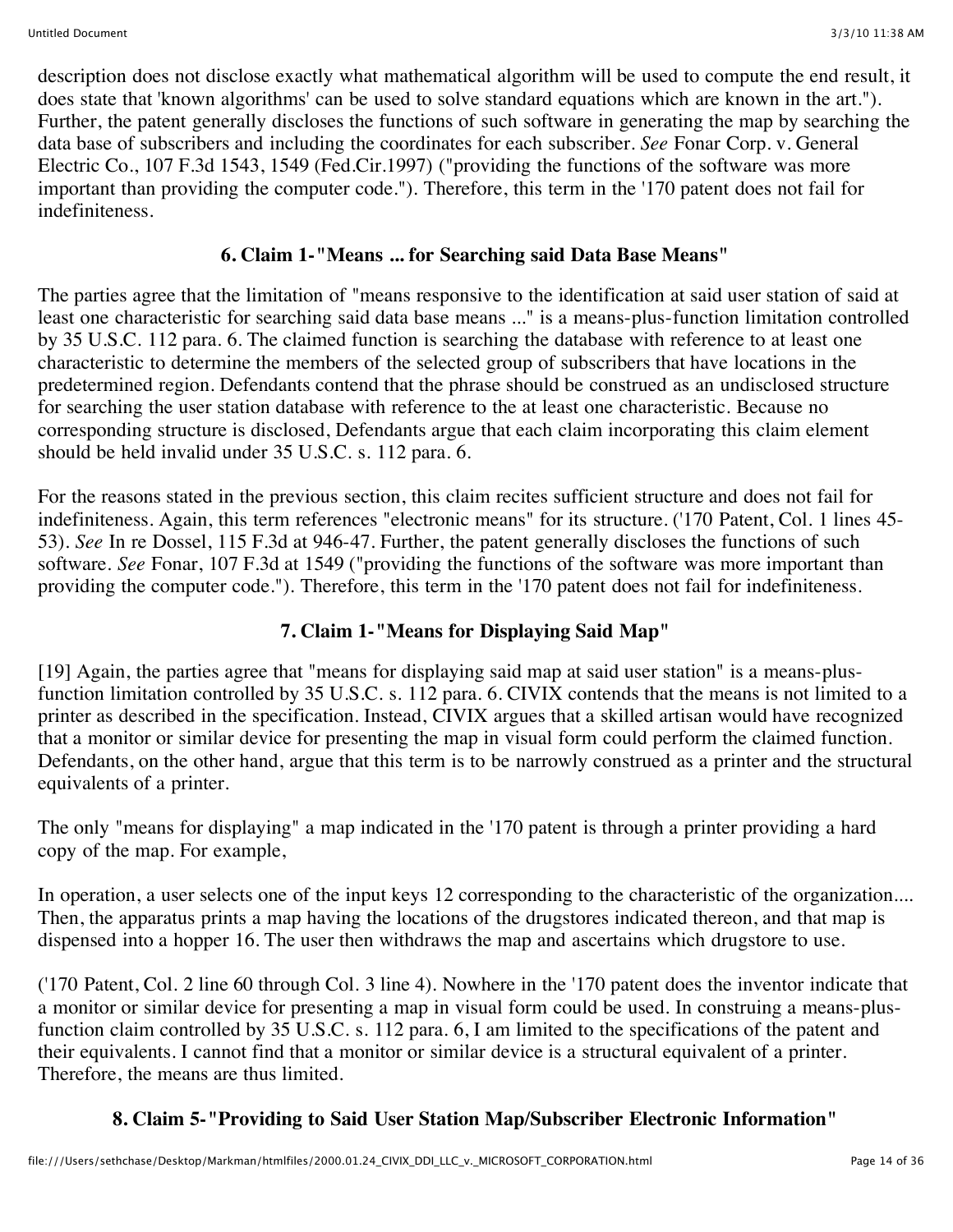[20] Defendants contend that Claim 5 is comprised of step-plus-function limitations controlled and limited by 35 U.S.C. s. 112 para. 6 and the precise embodiments and specifications of the claim. CIVIX disagrees and asserts that Claim 5 is a method claim and not limited by Section 112. I disagree with Defendants' characterization of this claim as steps-plus-function and hold Claim 5 to be one of method.

35 U.S.C. s. 112 para. 6 states, in relevant part:

An element in a claim for a combination may be expressed as a ... step for performing a specified function without the recital of ... acts in support thereof, and such claim shall be construed to cover the corresponding ... acts described in the specification and equivalents thereof.

35 U.S.C. s. 112 para. 6; *see also* O.I. Corp. v. Tekmar Co. Inc., 115 F.3d 1576, 1582-1583 (Fed.Cir.1997). However, this paragraph "is implicated only when steps plus function without acts are present." Id. at 1583. The paragraph allows that "an element in a combination method or process claim may be recited as a step for performing a specified function without the recital of acts in support of the function." *Id.* The price for this convenience is limitation of the claim to the steps specified in the written description and equivalents thereof. *Id.* However, merely claiming a step or even a series of steps without recital of a function does not implicate 35 U.S.C. s. 112 para. 6.

Claim 5 reads, in pertinent part:

A method for identifying the location within a predetermined region of a selected group of a set of a plurality of subscribers relative to the location of a user station comprising,

**providing** to said user station map electronic information representing a map of said predetermined region around said user station,

**providing** to said user station subscriber electronic information representing the location and at least one characteristic for each subscriber of said set of subscribers,

said at least one characteristic being common to the members of a group,

**selecting** at said user station at least one of said characteristics as a group characterization identifying a group of said subscribers,

**searching** said subscriber electronic information with respect to said group characterization,

and **providing** said map at said user location displaying the locations of members of said selected group identified by said group characterization relative to the location of said user station.

Defendants contend that the emphasized elements of this claim, beginning with the terms providing, providing, selecting, searching, providing, constitute steps-plus-function limitations. 35 U.S.C. s. 115 para. 6. I disagree. Although not determinative, the term "step for" does not appear in this method claim. *See* Seal-Flex, Inc. v. Athletic Track and Court Construction, 172 F.3d 836, 849 (Fed.Cir.1999) (Rader, J., concurring) (holding that only the words "step for" raise the presumption that 35 U.S.C. s. 112 para. 6 applies). Further, this method claim is not composed of steps aimed at performing a specified function.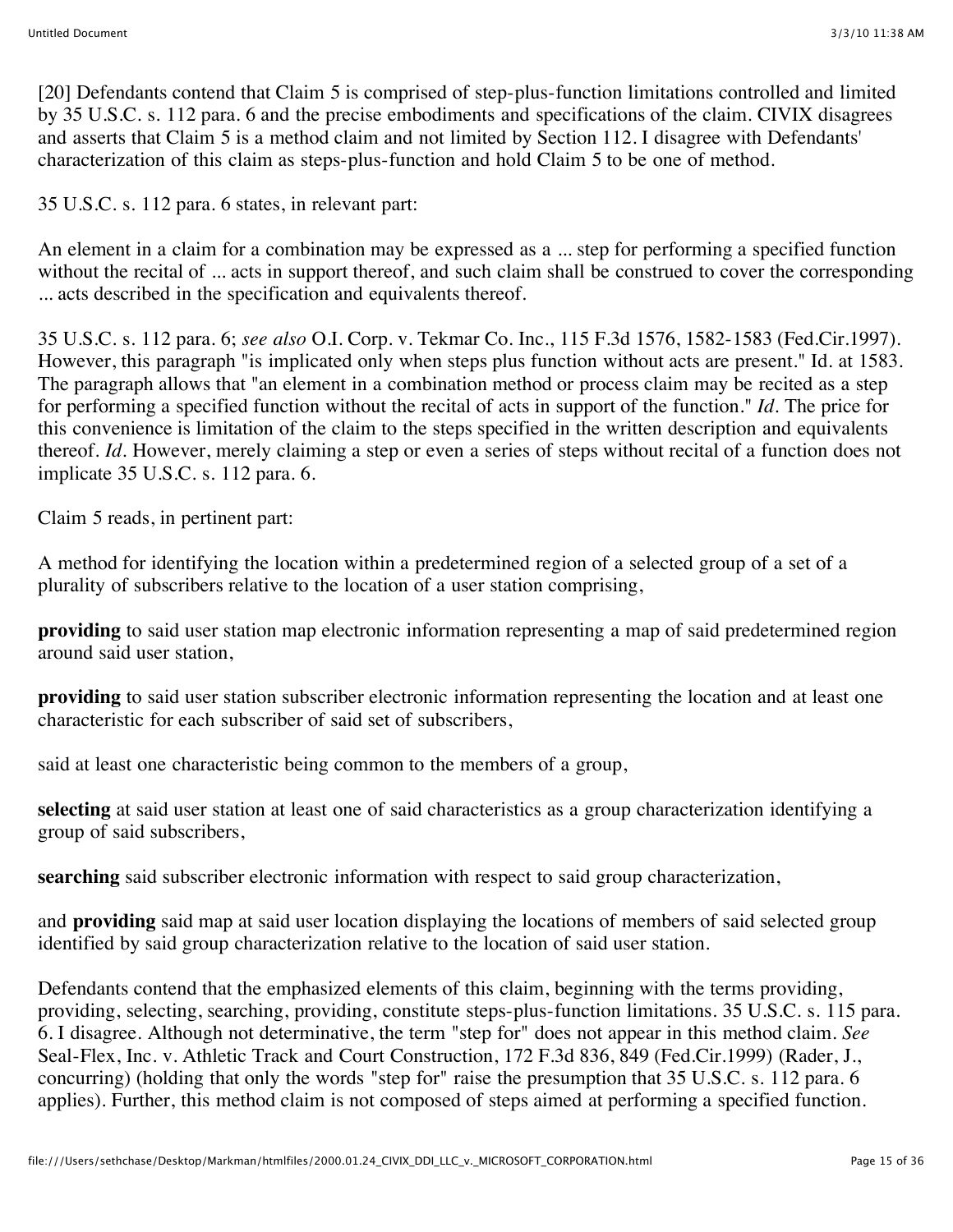The Federal Circuit addressed an analogous situation in O.I. Corp., 115 F.3d at 1576. This case involved a method claim that read, in pertinent part:

A method for removing water vapor from an analyte slug passing between a sparge vessel, trap and gas chromatograph, comprising the steps of:

(A) passing the analyte slug through a passage heated ...;

(B) passing the analyte slug through the passage that is air cooled ....

The Federal Circuit rejected the Defendants' arguments that both "passing" limitations were part of a means plus function limitation. The Court stated,

[C]laiming a step by itself, or even a series of steps, does not implicate Section 112, P 6 .... If we were to construe every process claim containing steps described by an "ing" verb, such as passing, heating, reacting, transferring, etc. into a step-plus-function limitation, we would be limiting process claims in a manner never intended by Congress.

*Id.* at 1583. I find no reason here to limit Claim 5's terms by 35 U.S.C. s. 112 para. 6. Thus, I reject Defendants' contention that "providing to said user station map electronic information" is limited to only the eight acts specified by Defendants and present as specifications in the patent. I further reject the contention that "providing to said user station subscriber electronic information," is limited to the specified six acts. Instead, I construe the term "providing" in both phrases according to its ordinary usage, "supplying for use." Websters' Third New International Dictionary, p. 1827. Nothing in the '170 patent suggests a different meaning. In all the embodiments discussed in the specification, map and subscriber electronic information is supplied to the user station by loading this information into the user station. Likewise, the act of "providing" a map to a user at a user station is limited as it was above, through the element of a printer.

For these reasons, I reject Defendants' contention that the terms within this claim are limited to specific acts within the '170 patent. Instead, I construe the term "selecting" according to the specification which provides that the step of selecting at least one desired characteristic at a user station merely requires the entry of one or more desired characteristics to interrogate a database. Although the preferred embodiment represents the pressing of a single key representing at least one desired characteristic, limitations from these precise embodiments should not be read into the claim. *See, e.g.,* Burke, Inc., 183 F.3d at 1341 ("an attribute of the preferred embodiment cannot be read into the claim as a limitation."). "In the absence of ambiguity, it is fundamental that the language of a count should be given the broadest reasonable interpretation it will support." Genentech, Inc. v. Chiron Corp., 112 F.3d 495, 500 (Fed.Cir.1997).

Likewise, I find that the ordinary meaning of "searching" in database technology applies, such as "querying" a database. (Oxman Declaration, para. 13). This is supported by the specification: "A user activates the apparatus by pressing one of the input keys. This causes an electronic element to search the subscribers to determine the group of subscribers having that characteristic." ('170 Patent, Abstract). Thus, "searching said subscriber electronic information with respect to said group characterization" denotes the act of querying the database to provide all subscribers within the database which have the user-selected group characterization.

## **C. Claim Construction of** the '525 Patent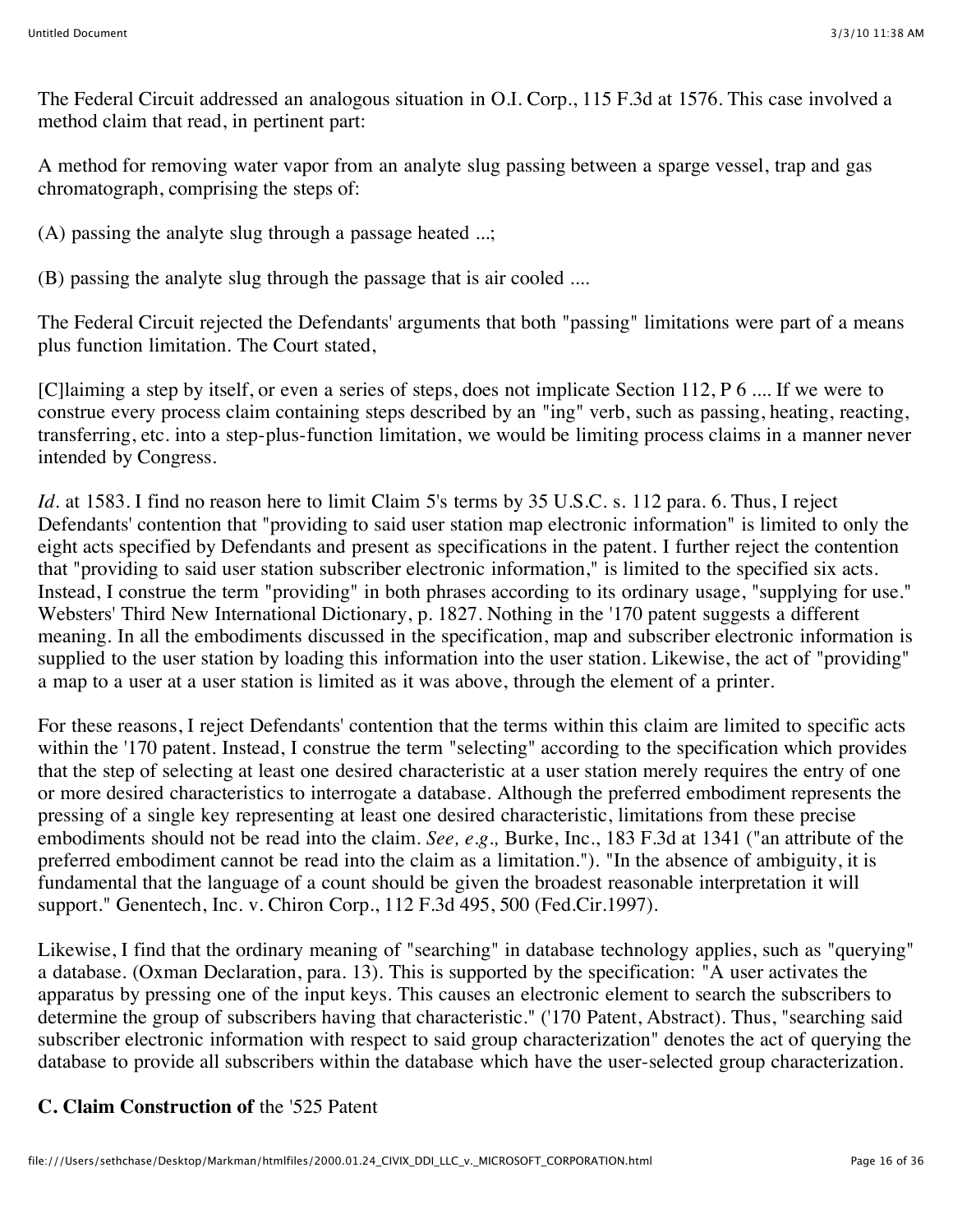The '525 patent contains the following disputed claims with disputed terms emphasized. Some of the claims are independent and some depend from others, this distinction is obvious within each claim. I excerpt only those claims which are relevant for purposes of infringement which CIVIX alleges have been infringed by one or more of the Defendants. *See, e.g., Markman,* 52 F.3d at 976 ("The first step is determining the meaning and scope of the patent claims *asserted to be infringed.").* Because the claims include similar and sometimes identical elements, and the parties have not argued for different interpretations of identical words in different claims within the '525 patent, my interpretation of a term applies whenever that term is used in the '525 patent.

[Claim 1] System for remotely determining the **position** of a selected category of items of interest in a selected **geographic vicinity** from a **database**, the system comprising

(A) a **database** for storing information about a plurality of items of interest, the information including, for each of the items of interest, **positional coordinates**, a **geographic vicinity**, and at least one associated category, the **positional coordinates** locating the **geographic vicinity**,

(B) a **communications link for communicating between a user of the system and the database**,

(C) **means for transmitting a portion of the information in the database to the user via the link upon receipt of a request signal representative of a selected category and geographic vicinity**, the transmitted portion of the information including **identification of a position** for each of the items of interest within the selected category and **geographic vicinity** and **relative to** the **positional coordinates** and other items of interest within the **vicinity**, and

(D) a port for remotely accessing the portion of information via the link, the port generating the **request signal** in response to inputs by the user which are representative of the selected category and **geographic vicinity**, the port having a user interface for accepting the inputs and for indicating to the user the **position** of each of the items of interest in the selected category and **geographic vicinity**.

[Claim 7] System according to claim 1 wherein the **geographic vicinity** comprises a map of the items of interest in the selected category and selected **geographic vicinity**.

[Claim 15] System according to claim 1, wherein the information comprises an advertisement associated with at least one of the items of interest, and further comprising **means for communicating the advertisement to the user**.

[Claim 17] **Database** apparatus for storing information about a plurality of items of interest, the information including, for each of the items of interest, a **\*1151 geographic vicinity, positional coordinates** locating the **geographic vicinity**, and at least one associated category, comprising

(A) a **communications link** for communicating between a user of the **database** apparatus and a remote port, and

(B) **means for transmitting a portion of the information to the user via the link** upon receipt of a **request signal** representative of a **geographic vicinity** and a selected category of the items of interest, the transmitted portion of the information including **identification of a position** for each of the items of interest within the selected category and **geographic vicinity**, the **position** for each of the items of interest within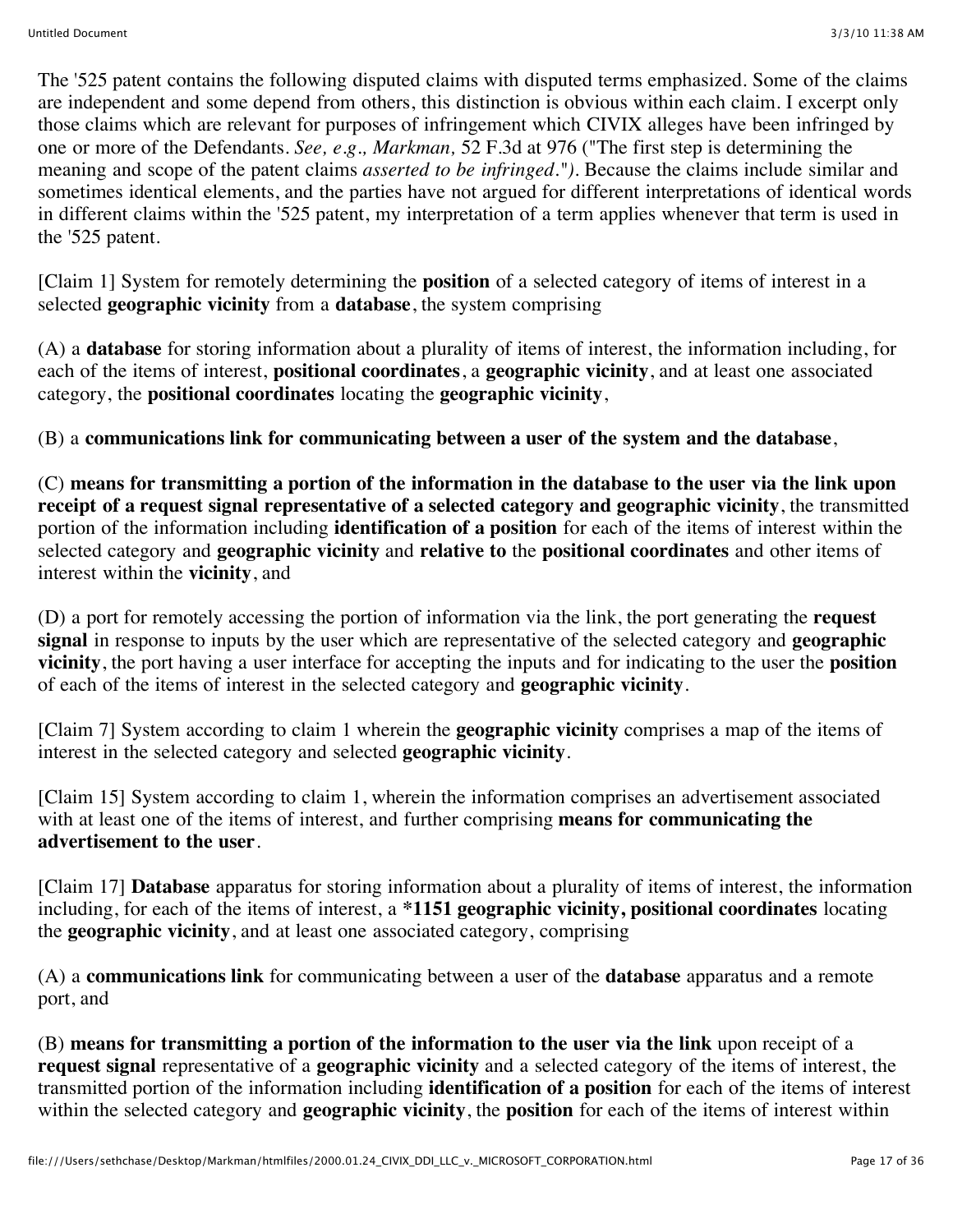the Selected category and **geographical vicinity** being defined **relative to** the **positional coordinates** and other items of interest within the selected category and **geographic vicinity**.

[Claim 23] **Database** apparatus according to claim 17, wherein the information comprises additional detail for at least one of the items of interest, and further comprising **means for communicating the additional detail to the remote port upon receipt of a signal indicating that a user has selected one of the items of interest**.

[Claim 24] **Database** apparatus according to claim 17, wherein the information comprises an advertisement associated with at least one of the items of interest, and further comprising **means for communicating the advertisement to the remote port**.

[Claim 26] Remote access port for remotely accessing a selected category of items of interest in a selected **geographic vicinity** from a **database**, the **database** being of the type which stores information about a plurality of items of interest, the information including, for each of the items of interest, a **geographical vicinity, positional coordinates** that locate the vicinity, and at least one associated category, the remote access port comprising

(A) a **communications link** for communicating between a user of the remote access port and the **database**, and

(B) **means for generating a request signal representative of a selected category and a selected geographic vicinity of the items of interest in response to inputs by the user**, the remote access port having a user interface for accepting the inputs and for indicating to the user the **position** of each of the items of interest within the selected category and **geographic vicinity**, the **position** for each of the items of interest within the selected category and **geographic vicinity** being defined **relative to** the **positional coordinates** and other items of interest within the selected category and **geographic vicinity**.

## **1. Claims 1, 17 & 26-"Positional Coordinates"**

[21] CIVIX contends that "positional coordinates" are a collection of values sufficient to identify a geographic vicinity. Defendants, on the other hand, argue that this term means "coordinates defining a single reference point within a corresponding geographic vicinity which also operate to determine the corresponding geographic vicinity." I agree with Defendants' definition.

From Defendants' definition of "positional coordinates," as a set of values defining a single location, Defendants argue that this single point or location determines the surrounding geographic vicinity. Defendants emphasize that the positional coordinates work to locate a *single* point of reference which in turn generates a geographical vicinity. They deny that multiple sets of coordinates work to locate multiple points of reference that in turn represent a vicinity.

The '525 patent's claims, specifications, and prosecution history, support Defendants' construction of "positional coordinates." Although a preferred embodiment cannot be read into a claim as a limitation, I may look to the embodiments and their written descriptions to assist in defining a term, such as "positional coordinates" already in a claim limitation. *See* Renishaw, 158 F.3d at 1248. A claim must be read in view of the specification of which it is a part. *See id.* Figure 4A of the patent: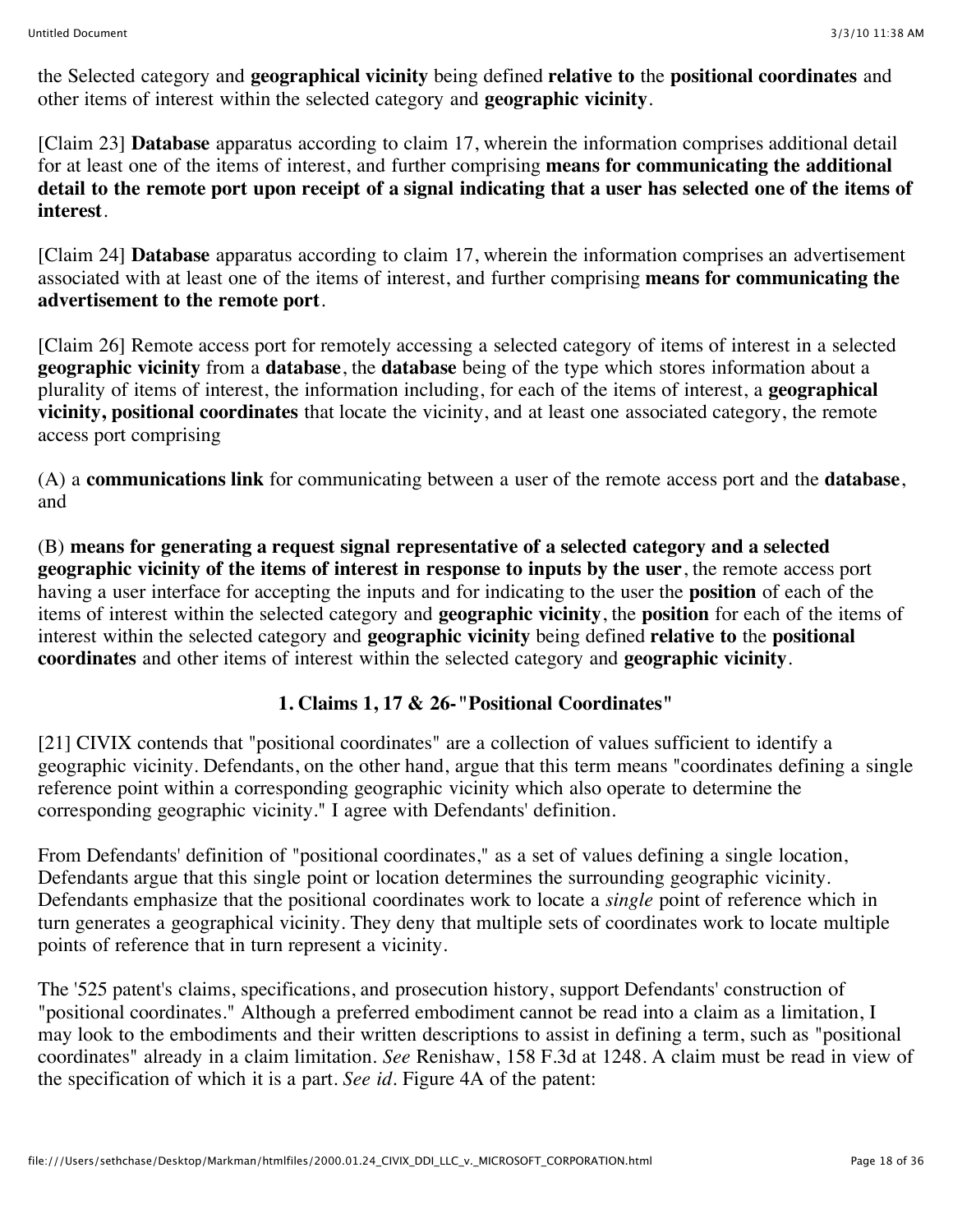$\overline{?}$ 

This depicts a "hierarchical structure of geographical vicinities, according to the invention." ('525 patent, Col. 4 lines 21-22). More specifically, Figure 4A shows the positional coordinates, labeled 77, for each geographical vicinity, labeled 75a and 76a. ('525 patent, Col. 8 lines 37-38). In describing the embodiment, the patent states that "there are a plurality of discrete geographic vicinities (each set of positional coordinates corresponding *to one discrete location within the geographical vicinity).*" ('525 patent, Col. 3 lines 3-5) (emphasis added). Figure 4A and the specification clearly show that the positional coordinates define a single reference point which operates to determine the corresponding geographic vicinity.

This definition of "positional coordinates" is supported throughout the patent and its prosecution history.

The positional coordinates ... operate to locate the geographic vicinity. *Briefly, the positional coordinates locate one location within the geographic vicinity-such as the center of the vicinity-so that items of interest* can be determined relative to the positional coordinates and within the geographic vicinity.

('525 patent, Col. 5 lines 14-19) (emphasis added). Positional coordinates, made up of an undetermined number of values, are used in the '525 patent to produce a single location within a geographic vicinity. Therefore, although positional coordinates can be made up of any number of values, the resulting set of positional coordinates can work only to locate one single point of reference, around which a geographical vicinity is determined.

The prosecution history further shows that the inventors contemplated positional coordinates defining one discrete location within a geographic vicinity. The '525 patent was intended to provide a "virtual kiosk," similar to the actual user station in the '170 patent, but not fixed in location. A user can access a virtual kiosk, in a discrete location, and obtain information about items of interest surrounding this discrete location. A letter from William Semple to co-inventor William Bouve, dated April 1, 1994, describes this limitation:

In effect, instead of requiring the user to physically go to a kiosk to retrieve information for a defined geographic area of the kiosk ..., *you would create an opportunity for the kiosk to go the user* ...

To take this one step further (and this was *your* idea), you could derive geographically-defined information based on locators other than kiosks, such as street intersections or landmarks. (For example, you could provide data for businesses, events, etc. for an area with 500 yards walking distance of the Washington Monument, or some known location that a tourist might want to visit, but not know what else was in the immediate vicinity).

In order to keep the system consistent, directed, and understandable, it would be my suggestion that the software interface and information derived *essentially mimic that available at the physical kiosks themselves....* [I]t is important to maintain the essential characteristics of your primary systems so that competitors cannot duplicate or transfer parts of the "Walking Locator" technology without patent, trademark, or copyright infringement.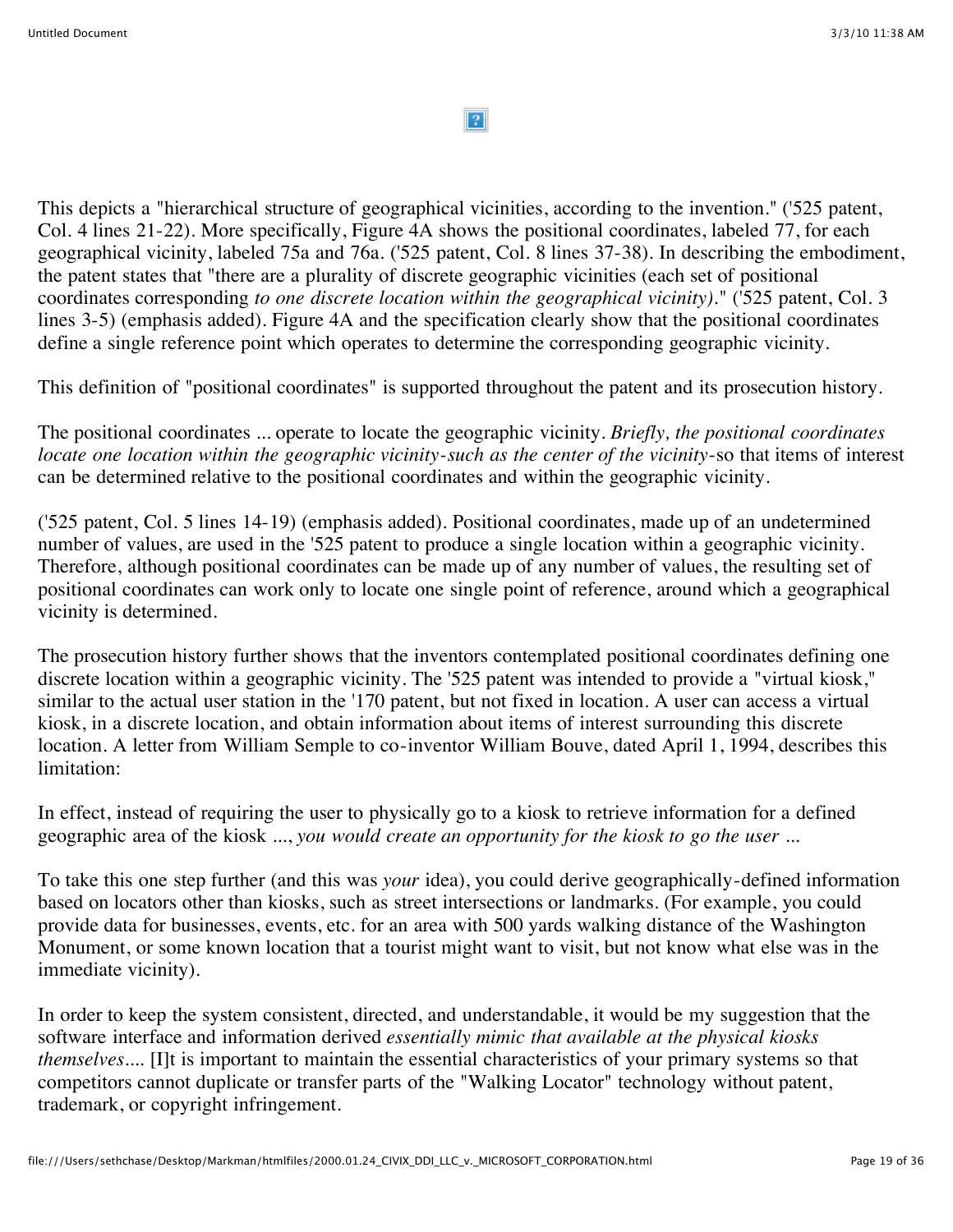. . . . .

Whatever you do, the essential characteristics of my proposed computer tele-link would have to remain relevant to the patented functions provided by the kiosks themselves. *That is, information would be geographically determined from a defined and identifiable point;* information would be accessed by category; and at least some of the data would *have* to be printed to be read...

(April 1, 1994 letter, CIV 0000237-0000238) (emphasis added). This letter shows that the inventors contemplated users accessing a single discrete, defined, and identifiable point, around which a geographic vicinity would be defined. Also in the prosecution history are documents proving that the inventors referred to these discrete locations as "virtual kiosks." (CIV 0000263).

CIVIX argues that software disclosed in the '525 patent application expressly discloses a system in which a collection of values with hierarchical layering "are used to identify *a unique location* and vicinity for each item of interest." (CIVIX brief, p. 34) (emphasis added). CIVIX argues that positional coordinates do not have to be made up of merely a pair of numbers or values. It cites to the declaration of Mr. Oxman for the proposition that, "[t]hese positional coordinates are a collection of values that identify *a location or a vicinity.* Since locations and areas are organized in a collection of related layers in the preferred embodiment, the number of positional coordinates varies depending on the number of layers that must be linked to produce the requested result. This is why there can be no numeric limit on the number of positional coordinate values that identify a location." (Oxman Declaration, para. 5) (emphasis added).

CIVIX' contention that a number of values can make up *one set* of "positional coordinates" in identifying *one location*, has some support in the software disclosure. However, the software does not support CIVIX' further contention that positional coordinates can define more than one discrete location. Because the software disclosure, Exhibit A to the patent specification, is written in computer-speak (CIV 0000315- 0000337), I turn to the declarations submitted by the parties. CIVIX submits the declaration of C. David Dickerson. With regard to the software disclosure, Mr. Dickerson states:

I have looked through the source code for some indication that the maps stored and called by the program are defined by a relationship to a single positional coordinate pair. I see no reference in the code to such a method.

(Dickerson Declaration, para. 13). This declaration does not support CIVIX' contention that "positional coordinates" can define more than a single discrete location. Further, the declarations submitted by Defendants, analyzing the source code, support their conclusion that "positional coordinates" define only one discrete location. (Mavis Declaration, para. 11) ("Each area of interest is defined by reference to a single  $(x,y)$  coordinate pair representing the center point to which the boundary algorithm is applied which sets the boundaries of the area of interest."). Therefore, I conclude that "positional coordinates," as used in the '525 patent, means a set of coordinates defining a single reference point within a corresponding geographic vicinity which operates to determine the corresponding geographic vicinity.

#### **2. Claims 1, 17 & 26-"Relative To"**

In the course of the December 10, 1999 *Markman* hearing and in pre-hearing filings, it became apparent that the meaning of "relative to" is disputed. CIVIX contends the term "relative to" was inserted in the '525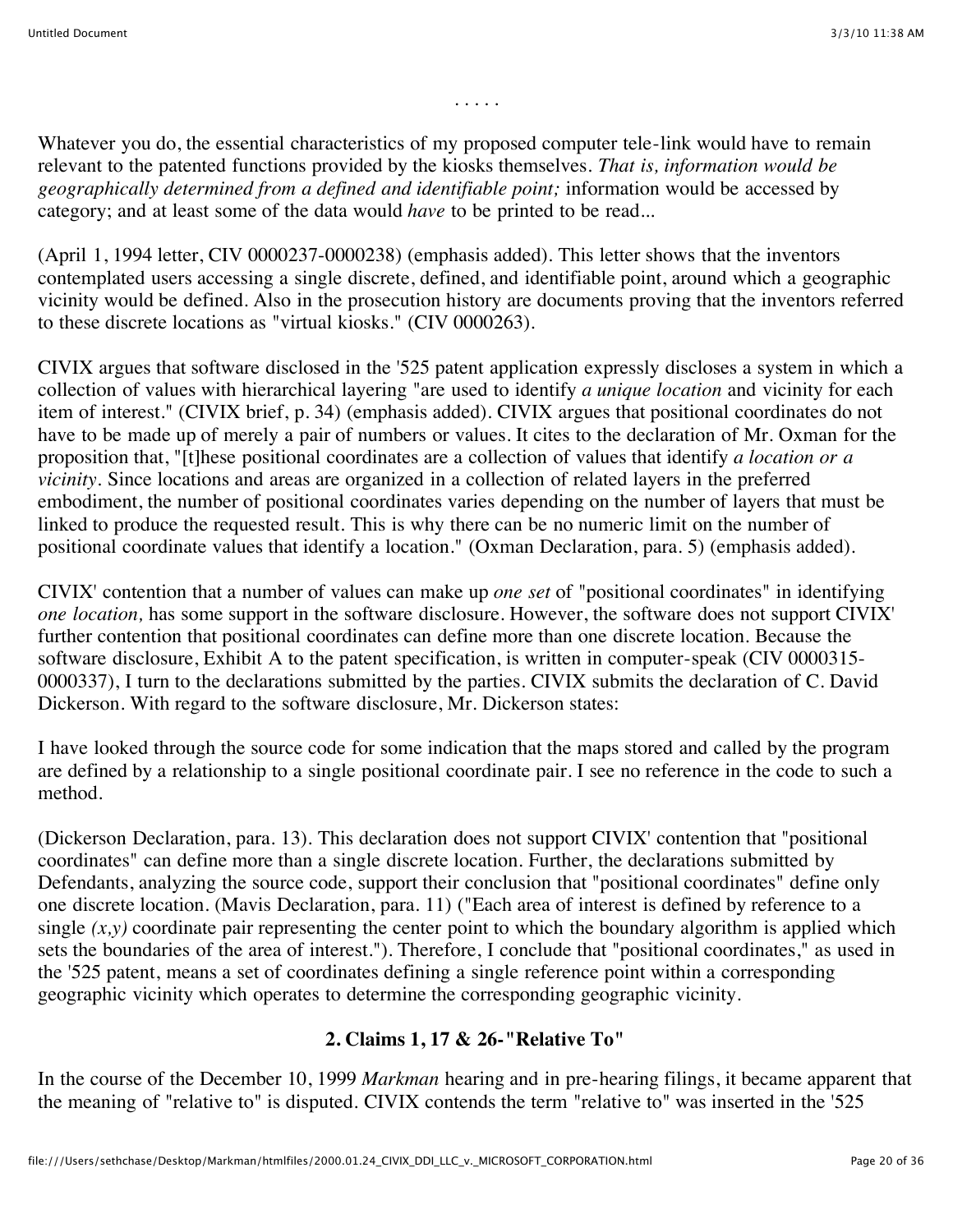patent only to address the patent examiner's concern about relativity. (Dec. 10, 1999 Tr., p. 14). CIVIX contends that the '525 patent makes clear that the transmitted information must be displayed relative to the positional coordinates. (Dec. 10, 1999 Tr., p. 15). Defendants argue that "relative," as used in the '525 patent, is opposed to "absolute" positioning along universal latitude and longitude coordinates.

CIVIX directs my attention to the amendments made to the '525 patent in response to the patent examiner's initial rejection of the claims as indefinite. On October 2, 1996, the PTO issued a First Office Action rejecting each of the thirty-seven claims pending in the '525 patent's application. (Detailed Action, CIV 0000214). In so doing, the examiner stated:

The use of terms "positional coordinates" and "identification of a position," as recited in line 4 and 11 of claim 1 (and in independent claims 17, 26, and 35) is unclear *because the position of an element (or an item) can be absolute or relative.* If the position is meant to be relative it is necessary to distinctly point out the relativity.

(CIV 0000214) (emphasis added). In response, the inventors submitted the following amendments addressing relativity (emphasis shows language added by amendment):

Claim 1:(C) means for transmitting a portion of the information in the database to the user via the link upon receipt of a request signal representative of a selected category and geographic vicinity, the transmitted portion of the information including identification of a position for each of the items of interest within the selected category and geographic vicinity **and relative to the positional coordinates and other items of interest within the vicinity**, and

Claim 17:(B) means for transmitting a portion of the information to the user via the link upon receipt of a request signal representative of a geographic vicinity and a selected category of the items of interest, the transmitted portion of the information including identification of a position for each of the items of interest within the selected category and geographic vicinity, **the position for each of the items of interest within the selected category and geographical vicinity being defined relative to the positional coordinates and other items of interest within the selected category and geographic vicinity**.

Claim 26:(B) means for generating a request signal representative of a selected category and a selected geographic vicinity of the items of interest in response to inputs by the user, the remote access port having a user interface for accepting the inputs and for indicating to the user the position of each of the items of interest within the selected category and geographic vicinity, **the position for each of the items of interest within the selected category and geographic vicinity being defined relative to the positional coordinates and other items of interest within the selected category and geographic vicinity**.

(CIV 0000224-0000227). In the "Remarks" section concerning the above amendments, the inventors state that the amendments make clear that the items of interest are spatially related to each other and relative to the positional coordinates selected for the geographical vicinity. (CIV 0000227). Given the clear concern by the patent examiner, the inventors chose relative positioning rather than absolute positioning.

In response to these amendments, the Examiner allowed each of the thirty-seven claims of the '525 patent and provided his reasons for doing so in an Examiner's Statement of Reasons for Allowance. The Examiner emphasized that a primary factor distinguishing the claimed invention from prior art was that the position of the items of interest were defined, not absolutely, but rather in relation to the positional coordinates and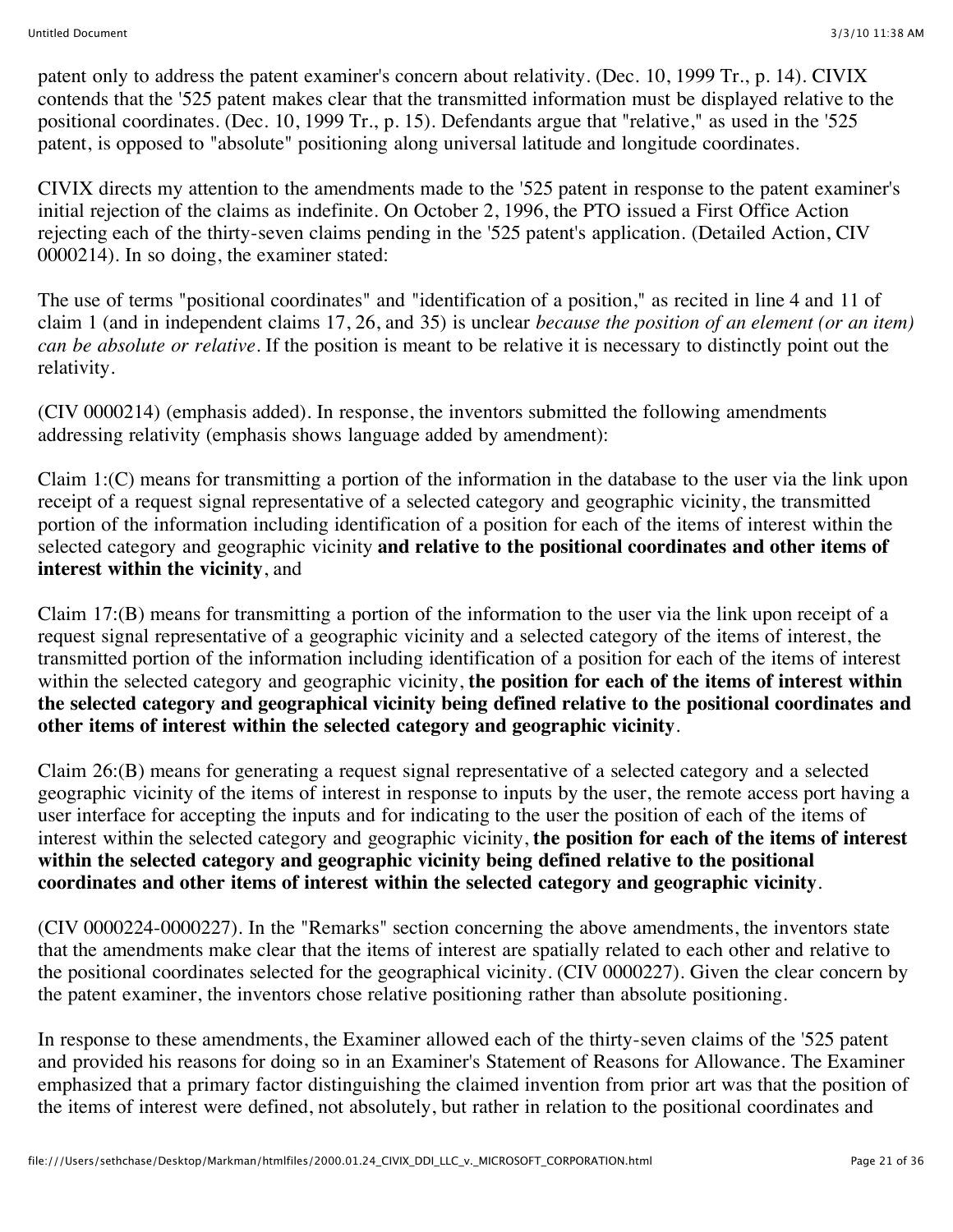other points in the selected vicinity:

The prior art does not teach or fairly suggest an apparatus or a method for ... remotely accessing the database through a user interface to obtain information that includes *the position for each of the items of interest within the selected category and geographic vicinity being defined relative to the positional coordinates and other items of interest within the selected category and geographic vicinity* as recited in all independent claims.

(Examiner's Statement of Reasons for Allowance, para. 1.1, CIV 0000287) (emphasis in the original). Accordingly, it is reasonable to infer that the '525 patent was issued because the positions of items of interest were defined in relative rather than absolute terms.

Because the term "relative" remains somewhat ambiguous in light of the intrinsic evidence, both sides have submitted expert declarations assisting in my technical understanding of absolute versus relative positioning. *See* Phillips Petroleum, 157 F.3d at 870. However, I heed *Vitronics*' warning that such opinion testimony on claim construction should be treated with the utmost caution. *See* Vitronics, 90 F.3d at 1585.

In support of its position, CIVIX submits the declaration of Rebecca McKinley. She testifies that the concept of "absolute" positioning means the use of precise measurement such as that involving surveyors instruments. (McKinley Declaration, para. 6). She further states that the assignment of a latitude/longitude coordinate pair does not necessarily constitute absolute positioning. (McKinley Declaration, para. 7). Instead, she contends that a latitude/longitude location would ordinarily suggest a relative location to other objects defined by this same coordinate system. (McKinley Declaration, para. 7).

Defendants submit contrasting declarations supporting their view on absolute versus relative positioning. For example, Timothy Woods testifies:

[T]he terms "absolute position" or "absolute coordinates" typically refers to positions defined in relation to the origin of a generally accepted coordinate system (e.g., 35 degrees latitude, 45 degrees longitude specify a position in relation to the equator and prime meridian.) By contrast, "relative positioning" or "relative coordinates" refers to positions defined in relation to an arbitrary point, not the origin of a generally accepted coordinate system. For example, the location of a drug store can be specified without knowing its absolute latitude and longitude, as two miles north and six miles east of a shopping mall whose location is otherwise known. In that case, "two miles north" and "six miles east" specify the relative position of the drug store.

(Wood Declaration, para. 6). This is confirmed by the Defendants' other submitted declarations of Robert French and Robert Mavis. This view is further confirmed by recent United States Geological Survey documents that suggest ways of teaching students about mapping. *http:// rockyweb.cr.usgs.gov/public/outreach/topoteach.html.* One education suggestion addresses "absolute versus relative location," and recommends that this notion be taught to elementary students:

Discuss absolute location versus relative location. What is the difference between 42 07 31" lat / 101 15 31" long versus the phrase "northeast of Pleasant Grove"? When is absolute location important, and when is relative location important?

*http://rockyweb.cr.usgs.gov/public/outreach/topoteach.html.*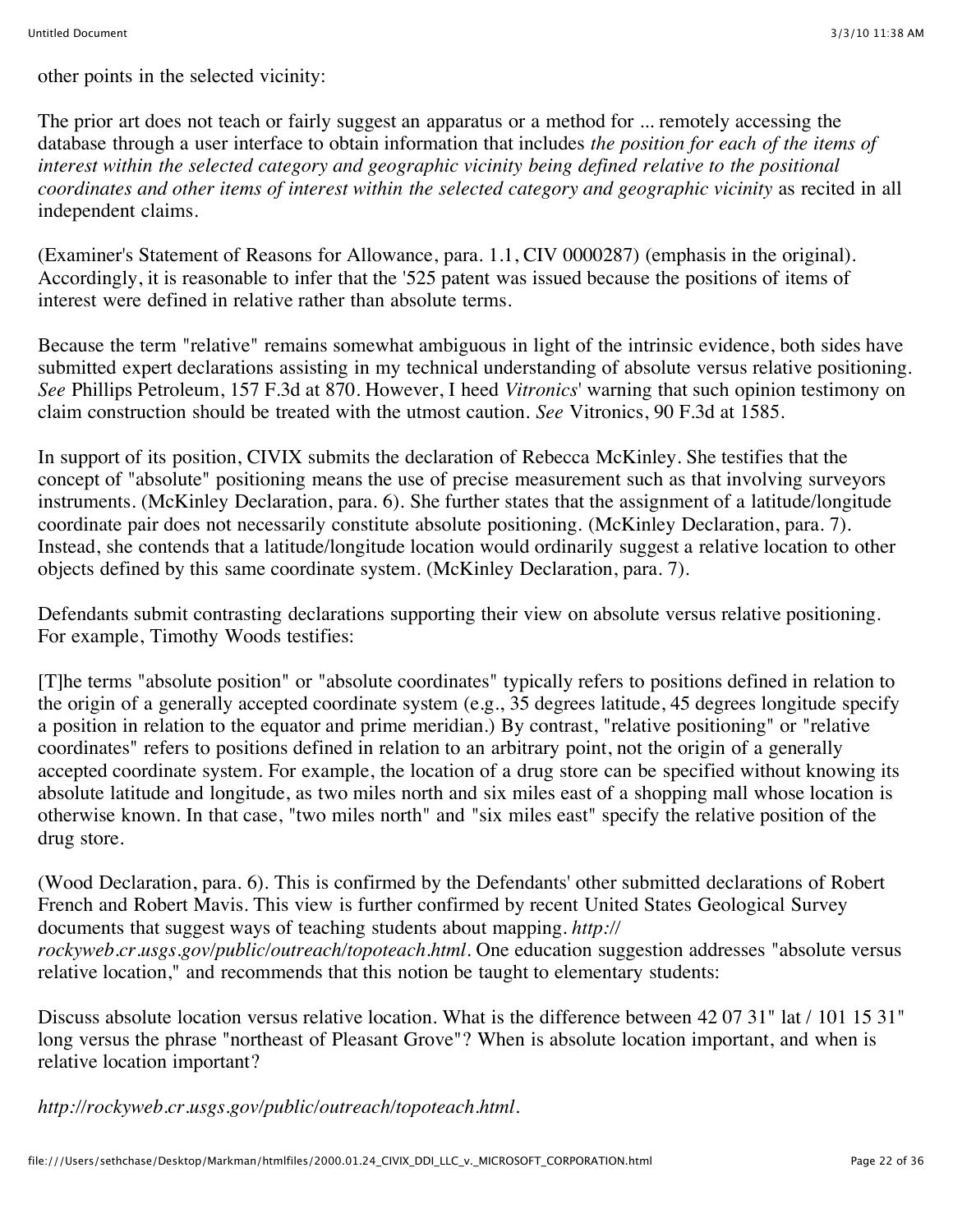CIVIX makes no argument that its product uses latitude/longitude positioning. Instead, when I presented CIVIX with a simple hypothetical concerning these positioning concepts, CIVIX provided insight into their concept of "relative" positioning:

THE COURT: You know, if you have an air observer, you may only have to drop five zero and then fire for effect the whole battery. But that is a known point or position defined by an acceptable method of latitude and longitude.

You could also be from Rocky Ford, like I am, and somebody drives up and says, "Where's Maud's place?" And you say, "Well, you go down this lane about a mile and a quarter, hang a left through the cemetery. When you get through the cemetery turn right about a quarter of a mile and Maud's is on the right up the lane."

MR. SHEIKH [CIVIX]: Uh-huh.

THE COURT: That defines her location.

MR. SHEIKH [CIVIX]: Yeah.... I would say it's much closer to showing your second example, you know, up there to the right, past the cemetery, than your military analogy.

Evidence was also presented that instead of latitude/longitude positioning, CIVIX uses an internal positioning grid system specific to each geographic vicinity. (Mavis Declaration, para. 6). The items of interest are then located relative to the positional coordinates that specifically define the geographic vicinity.

[22] I conclude that the term "relative to" denotes the concept of relative positioning as opposed to absolute positioning. CIVIX does not employ a universal system of latitude and longitude coordinates. Instead, it uses its own internal grid system and the information transmitted to a user of the system displays the items of interest only relative to the positional coordinates within this grid system.

## **3. Claims 1 & 17-"Identification of a Position"**

[23] CIVIX argues that "position" should be given its ordinary meaning of "expression of a location." Defendants do not dispute this and, indeed, suggest the equivalent definition of "a location in space." However, CIVIX disputes Defendants' limitation that the "position" cannot be located with reference to coordinates outside of the geographic vicinity. Defendants contend that the phrase " *identification of a* position" means a coordinate pair uniquely defining a location relative to the positional coordinates as a reference. I am persuaded by Defendants' construction of this phrase.

The claims at issue state that the "identification of a position" is transmitted to the user. ('525 Patent, Claims 1 & 17). Within the claims, the phrase is, therefore, used as a noun rather than a verb. This supports Defendants' construction of this term as a thing specifying a position or location. Further, as noted earlier in this Order, the '525 patent and its prosecution history supports the limitation that positional coordinates uniquely define a geographic vicinity. Further, items of interest use the positional coordinates as a reference.

As I noted earlier, on October 2, 1996, the PTO rejected the thirty-seven claims pending in the 525 patent's application as indefinite under 35 U.S.C. s. 112. (Office Action, CIV 0000214). In particular, the Examiner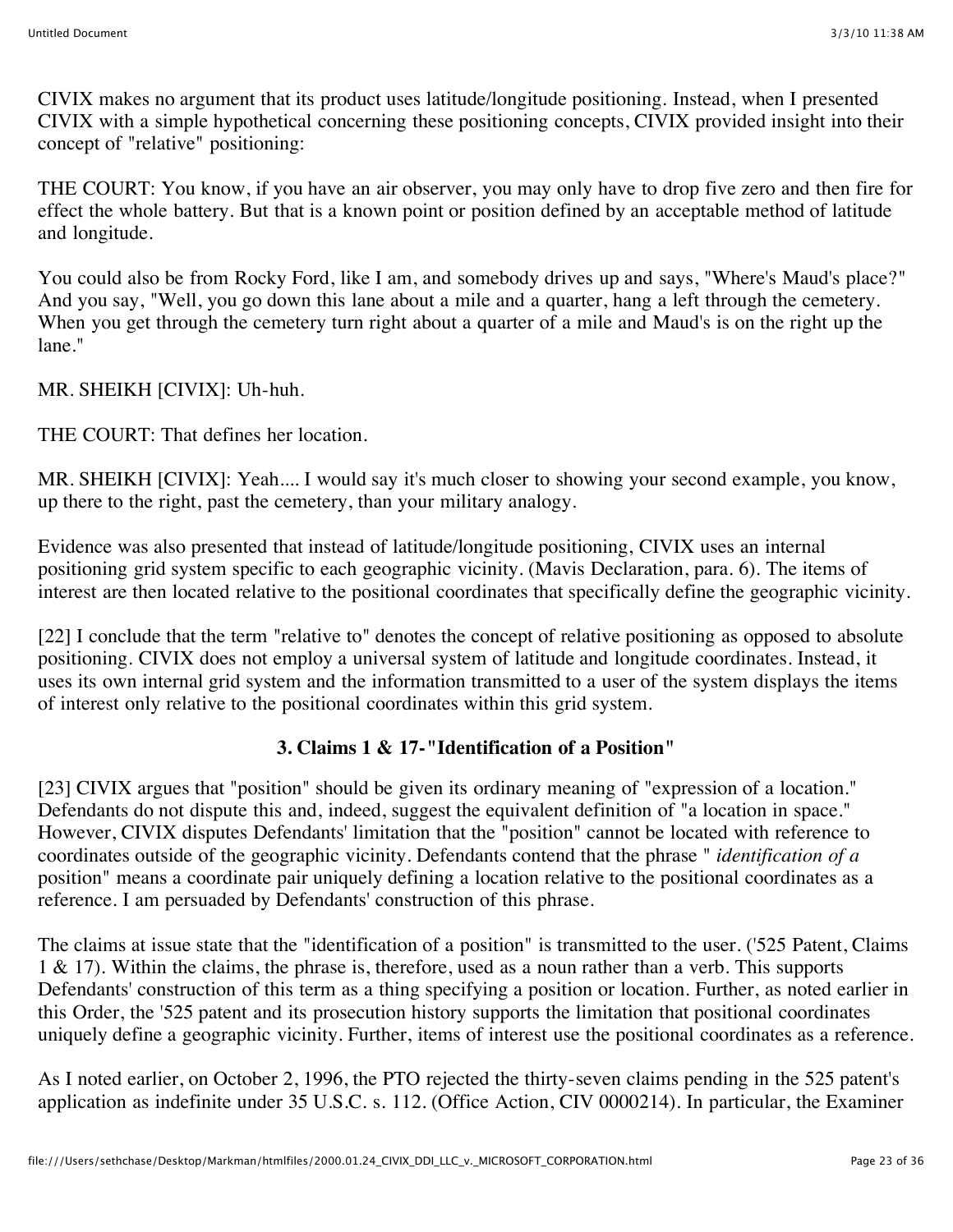was concerned that the meaning of the term "identification of a position" was unclear. (Office Action, CIV 0000214). The Examiner presented applicants with a choice between relative positioning (ie., positioningdefined relative to a known point or points in the geographic vicinity) or absolute positioning (i.e., positioning defined in a universal manner, not relative to an arbitrary point in the geographical vicinity).

In response, on February 3, 1997, applicants amended the claims to specify the concept of relative positioning. For example, Claim 1 was amended to add the following emphasized phrase, "the transmitted portion including ... identification of a position for *each of* the items of interest within the ... geographic vicinity ... *relative to the positional coordinates and other items of interest within the vicinity* ...." (Response, CIV 0000225) (emphasis denotes language added by amendment). In response to the amendments, the Examiner allowed each of the thirty-seven claims of the '525 patent. (Examiner's Statement of Reasons for Allowance, para. 1.1, CIV 0000287). Accordingly, it is reasonable to infer that the '525 patent was issued because of the distinction of positions of items of interest defined in relative rather than absolute terms. For the above reasons, I adopt Defendants' interpretation of "identification of a position" as being coordinates defining a location using the positional coordinates of the vicinity as a reference.

## **4. Claims 1, 17, 23, 24 & 26-"Database"**

[24] Although CIVIX and the Defendants submit alternative definitions of this term, I believe that the parties are in accord. CIVIX construes the term to mean a collection of related information organized for convenient access. CIVIX correctly states that this definition is consistent with the specification in Claim 17, "[d]atabase apparatus for storing information about a plurality of items of interest". Defendants also direct me to the definition given within the specification,

"Remote database" or "database" are used herein to denote a database, e.g., a client server, which stores information for access by a user of the invention from a port.

('170 Patent, Col. 2 lines 2-4). However, CIVIX argues that while the claimed database includes a client server, it is by no means limited to that device. I agree. The use of the term "e.g." literally means "for example." Webster's Third New International Dictionary, p. 726. Further, the patent specification states, "[t]he database is, typically, a personal computer, mainframe, workstation, mini-computer, or digital data processor." ('525 Patent, Col. 2 lines 36-38). The patentees have not limited themselves to a client server.

## **5. Claims 1, 7, 17 & 26-"Geographical Vicinity"**

[25] In their claim construction brief, CIVIX states that the parties agree on the definition of the term "geographical vicinity" to be "a geographic region which includes and surrounds selected items of interest." CIVIX cites the specification's definition of this term. ('525 Patent, Col. 2 lines 8-10). In their initial construction of terms mailed September 14, 1998, Defendants jointly agreed on this definition. However, in their claim construction brief and argument to the Court, they submitted new grounds for a narrower definition.

Defendants now argue that "geographic vicinity" is a pre-defined local area consisting of a pre-defined discrete point (represented by the positional coordinates) and the surrounding area that is within a limited distance. Defendants contend that this local area is smaller than a city, and is generally within walking distance. Although Defendants point to persuasive evidence in the '525 patent specification and prosecution history, they overlook the fact that the inventor acted as his own lexicographer in this instance and clearly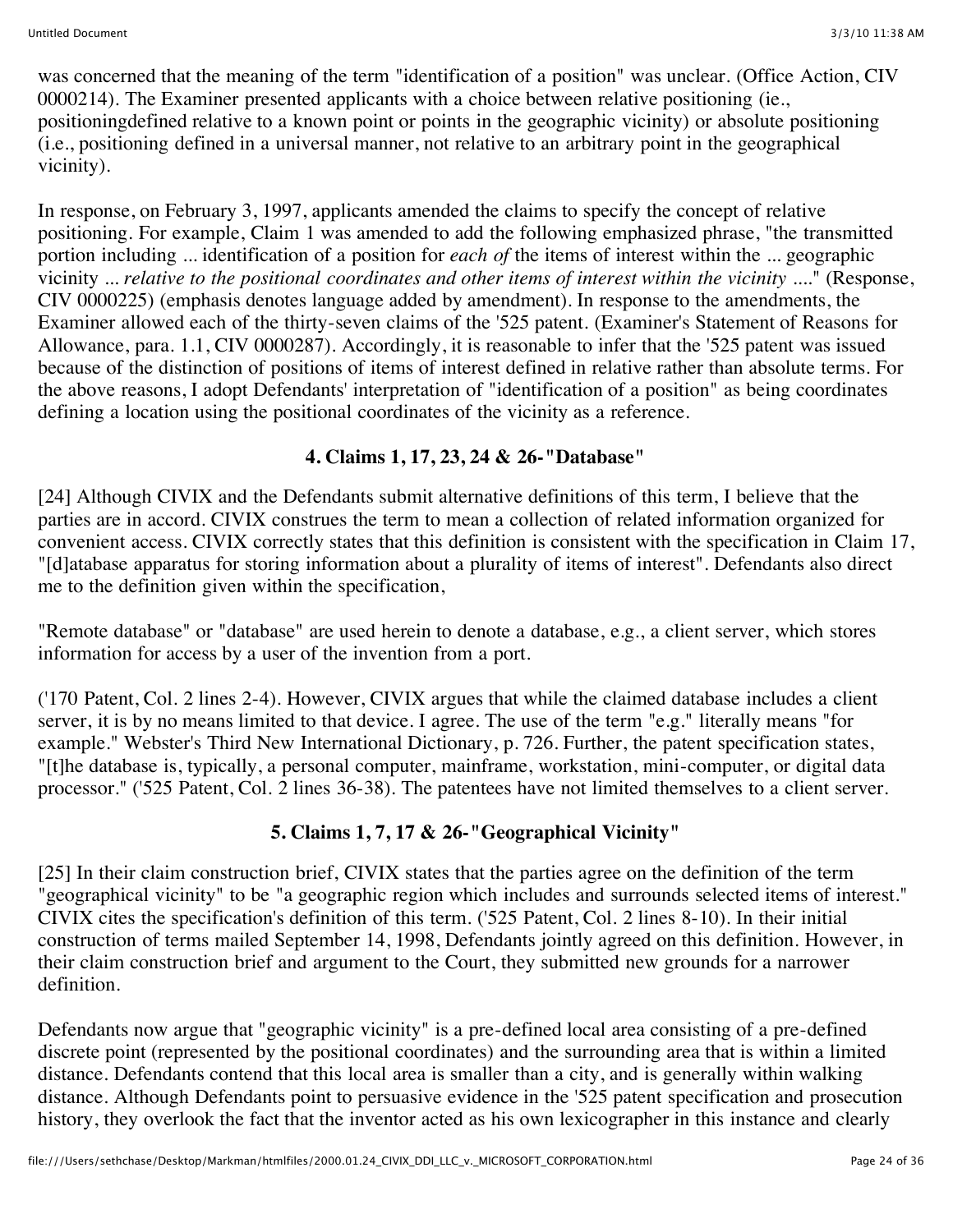defined the term in a portion of the patent containing definitions for other crucial terms. *See, e.g.,* Process Control Corp., 190 F.3d at 1357 ("a patentee can act as his own lexicographer to specifically define terms of a claim contrary to their ordinary meaning.... We must construe the claims based on the patentee's version of the claim as he himself drafted it."); Digital Biometrics, Inc. v. Identix, Inc., 149 F.3d 1335, 1344 (Fed.Cir.1998) ("The actual words of the claim are the controlling focus.... The written description is considered, in particular to determine if the patentee acted as his own lexicographer, as our law permits, and ascribed a certain meaning to those claim terms.").

The summary of the invention provides the following:

"Geographic vicinity," and "map" are used to denote a geographic region which includes and surrounds selected items of interest.

Because the inventor has specified his own definition for this term, I reject Defendants' arguments for a narrower lexicography. The Federal Circuit has held that when "a patent applicant has elected to be a lexicographer by providing an explicit definition in the specification for a claim term ... the definition selected by the patent applicant controls." *See* Renishaw, 158 F.3d at 1249. The Federal Circuit tempers this rule by stating that a patentee's definition must, of course, appear with reasonable clarity, deliberateness, and precision to affect the claim. *See id.* However, I find that the '525 patent's definition of "geographic vicinity" is sufficiently clear, deliberate, and precise, and therefore, CIVIX' definition controls.

## **6. Claims 1, 17 & 26-"Communications Link"**

[26] [27] Defendants contend that "communications link for communicating between a user of the system and the database" is a means-plus-function phrase and is thus limited by 35 U.S.C. s. 112 para. 6. CIVIX argues that this phrase should not be so limited.

35 U.S.C. s. 112 para. 6 and federal circuit case law dictate that "where a claim sets forth a means for performing a specific function, without reciting any specific structure for performing that function, the structure disclosed in the specification must be considered, and the patent claim construed to cover both the disclosed structure and equivalents thereof." Data Line Corp., 813 F.2d at 1201. Although not dispositive, the phrase at issue here does not use the word "means." *See* Cole, 102 F.3d at 531; *see also* Personalized Media, 161 F.3d at 703-704 ("failure to use the word 'means' creates a presumption that s. 112, para. 6 does not apply").

I conclude that this phrase is not a means-plus-function limitation controlled by 35 U.S.C. s. 112 para. 6. "Communications link" is defined in the '525 patent as follows:

"Communications link" is used to denote means, including for example a telephone line for communicating between the database and the port.... A communications link facilitates communications between a user of the system and the database.

('525 Patent, Col. 2 lines 5-7, 16-17). Other portions of the specification support CIVIX' contention that "communications link" is a connection allowing for the transmission of information between one or more databases and one or more ports. ('525 Patent, Col. 11 line 65 through Col. 12 line 7). The patent is careful not to limit itself to the recited forms that this structure might take.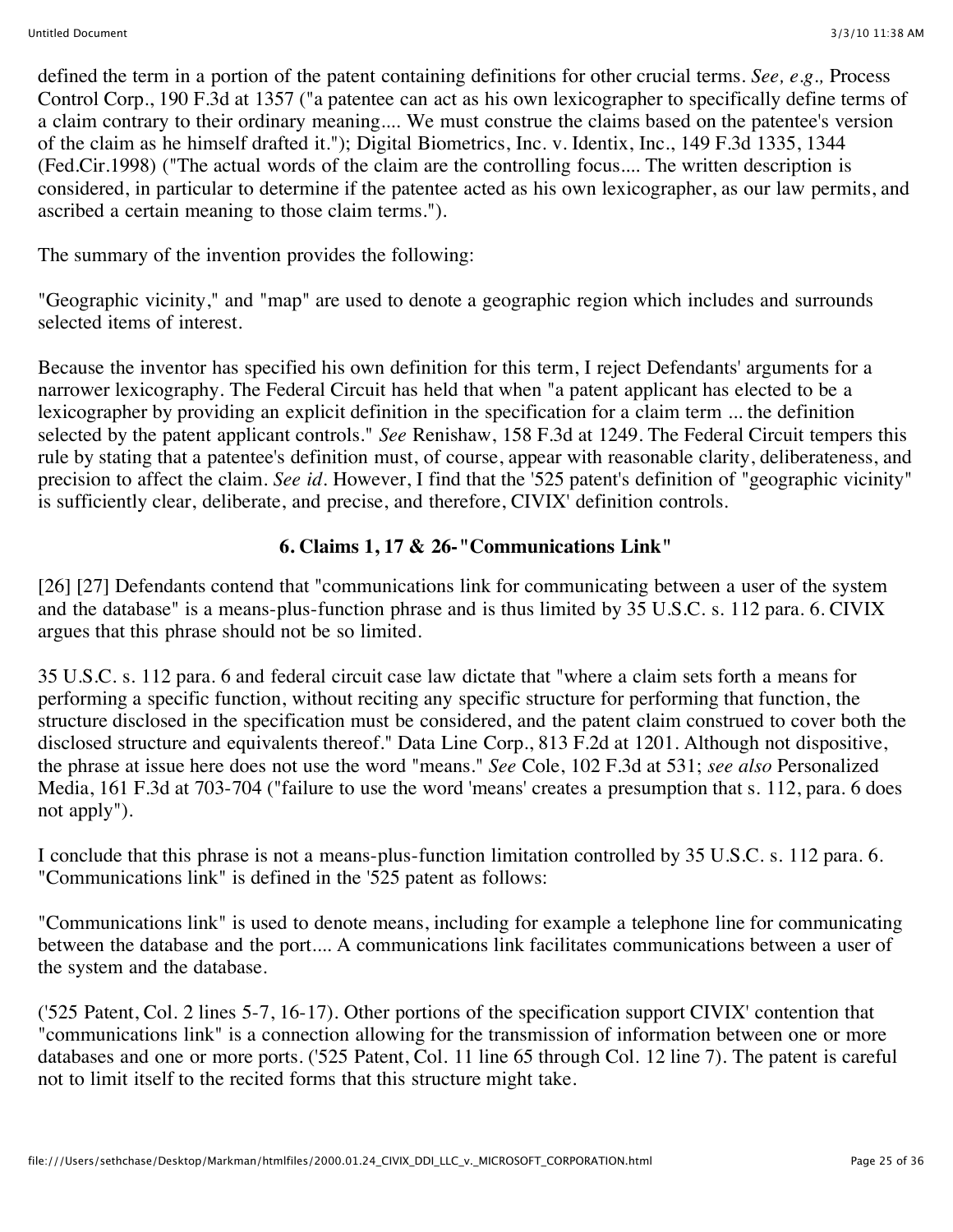The communications link 18 of the invention can take many forms. It is generally impractical to "hard-wire" each remote access port 16 to the database 12; so the form of the communications link 18 generally includes existing communications networks, such as one or more of the following: telephone lines, fiber-optic cabling, satellite communications, cellular communications, radio and microwave-frequency communicators, infra-red communicators, the facsimile mechanism, airphones, modems, the internet, co-axial cabling, television including interactive TV communications, and the like. These communications networks and subsystems are readily known to those skilled in the art without further reference hereto.

('525 Patent, Col. 5 line 63 through Col. 6 line 8). Furthermore, the phrase "communications link" is expressed throughout the '525 patent as a specific structural element. Accordingly, the phrase at issue is not subject to s. 112, para. 6, and I will not analyze it as a means-plus-function element. Therefore, I reject Defendants' contention that the patent is limited to the means in the specification.

## **7. Claims 1, 17 & 26-"Request Signal"**

[28] CIVIX contends that "request signal" means an electronic representation of one or more queries. Defendants, on the other hand, state that a "request signal" is a "single transmission from the port to the database sent over the communication link which identifies both a selected category and a selected geographic vicinity."

Both Claims 1 and 17 describe "the port generating the *request signal* in response to inputs by the user which are representative of the *selected category* and *geographic vicinity* ". ('525 Patent, Claims 1 & 17) (emphasis added). Thus, the "request signal" is the result of a user's selection of a category and a geographic vicinity. Each "request signal" must have, therefore, one or more inputs based on each a category and a vicinity. This is supported by other portions of the specification which emphasize that:

The system also provides for transmitting a portion of the information in the database to a user via the link upon receipt of a *request signal* representative of a selected category *and* geographic vicinity.... Specifically, the port generates the *request signal* in response to inputs by a user of the system; that signal being representative of the selected category *and* geographic vicinity.

('525 Patent, Col. 2 lines 18-28) (emphasis added).

I conclude that "request signal" is a single electronic representation of a user's selection of at least one category *and* at least one geographic vicinity. Both categories of information must be in a single "request signal" in the '525 patent.

## **8. Means-plus-Function Claims Pursuant to** 35 U.S.C. s. 112 **para. 6**

The parties agree that 35 U.S.C. s. 112 para. 6 applies to limit the construction of several means-plusfunction clauses appearing in Claims 1, 15, 17, 23, 24, and 26 of the '525 patent:

-> means for transmitting a portion of the information in the database to the user via the link upon receipt of a request signal representative of a selected category and geographic vicinity (Claims 1 and 17);

-> means for communicating the additional detail to the remote port upon receipt of a signal indicating that a user has selected one of the items of interest (Claim 23);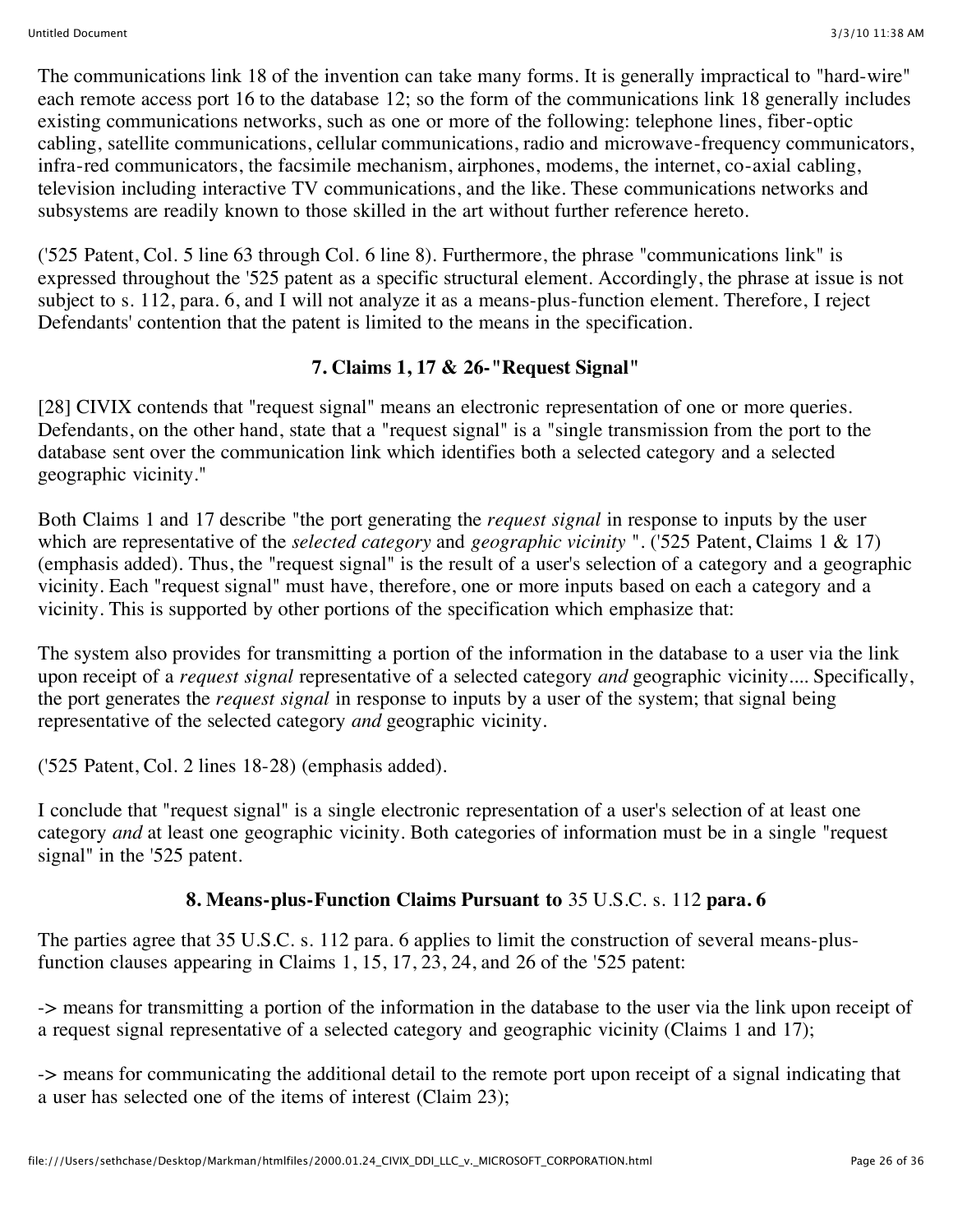-> means for communicating the advertisement (Claims 15 and 24); and

-> means for generating a request signal (Claim 26).

Because the parties agree that these phrases are limited by s. 112 para. 6, they should be construed as the means for performing the function disclosed in the patent specification and equivalents thereof. 35 U.S.C. s. 112 para. 6. As with the '170 patent, Defendants contend that the patent discloses no corresponding structure in terms of algorithms or software and, therefore, all claims incorporating these clauses should be held invalid. CIVIX disputes this contention and points to corresponding structures within the '525 patent.

[29] CIVIX generally contends that the structure or "means" for all of these phrases is one or more electronic logic processors, software, databases, or communication links. CIVIX argues that a skilled artisan reading the '525 patent would clearly appreciate that the structure can take the form of software within the databases. However, as I have held earlier in this Order, 35 U.S.C. s. 112 para. 6 requiresthat the specification disclose minimal structure corresponding to the claimed means, regardless of whether one skilled in the art could understand such structure. CIVIX cannot escape this requirement by claiming that such a structure simply would be "understood." *See, e.g.,* Atmel Corp., 1998 WL 184274 at \*4 ("A patent holder cannot evade [the specificity] requirement with a conclusory assertion that one skilled in the art would understand the claimed means despite the failure to disclose a structure."). However, I conclude that CIVIX discloses sufficient structure for these various means-plus-function phrases.

The '525 patent specifications convey specific structure to one of ordinary skill in the art to describe the structure for the various means-plus-function claims. ('525 Patent, Col. 4 lines 56-59) ("The database 12 includes an information controller 14 which communicates with a remote access port 16 via a communications link 18 and which controls the access and flow of information into and out of the database 12."); ('525 Patent, Col. 9 lines 46-48) ("[a] modem 80 couple[d] to the controller 14a, such as known to those skilled in the art, and further to a telephone line 18a."); ('525 Patent, Col. 9 lines 63-67); ('525 Patent, Col. 4 lines 45-47; Col. 12 lines 44-45) ("process flow and system architecture for interfacing between user inputs and the database."); ('525 Patent, Col. 11 lines 15-27) ("[t]he invention generally incorporates software to facilitate the several embodiments described herein and to support the principles of the invention. As known to those in the art, the data within the database can be maintained, for example, on a SQL-server, or in xBASE.... In accord with the invention, software code supporting the database interaction with the remote port can include object-oriented programming, Visual Basic, and other software architectures configured to allow user interaction ....)"; Figures 6B and 10; ('525 Patent, Col. 2 lines 34-36); ('525 Patent, Col. 11 lines 34-41); Appendix A to the '525 patent. The patentee's specifications are sufficient. *See* In re Dossel, 115 F.3d at 946-47 ("Neither the written description nor the claims uses the magic word 'computer,' nor do they quote the computer code that may be used in the invention.... [However, w]hile the written description does not disclose exactly what mathematical algorithm will be used to compute the end result, it does state that 'known algorithms' can be used to solve standard equations which are known in the art.").

[30] To the extent CIVIX contends that the corresponding structure to the recited functional clauses includes a logic processor and software, Defendants argue that the clause is invalid as no specific algorithm for performing the recited function has been disclosed. I disagree that the patentee must disclose such an algorithm. Instead, I conclude that the disclosure of software, different types of computers and databases, and related communications means is sufficient. *See* WMS Gaming Inc. v. Int'l Game Tech., 184 F.3d 1339, 1348 (Fed.Cir.1999). The Federal Circuit's opinion in Fonar Corp., 107 F.3d at 1549, supports my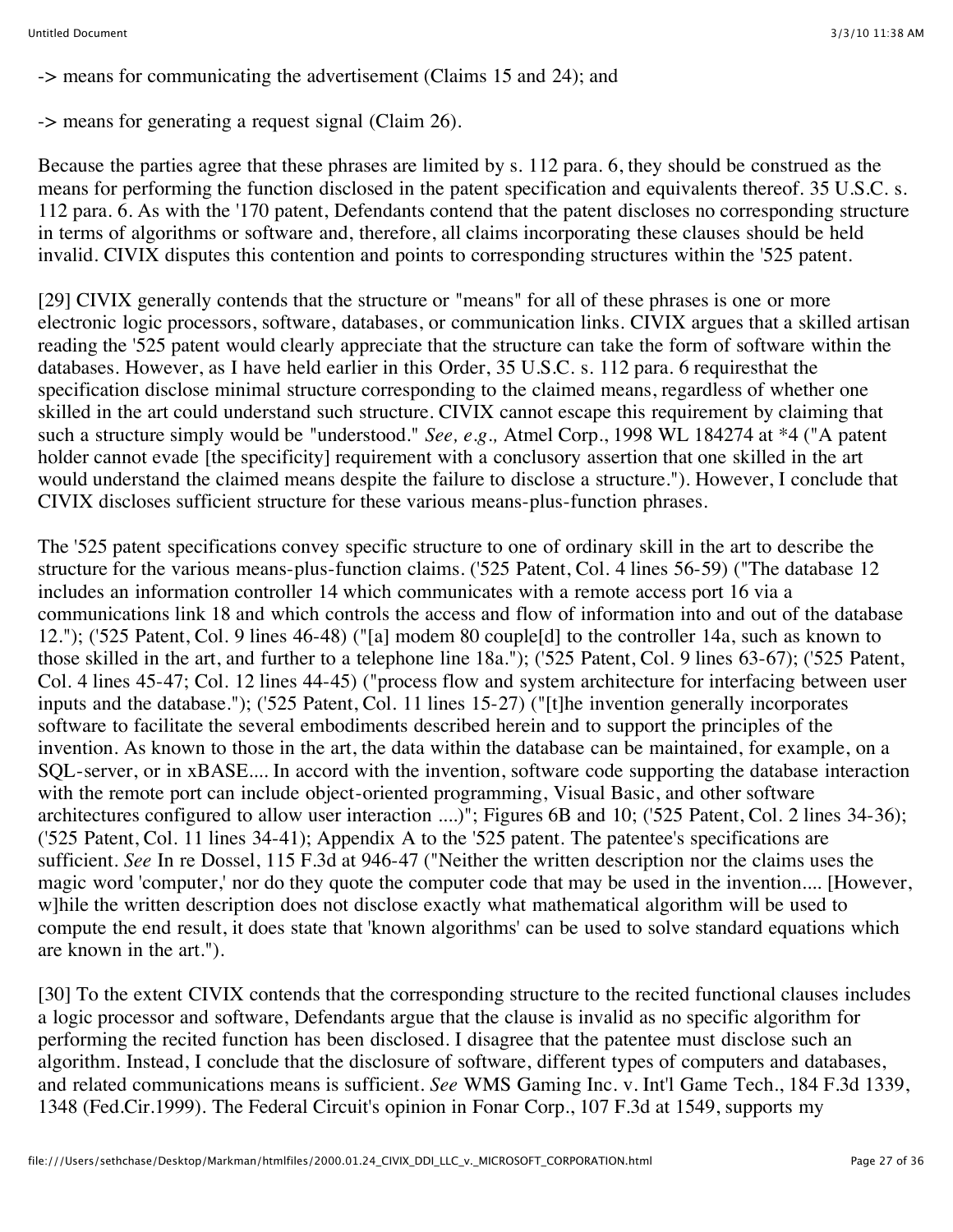conclusion:

Fonar's witnesses further testified that providing the functions of the software was more important than providing the computer code. We agree. As a general rule, where software constitutes part of a best mode of carrying out an invention, description of such a best mode is satisfied by a disclosure of the functions of the software. This is because, normally, writing code for such software is within the skill of the art, not requiring undue experimentation, once its functions have been disclosed. It is well established that what is within the skill of the art need not be disclosed to satisfy the best mode requirement as long as that mode is described.

*Id.* Thus, I conclude that the inventors have cited sufficient structure for these claims. The '525 patent specification expressly discloses devices such as electronic logic processors, databases, communications links, and software, such as the much-discussed source code in Appendix A. However, because this is a means-plus-function phrase, the means are limited to those set forth in the specifications.

### **IV. Cross Motions for Summary Judgment**

Having completed claim construction of both the '170 and '525 patents, I move to the second stage of the infringement analysis: "a determination must be made as to whether the properly construed claims read on the accused device." Pitney Bowes, Inc., 182 F.3d 1298, 1304 (citing Carroll Touch, 15 F.3d 1573, 1576). Summary judgment of non-infringement is properly granted if, "after viewing the alleged facts in the light most favorable to the non-movant, there is no genuine issue whether the accused device is encompassed by the claims." Pitney Bowes, Inc., 182 F.3d at 1304. A mere dispute over the meaning of a phrase or term does not create an issue of fact. *See* Rutgers, 41 Fed.Cl. at 764 (citing Johnston, 885 F.2d at 1579). This is true even when the meaning cannot be determined without resort to extrinsic evidence. *See id.*

I begin my summary judgment analysis with the '170 patent and then as to the '525 patent. Within the context of each patent I will describe the accused products and the relevant issues of infringement.

During the course of pre-trial filings, it appeared that CIVIX was attempting to reserve various summary judgment arguments against additionally accused products and services, not the subject of this summary judgment briefing. I emphasize, however, that at the December 10, 1999 hearing, CIVIX made it clear and assured me that the both the briefing and the hearing constituted a comprehensive proceeding on these matters for both claim construction and infringement/non-infringement summary judgment purposes. (Dec. 10, 1999 Tr., p. 30). Therefore, my conclusions in this Order are determinative for this action.

#### **A. Infringement and Non-Infringement Standards**

## **1. Literal Infringement**

[31] [32] Unlike claim construction, the question of literal infringement is generally one of fact. *See* Southwall Technologies, Inc. v. Cardinal IG Co., 54 F.3d 1570, 1575 (Fed.Cir.1995). Direct infringement is defined by 35 U.S.C. s. 271(a):

[W]hoever without authority makes, uses, offers to sell, or sells any patented invention, within the United States or imports into the United States any patented invention during the term of the patent therefor, infringes the patent.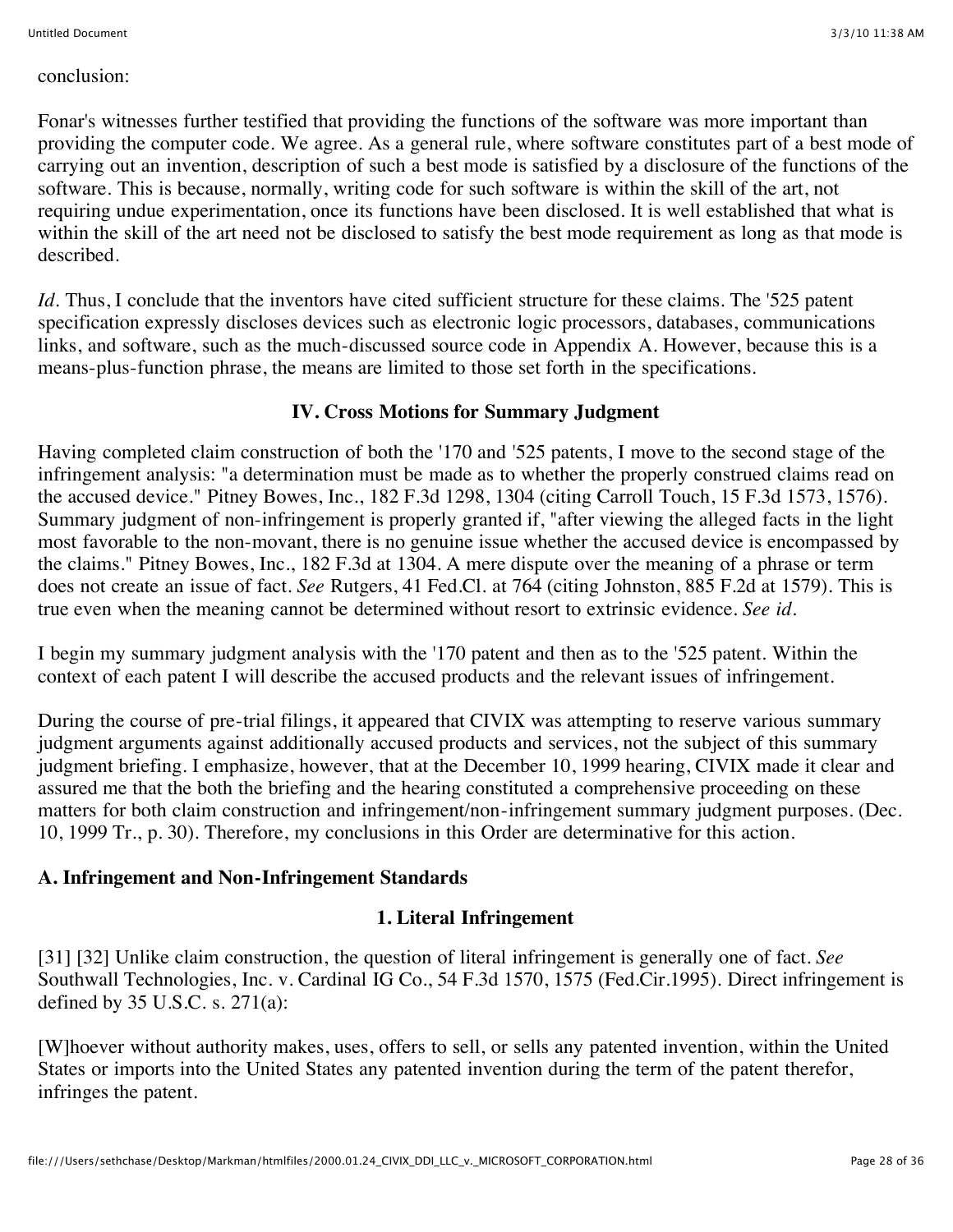Direct infringement may be established either literally or by the doctrine of equivalents. *See* Warner-Jenkinson Co. v. Hilton Davis Chemical Co., 520 U.S. 17, 117 S.Ct. 1040, 137 L.Ed.2d 146 (1997). However, CIVIX has offered no proof or specific argument for infringement by the doctrine of equivalents and, thus, I do not provide this analysis.

[33] "To establish literal infringement, every limitation set forth in a claim must be found in an accused product, exactly." *Id.* Any deviation from the claim language with regard to any claim of either the '170 or '525 patents precludes a finding of literal infringement with respect to that claim. *See* Lantech, Inc. v. Keip Machine Co., 32 F.3d 542, 547 (Fed.Cir.1994) ("For literal infringement, each limitation of the claim must be met by the accused device exactly, any deviation from the claim precluding a finding of infringement."); Wolverine World Wide, Inc. v. Nike, Inc., 38 F.3d 1192, 1199 (Fed.Cir.1994) ("If an express claim limitation is absent from the accused product, there can be no literal infringement as a matter of law.").

## **2. Inducement of Infringement**

Whoever actively induces infringement of a patent shall be liable as an infringer.

A Defendant can have no liability for inducement to infringe absent proof of direct infringement by another. *See* Micro Chemical, Inc. v. Great Plains Chemical Co., 103 F.3d 1538, 1549 (Fed.Cir.1997) ("There can be no inducement to infringe absent direct infringement."); Zenith Laboratories, Inc. v. Bristol-Myers Squibb Co., 19 F.3d 1418, 1423 Fn.5 (Fed.Cir.1994) ("A finding that a claim is infringed is a necessary prerequisite to a finding that there has been an act constituting inducement to infringe under s. 271(b).").

Further, case law and legislative history provide that inducement to infringe must be done "knowingly" under this statute. *See* Rodime PLC v. Seagate Technology, Inc., 174 F.3d 1294, 1306 (Fed.Cir.1999) ("Inducement requires proof that the accused infringer knowingly aided and abetted another's direct infringement of the patent."); C.R. Bard, Inc. v. Advanced Cardiovascular Sys., Inc., 911 F.2d 670, 675 (Fed.Cir.1990) ("A person induces infringement under s. 271(b) by actively and knowingly aiding and abetting another's direct infringement.").

The alleged infringer must be shown, however, to have knowingly induced infringement.... It must be established that the defendant possessed specific intent to encourage another's infringement and not merely that the defendant had knowledge of the acts alleged to constitute inducement. The plaintiff has the burden of showing that the alleged infringer's actions induced infringing acts and that he knew or should have known his actions would induce actual infringements.

*See* Manville Sales Corp. v. Paramount Systems, Inc., 917 F.2d 544, 553 (Fed.Cir.1990) (internal citations omitted).

## **3. Contributory Infringement**

Whoever offers to sell or sells within the United States or imports into the United States a component of a patented machine, manufacture, combination or composition, or a material or apparatus for use in practicing a patented process, constituting a material part of the invention, knowing the same to be especially made or especially adapted for use in an infringement of such patent, and not a staple article or commodity of commerce suitable for substantial noninfringing use, shall be liable as a contributory infringer.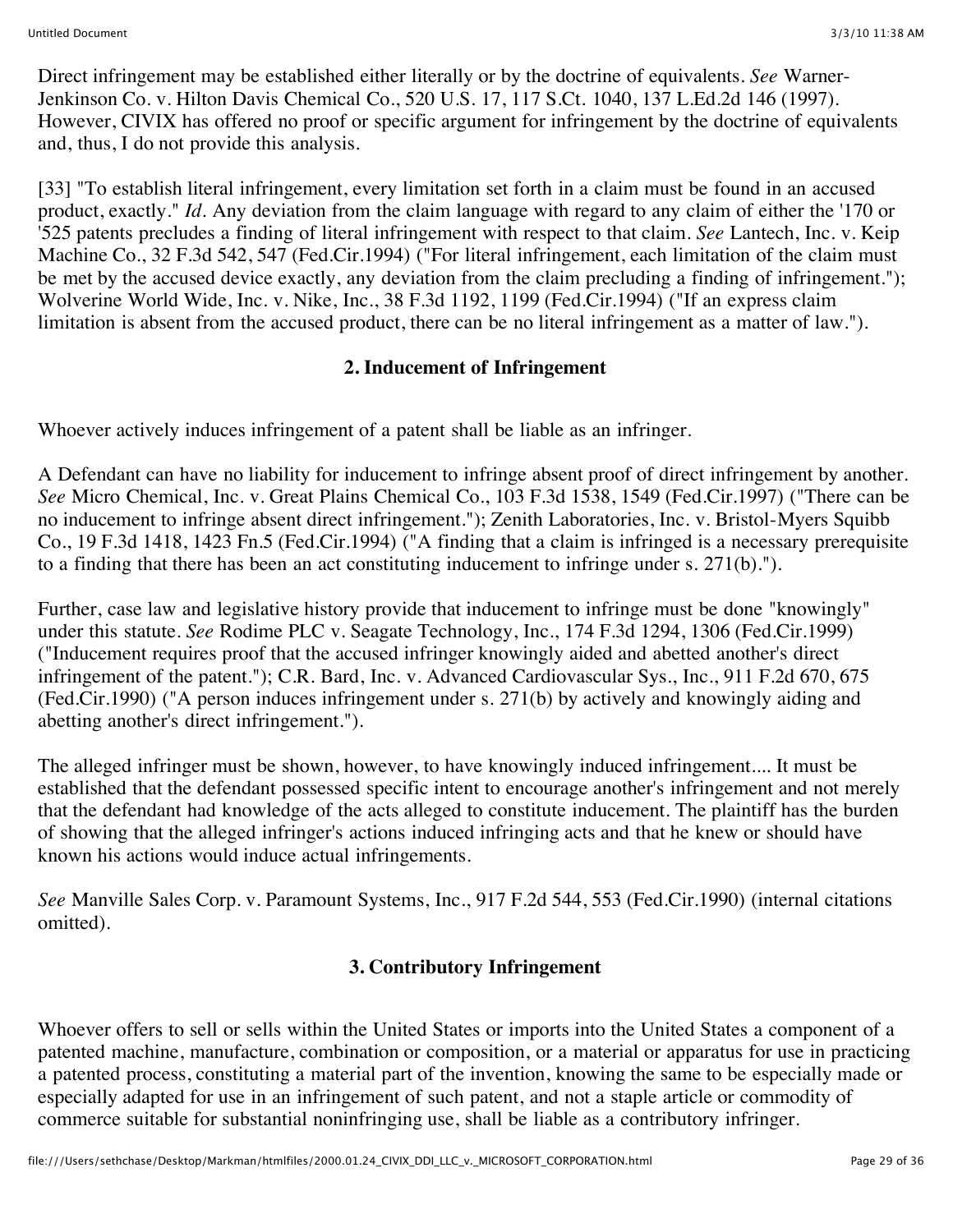To establish contributory infringement, a plaintiff must show that a defendant knew that the services in which its components were to be implemented were patented and infringing. *See* Preemption Devices, Inc. v. Minnesota Mining & Manufacturing Co., 803 F.2d 1170, 1174 (Fed.Cir.1986); *see also* Hewlett-Packard Co. v. Bausch & Lomb, Inc., 909 F.2d 1464, 1469 (Fed.Cir.1990) ("[O]nly proof of a defendant's knowledge, not intent, that his activity cause[s] infringement was necessary to establish contributory infringement."). However, like inducement to infringe, a finding of contributory infringement requires a finding of underlying direct infringement. *See* Met-Coil Sys. Corp. v. Korners Unlimited, Inc., 803 F.2d 684, 687 (Fed.Cir.1986) ("Absent direct infringement of the patent claims, there can be neither contributory infringement nor inducement of infringement.").

### **B.** The '170 Patent

CIVIX asserts infringement of the '170 patent against only two of the seven Defendants, DeLorme and Microsoft. CIVIX moves for summary judgment on grounds of infringement of Claims 1, 2, and 5 of the '170 patent against both Defendants DeLorme and Microsoft. DeLorme cross-moves for summary judgment on non-infringement of the '170 patent. Microsoft, on the other hand, has not yet moved for summary judgment on the basis of non-infringement.

#### **1. The Accused Products**

**DeLorme:** Only two DeLorme products are accused of infringement, Street Atlas USA Versions 5.0 and 7.0 Street Atlas USA Version 5.0 ("Atlas 5.0") and Street Atlas USA Version 7.0 ("Atlas 7.0") are both sold in the form of CD ROM disks. Atlas 5.0 includes a "Setup" disk for installing on a computer the programs necessary to use the product, and a "Runtime" disk which actually runs the product. Similarly, Atlas 7.0 includes an "Install" disk and a "Program Data" disk which serve the same respective functions. DeLorme customers receive a license to install and use the software on a personal computer. This same license would prohibit a customer from installing the software in a structure accessible by the general public. (Gray Declaration, para. 3). The Introductory Guide to Atlas 5.0 describes the product as,

the original and best mapping software available! Street Atlas USA 5.0 combines DeLorme's extraordinary map detail with address-to-address routing. High-quality maps and easy-to-use tools help you plan your trips quickly. Street Atlas USA 5.0 not only helps you map the route of your choice, but also lets you explore and select from over two million points of interest along the way.

Plan your route based upon your travel preferences and driving habits. Make your trip more enjoyable by avoiding expensive toll roads or heavily congested traffic areas. Street Atlas USA 5.0 lets you choose the route that best fits your needs and then automatically calculates the distance and driving time for you. Take the Scenic route to see the country, save gas by taking the Shortest route or save time by taking the Quickest route.

Best of all, when you've finished planning your trip, you can print a Travel Plan of strip maps, complete with your customized list of places to see along the way. You can also print out a separate list of detailed directions for your journey. Street Atlas USA 5.0 is the complete street-level travel planner.

(Street Atlas USA 5.0 Introductory Guide, D 0028). The introductory language to the Atlas 7.0 product describes a very similar system. (Street Atlas USA 7.0 Introductory Guide, p. 4).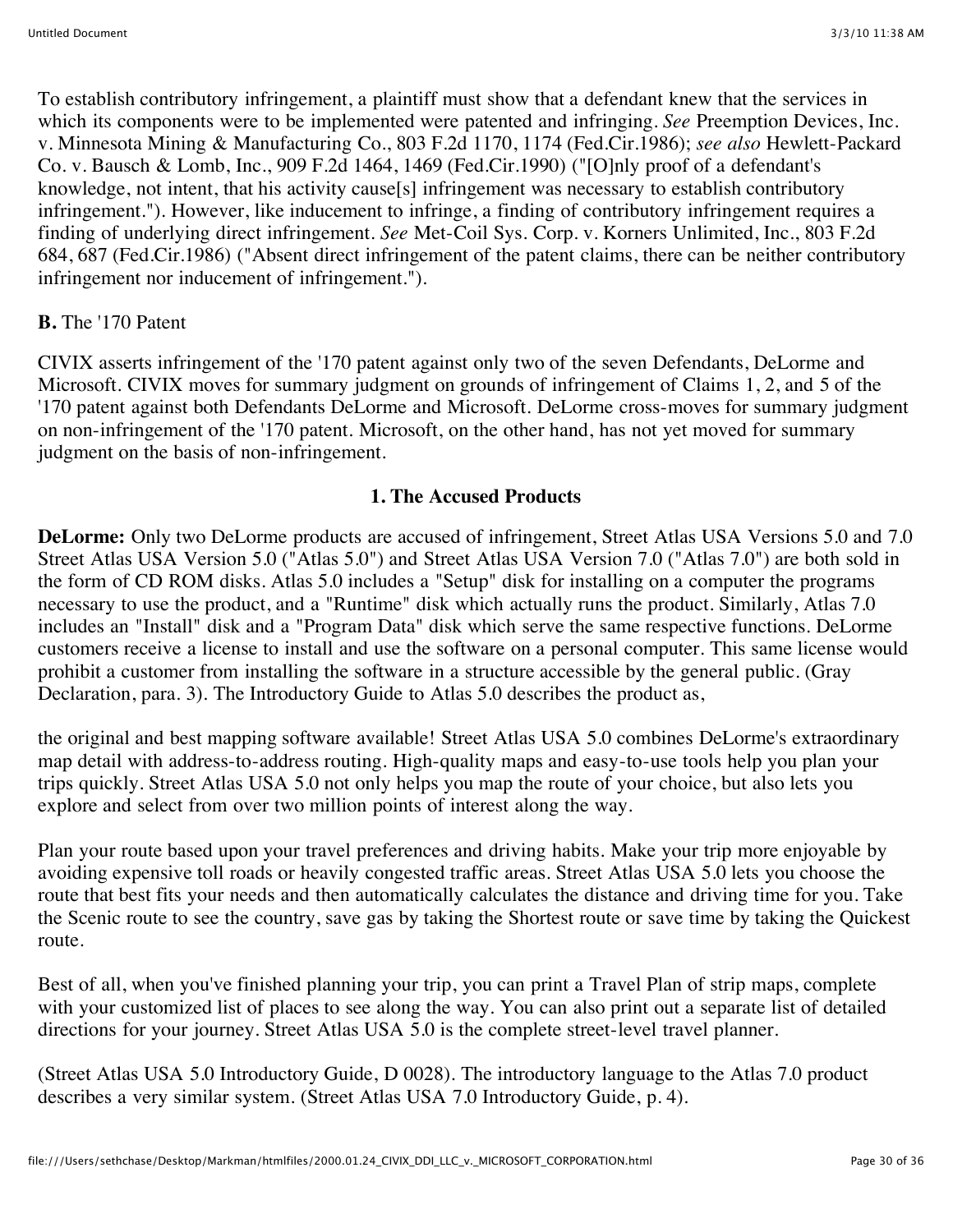**Microsoft:** Only one Microsoft software product is accused of infringing the '170 patent, Microsoft Expedia Streets 98 Version 6.0 ("Streets 98"). It is sold in the form of a CD ROM disk. Microsoft's Streets 98 product allows users to find street addresses anywhere in the Country and to display or print them on custom maps. (Microsoft's Motion, p. 5).

### **2.** The '170 Patent **Summary Judgment Conclusions**

[36] As judges and commentators have noted, to decide what the claims mean will almost always decide the case. *See Markman,* 52 F.3d at 989 (Mayer, J., concurring in the judgment), aff'd. 517 U.S. 370, 116 S.Ct. 1384, 134 L.Ed.2d 577 (1996); *Baxa,* 981 F.Supp. at 1360; Gregory D. Leibold, *In* Juries We Do Not Trust: Appellate Review of Patent-Infringement Litigation, 67 U. Colo. L.Rev. 623, 635 (1996). To establish literal infringement, CIVIX has the burden of showing that "every limitation set forth in a claim [is] found in an accused product, exactly." Southwall, 54 F.3d at 1575. If any physical component recited in an apparatus claim is not present in an accused product, the product cannot literally infringe that claim. *See* Mannesmann Demag Corp. v. Engineered Metal Prods. Co., 793 F.2d 1279, 1282 (Fed.Cir.1986). Where, as here, "the parties do not dispute any relevant facts regarding the accused product but disagree over which of two possible meanings of [the claim] is the proper one, the question of literal infringement collapses to one of claim construction and is thus amenable to summary judgment." Athletic Alternatives, Inc. v. Prince Mfg., Inc., 73 F.3d 1573, 1578 (Fed.Cir.1996). Now that I have construed properly the claims as a matter of law, there is no genuine issue of fact whether DeLorme or Microsoft's products infringe the claims. I hold that they do not.

[37] As contained in the only independent claims at issue in the '170 patent, Claims 1 and 5, per my construction, "user station" is limited to a fixed public structure,and is not broad enough to include a nonfixed personal computer. DeLorme's Atlas 5.0 and 7.0 products and Microsoft's Streets 98 do not employ a fixed, public structure, but are rather in the form of CD ROM disks to be installed on a personal computer. My construction of this term alone warrants a grant of summary judgment in favor of Defendants. This point was conceded by Plaintiff's counsel during the December 10, 1999 hearing:

THE COURT: If I define "user station" as the defendants suggest, how can there be any direct infringement?

MR. CASIMER [CIVIX]: If you exclude a computer from the definition of a user station-

THE COURT: Fixed station.

MR. CASIMER [CIVIX]: Then I would agree that that would be dispositive of the issue.

(Dec. 10, 1999 Tr., p. 107). It is conceded by the parties that DeLorme and Microsoft do not produce "user stations" or computer hardware. Instead, both DeLorme and Microsoft's products are mapping software and a license to use such software. Indeed, the licenses issued by DeLorme prohibit customers from installing software in a structure accessible by the general public. (Gray Declaration, para. 3).

In addition, I have construed "predetermined region" as requiring the region to be determined prior to use by the user and, thus, the region cannot be changed by the user or specified by the user. A "predetermined region" represents a stationary, predetermined and fixed area immediately surrounding a user station. Although one possible use of the accused products would allow a user to choose to view points of interest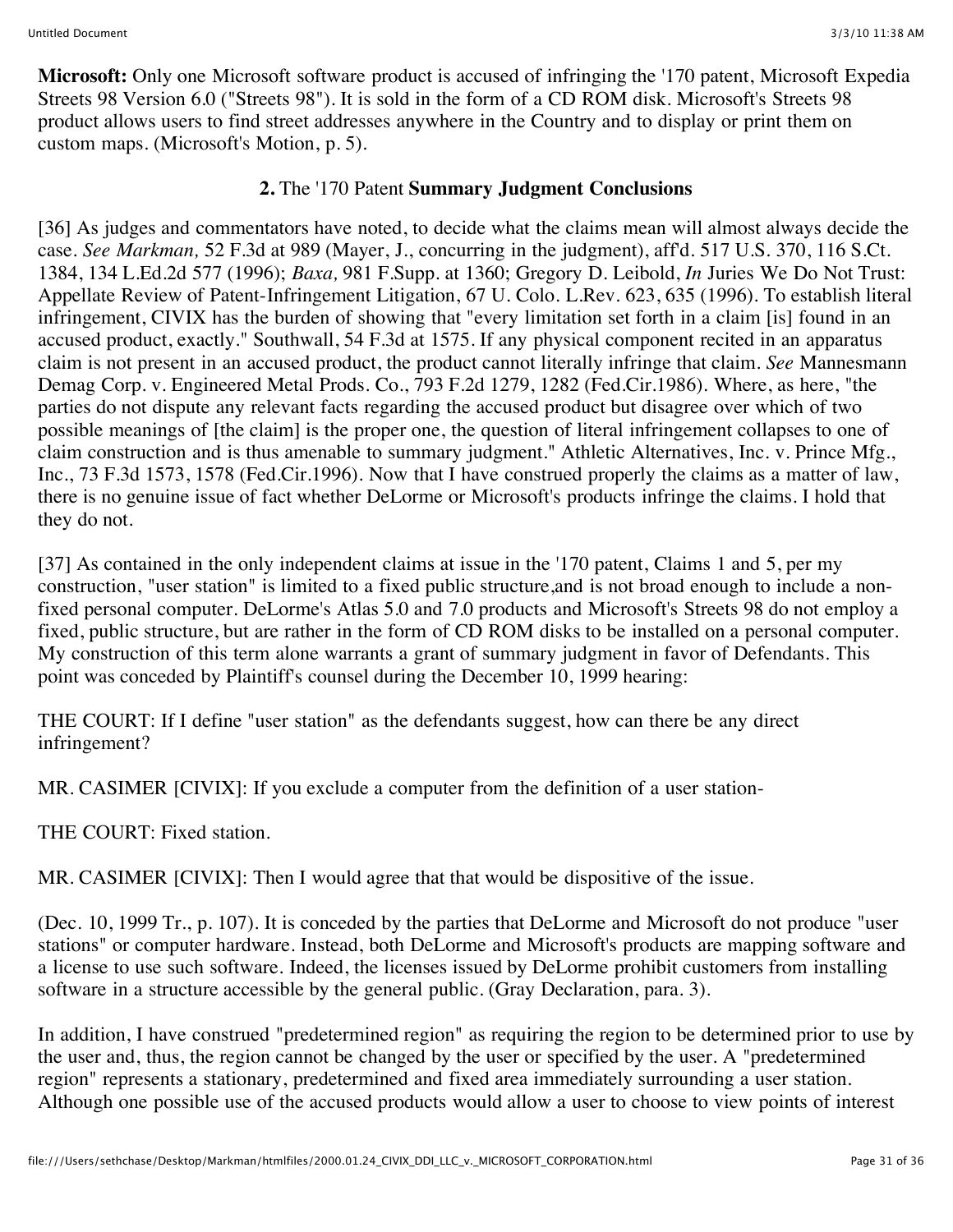surrounding the location of his or her computer, this is not the intended use of the product. (Gray Affidavit, para. 4). Unlike users of the '170 patent, a user of the accused products must intentionally choose this course of action. Furthermore, unlike the CIVIX claims, with the accused products a user must choose and specify the region they want to search. The accused products are primarily designed, similar to a traditional road atlas, to provide specific road directions and corresponding sights based on a user's precise trip destination anywhere in the United States. The '170 patent, on the other hand, was intended to replace a traveler's bureau or visitor's center as a public convenience for tourists. Hence, a prime component of the '170 patent is a fixed, public structure with a fixed surrounding region. For this additional reason, I find no literal infringement of independent Claims 1 and 5. Further, dependent claims, such as Claim 2, cannot be infringed unless the independent claims upon which they depend have also been infringed. *See* Wahpeton Canvas Co. v. Frontier, Inc., 870 F.2d 1546, 1553 (Fed.Cir.1989).

In their Response, CIVIX contends that, at a minimum, DeLorme's products include an element that is substantially equivalent to the term "predetermined region." To the extent that CIVIX attempts to argue infringement under the doctrine of equivalents, a seemingly new theory, I also find for DeLorme on this claim. The Supreme Court has cautioned that "the doctrine of equivalents must be applied to individual elements of the claim." Warner-Jenkinson Co. v. Hilton Davis Chemical Co., 520 U.S. 17, 117 S.Ct. 1040, 1049, 137 L.Ed.2d 146 (1997). "The doctrine of equivalents requires that the accused device have an identical or equivalent element *for each limitation contained in the claim*-sometimes known as the 'all elements' rule." Loral Fairchild, Corp. v. Sony Corp., 181 F.3d 1313, 1327 (Fed.Cir.1999) (emphasis added). Therefore, even if I were to find that the accused products include an element that is substantially equivalent to "predetermined region," I find that the other elements, especially "user station," so differentiate these products as to preclude infringement.

Finally, CIVIX claims that both DeLorme and Microsoft have induced infringement of the '170 patent by encouraging third parties to use the accused products as intended. However, a Defendant can have no liability for inducement to infringe absent proof of direct infringement by another. *See* Micro Chemical, 103 F.3d at 1549. Therefore, I find for these Defendants on CIVIX' claim of inducement of infringement because DeLorme and Microsoft's products are incapable of infringing the '170 patent.

For the above reasons, I deny CIVIX' motions for summary judgment against DeLorme and Microsoft on grounds of infringement. Accordingly, I grant DeLorme's motion for summary judgment on noninfringement of the '170 patent. Microsoft has not yet filed a motion for summary judgment on grounds of non-infringement.

#### **C.** The '525 Patent

CIVIX asserts infringement of the '525 patent against six of the seven Defendants, Microsoft, Excite, Infoseek, InfoUSA, Lycos, and Zip2. CIVIX moves for summary judgment on grounds of infringement of the following claims of the '525 patent against the following Defendants: Claims 1, 7, 14, 15, 17, 23 and 24 against Defendant Microsoft; Claims 1, 7, 14, 15, 17, 23, 24 and 26 against Defendant Excite; Claims 1, 7, 17 and 26 against Defendant Infoseek; Claims 1, 14, 15, 17, 23 and 24 against Defendant InfoUSA; Claims 1, 7, 15, 17, 24 and 26 against Defendant Lycos; and Claims 1, 7, 14, 15, 17, 23 and 24 against Defendant Zip2. Defendants Excite, InfoUSA, Lycos, and Zip2 cross-move for summary judgment on grounds of noninfringement of the '525 patent. Defendants Infoseek and Microsoft, on the other hand, have not yet moved for summary judgment on the basis of non-infringement.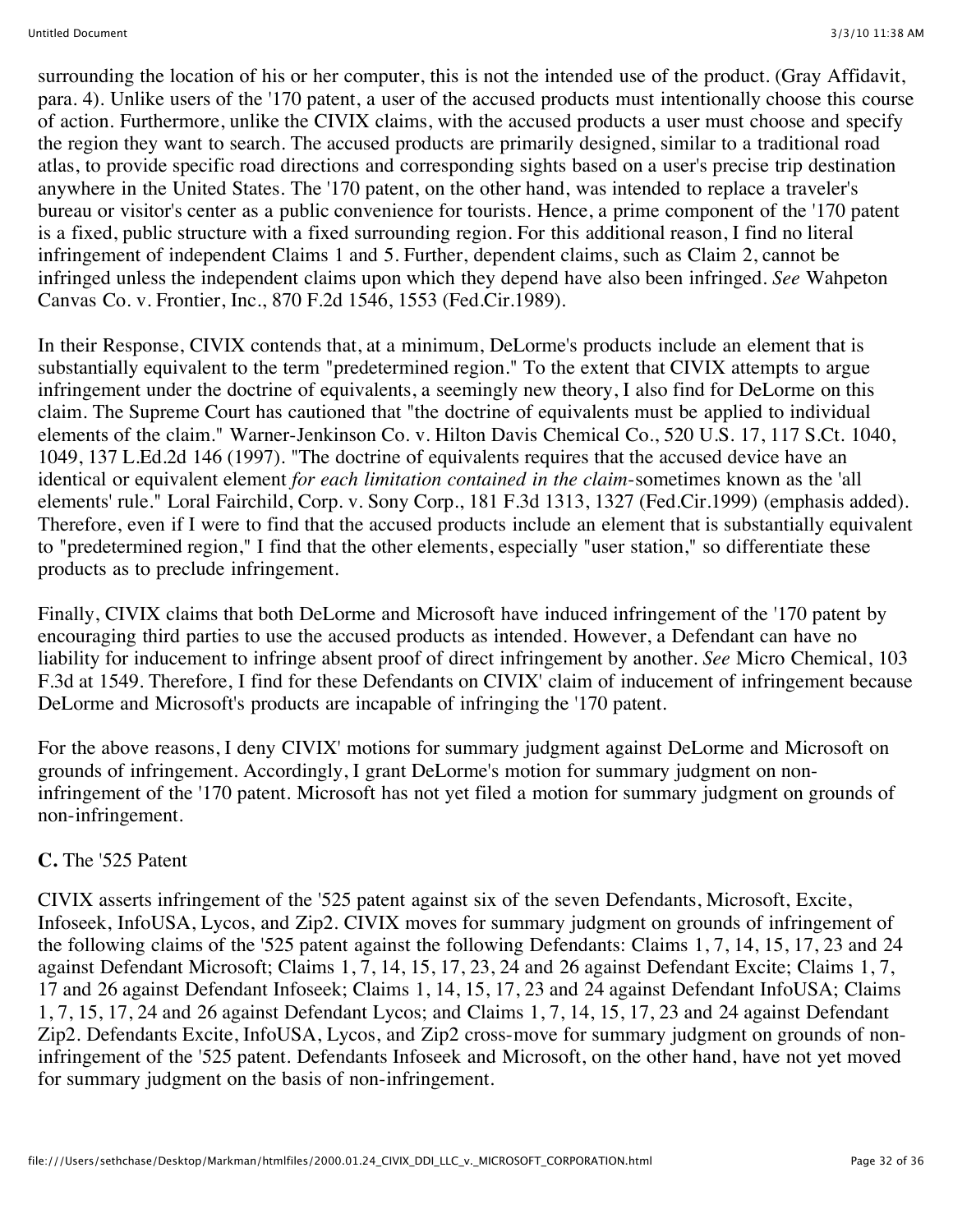#### **1. The Accused Services**

**Excite:** The accused Excite service is the Excite Yellow Pages service provided at *www.excite.com.* Located on this Excite Home Page is a link labeled "Yellow Pages." When a user clicks on this link, the user is taken to a web site that is operated by a third party, Web YP, Inc. CIVIX alleges that Excite has both directly infringed Claims 1, 7, 14, 15, 17, 23 and 24 through its use of this yellow pages service and has actively induced third parties to infringe Claim 26 of the '525 Patent. Excite contends that it does not "use" the patented invention but has only entered into a contract where it gets paid a commission for delivering users to the door of an independent third party.

**Infoseek:** The accused Infoseek service appears at a website allegedly owned and operated by Infoseek*www.infoseek.go.com.* Infoseek is one of the so-called "portal" defendants in this case. "Portal" is a term used by the parties to identify those Defendants whose websites contain a collection of services, operated and owned by third parties, accessible at a single site. (Dec. 10, 1999 Tr., p. 142). For example, Infoseek's site provides links to Yellow Pages services, White Pages services, news services, and stock quotes. These services are provided by third parties. CIVIX alleges that the portal benefits from this arrangement because they can charge for the services advertising on their site. This motion concerns two services that Infoseek has made available through *www.infoseek.go.com:* a "People Finder" service, which appears to be discontinued; and a "Yellow Pages" service, which also appears to be discontinued. The only claim brought against Infoseek in this motion is for inducement of infringement under 35 U.S.C. s. 271(b).

**InfoUSA:** InfoUSA allegedly develops and sells databases and related services to third parties for use in electronic directory and mapping products and services. The databases typically include information on businesses, including business name, address, and telephone numbers. InfoUSA databases are used in the accused Microsoft "Sidewalk Yellow Pages" and "Expedia" services provided through *www.sidewalk.com* and *www.expedia.com.* These services are the subject of CIVIX' infringement claims against Microsoft. In addition, InfoUSA provides its own on-line directory service called "Video Yellow Pages" at *www.infousa.com* and *www.vyp.com.* CIVIX claims that InfoUSA's Video Yellow Pages literally infringes the '525 Patent. CIVIX also seeks summary judgment that InfoUSA's marketing and sales activities in connection with the provision of databases and services to Microsoft for use in the Expedia service constitute contributory infringement and inducement of infringement of Claims 1 and 17 of the '525 Patent.

**Lycos:** The Lycos service at issue is the HotBot Yellow Pages service provided at *www.lycos.com* and *www.hotbot.com,* both web pages owned by Lycos or subsidiaries of Lycos. However, Lycos is another one of the "portal" defendants in this case. There are various links on the Lycos' sites that take users to sites run by third parties. On the *www.hotbot.com* site, for example, there is a link labeled "Yellow Pages" that takes the user to a yellow pages site run by a third party provider, "At Hand." The only claim asserted against Lycos is for inducement of infringement under 35 U.S.C. s. 271(b).

**Microsoft:** The Microsoft service at issue in this motion is the "Sidewalk Yellow Pages" provided over the Internet at *www.sidewalk.com.* This website provides users with access to yellow pages, a buyers guide, and an entertainment guide. CIVIX argues that the '525 patent reads literally on the Sidewalk Yellow Pages service and that Microsoft is liable for direct infringement of these claims.

**Zip2:** The accused service is the Zip2Yellow Pages provided on the internet at *www.zip2.com.* Zip2 provides online consumer information for media companies. Zip2's licensees operate their own Web sites but obtain "content" (i.e., yellow pages, business listings, and other information) from Zip2. Zip2 also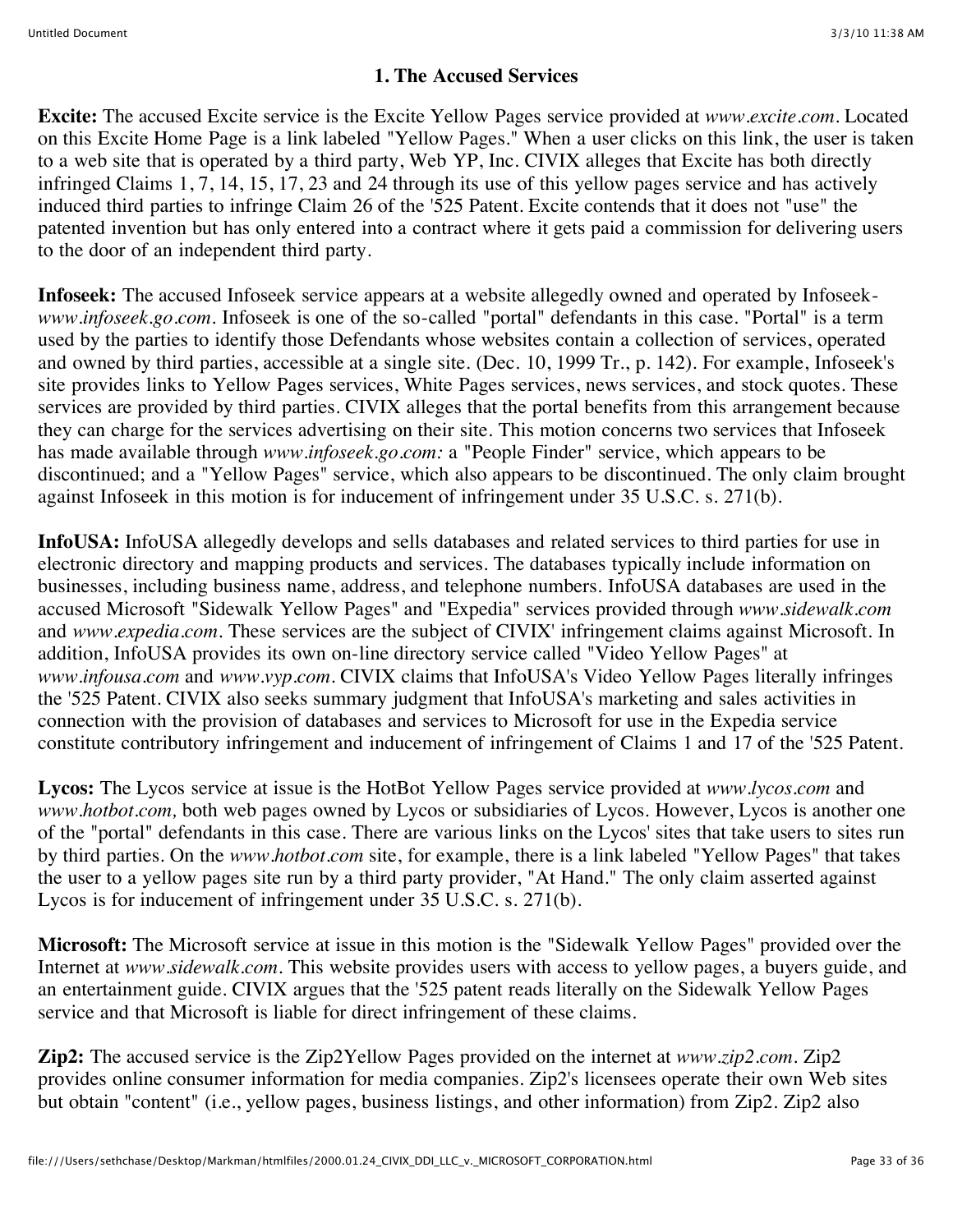provides a computer "host" for the licensee's Web site. CIVIX argues that Zip2 is liable for direct infringement of these claims through Zip2's "use" of the Zip2 Yellow Pages.

### **2.** The '525 Patent **Summary Judgment Conclusions**

[38] Once again, my construction of the terms of the '525 patent dictates the resolution of summary judgment in favor of non-infringement. *See Baxa Corp.,* 981 F.Supp. at 1360. Now that I have construed properly the claims as a matter of law, there is no genuine issue of fact whether Defendants' services infringe the '525 claims. I hold that they do not. There are three terms within the '525 patent that, when construed together, secure a finding of non-infringement: "positional coordinates," "relative to," and "identification of a position."

As contained in the three independent claims at issue in the '525 patent, Claims 1, 17, and 26, "positional coordinates" means a group of coordinates defining a single reference point within a corresponding geographic vicinity which also operate to determine this corresponding geographic vicinity. The '525 patent claims at issue do not read literally on any of the '525 Defendants' services because these Defendants' services either allow for the entry of numerous positional coordinates to define a location or map or, alternatively, do not employ any positional coordinates whatsoever. This contrasts with the '525 patent where positional coordinates confine and define the actual geographic vicinity represented. The '525 Defendants' services do not use positional coordinates to define a single reference point which, in turn, operates to determine a corresponding geographic vicinity.

Further, each independent claim of the '525 patent teaches that the information transmitted to the user must represent each item of interest within the geographical vicinity "relative to" the positional coordinates and other items of interest. I have defined the term "relative" as opposed to "absolute" positioning. The '525 patent employs a non-universal, arbitrary grid system, specific only to the '525 patent, that is internally consistent within each geographic vicinity.Items of interest are located relative to the positional coordinates. The '525 Defendants' services do not locate items of interest relative to any positional coordinates or relative to other items of interest. Instead, they use geocoded data and employ absolute universal latitude and longitude positioning. When this positioning is combined with the use of a single reference point represented by positional coordinates, the '525 patent claims do not read on the accused services.

For example, if a user of the '525 patent wanted to view an area of downtown Denver it could choose to view such an area surrounding several reference points, or virtual kiosks. If a user chose to view lower downtown Denver ("LoDo"), it would click on this preference. Coors Field would appear to the user in relation to the center positional coordinates in this LoDo vicinity. Coors Field would be given an arbitrary reference point on this particular grid. If a user wanted to view the Highland neighborhood, there is a chance that Coors Field would also be included within this limited range, as some of the vicinities may overlap. However, Coors Field would now appear in a different location relative to the new positional coordinates and it would be given a new and different arbitrary reference point on this particular grid. This reference point would be stored differently in the database as relative to this new geographic vicinity. Therefore, despite the fact that Coors Field has a single, physical address and occupies a single, latitudinal and longitudinal position in a universal system, the '525 patent would store Coors Field in multiple manners depending on its relation to various positional coordinates defining different geographic vicinities. The '525 Defendants' services, on the other hand, use latitude and longitude coordinates that do not vary depending on "positional coordinates" or arbitrary points of reference. Coors Field would always be identified by its universal latitude and longitude coordinates and is stored only once. Items of interest in the '525 Defendants'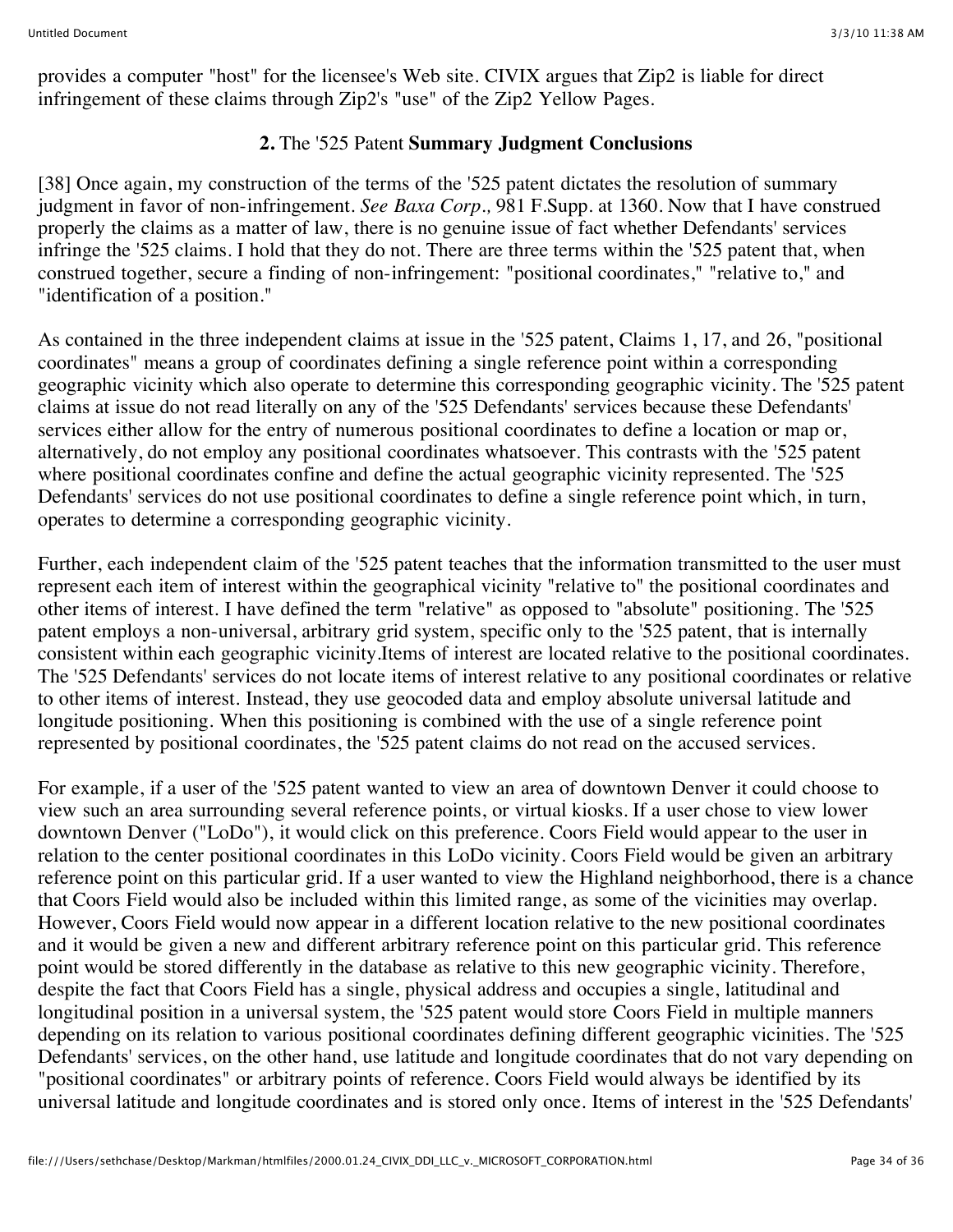services are not located relative to anything else nor are these positions tied to the user's frame of reference. This allows a user to move from place to place seamlessly. The user is not selecting positional coordinates or a virtual kiosk to find surrounding points of interest. Indeed, many of the '525 Defendants' services do not store information relative to anything else. Instead, a map with only the one requested item of interest is given to the user.

CIVIX argues that latitude and longitude values are "relative coordinates" because if you know the latitude and longitude of one item, you also know the distance and direction between that item and a second item. (Dec. 10, 1999 Tr., p. 153). Philosophically, it may be argued that all things are relative. However, grounded in the fixed, mundane world of patent law, CIVIX is off-base and has missed the mark. The use of one global system such as latitude and longitude with one reference point, the equator and the meridian, is not a truly "relative" system. Such a definition would read the word "absolute" out of mapping terminology. The patent examiner, when reviewing the '525 patent, stated that "[t]he position of an item can be absolute or relative. If the position is meant to be relative, it is necessary to distinctly point out that relativity." (CIV 0000214). CIVIX changed its claims and specified a system of relativity. Items of interest were located relative to positional coordinates and other items of interest. The '525 Defendants' use of latitude and longitude positioning is different from CIVIX' use of an non-universal, internal arbitrary grid system, specific only to the '525 patent. The '525 Defendants do not locate or transmit information relative to positional coordinates.

Finally, my interpretation of "identification of a position" sits in harmony with the above analysis. "Identification of a position" means a set of coordinates uniquely defining a location *relative to the positionalcoordinates as a reference.* For the above stated reasons, this differentiates the '525 Defendants' services from the independent claims of the '525 patent.

To establish direct infringement, CIVIX has the burden of showing that "every limitation set forth in a claim [is] found in an accused product, exactly." Southwall, 54 F.3d at 1575. CIVIX has not carried its burden. Because of my construction of the terms "positional coordinates," "relative to," and "identification of a position," the claims of the '525 patent do not read on the '525 Defendants' services. Therefore, I deny CIVIX' motion for summary judgment of direct infringement. Likewise, to the extent that CIVIX alleges inducement of infringement and contributory infringement, I deny their motion of summary judgment. The '525 Defendants can have no liability under these theories of indirect infringement absent proof of direct infringement by another. *See* Met-Coil, 803 F.2d at 687 (Fed.Cir.1986) ("Absent direct infringement of the patent claims, there can be neither contributory infringement nor inducement of infringement."). Because I find that the '525 Defendants' services are incapable of infringing the '525 patent, as construed, there can be no liability for contributory infringement nor inducement of infringement.

Accordingly, I grant summary judgment of non-infringement in favor of Defendants Excite, InfoUSA, Lycos, and Zip2. Defendants Infoseek and Microsoft, on the other hand, have not yet moved for summary judgment on the basis of non-infringement.

#### Accordingly, IT IS ORDERED that:

1. CIVIX' summary judgement motions on grounds of infringement against Defendants DeLorme, Excite, Infoseek, InfoUSA, Lycos, Microsoft, and Zip2, are DENIED;

2. Defendants DeLorme, Excite, InfoUSA, Lycos, and Zip2's motions for summary judgment on grounds of